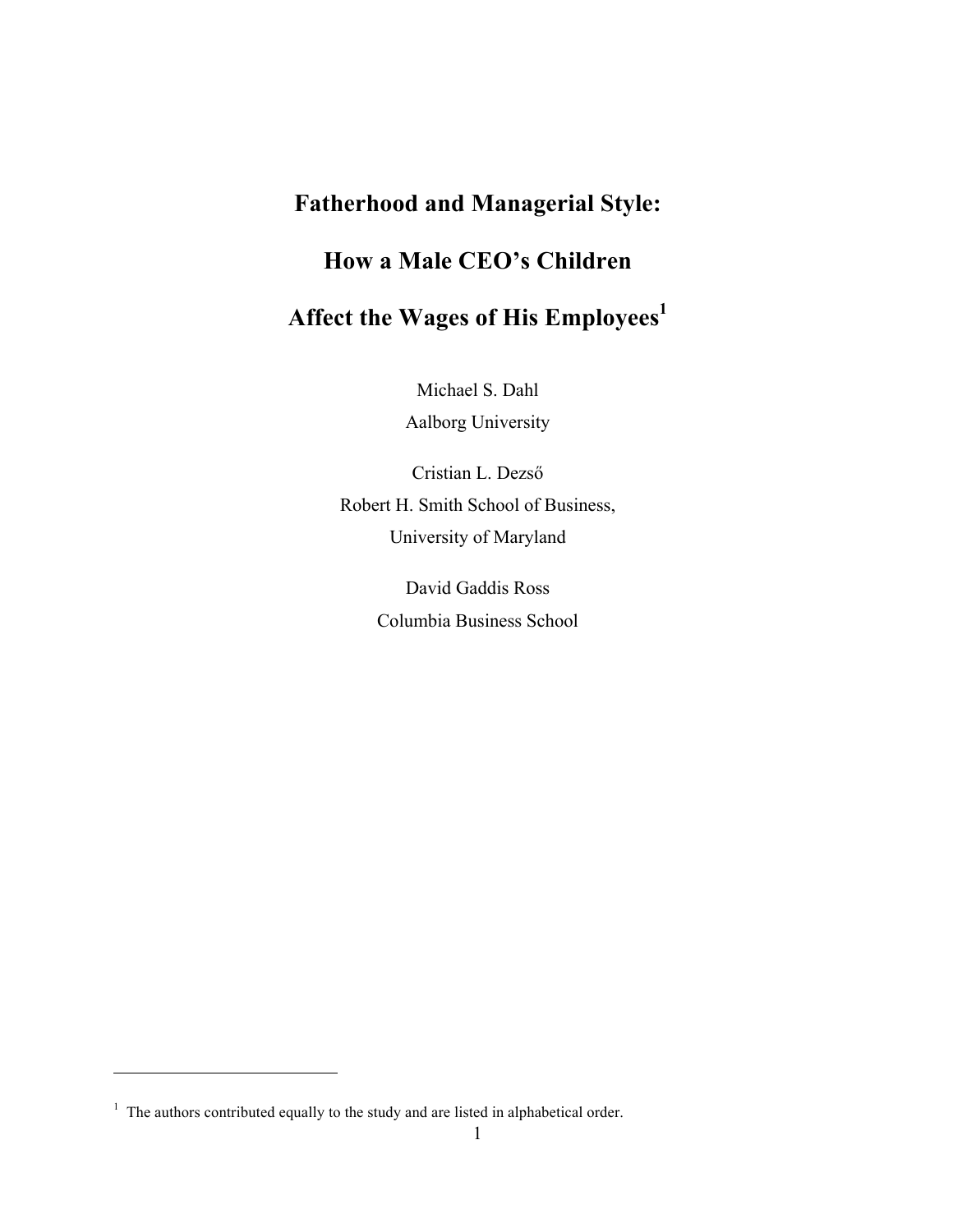## Abstract

Motivated by a growing literature in the social sciences suggesting that the transition to fatherhood has a profound effect on men's values, we study how the wages of employees change after a male chief executive officer (CEO) has children using comprehensive panel data on the employees, CEOs, and families of CEOs in all but the smallest Danish firms between 1996 and 2006. We find that (a) a male CEO generally pays his employees less generously after fathering a child, (b) the birth of a daughter has a less negative influence on wages than does the birth of a son and has a positive influence if the daughter is the CEO's first, and (c) the wages of female employees are less adversely affected than are those of male employees and positively affected by the CEO's first child of either gender. We also find that male CEOs pay themselves more after fathering a child, especially after fathering a son. These results are consistent with a desire by the CEO to husband more resources for his family after fathering a child and the psychological priming of the CEO's generosity after the birth of his first daughter and specifically toward women after the birth of his first child of either gender.

Keywords: CEOs, top management teams, values, organizational demographics, wages, gender, work and family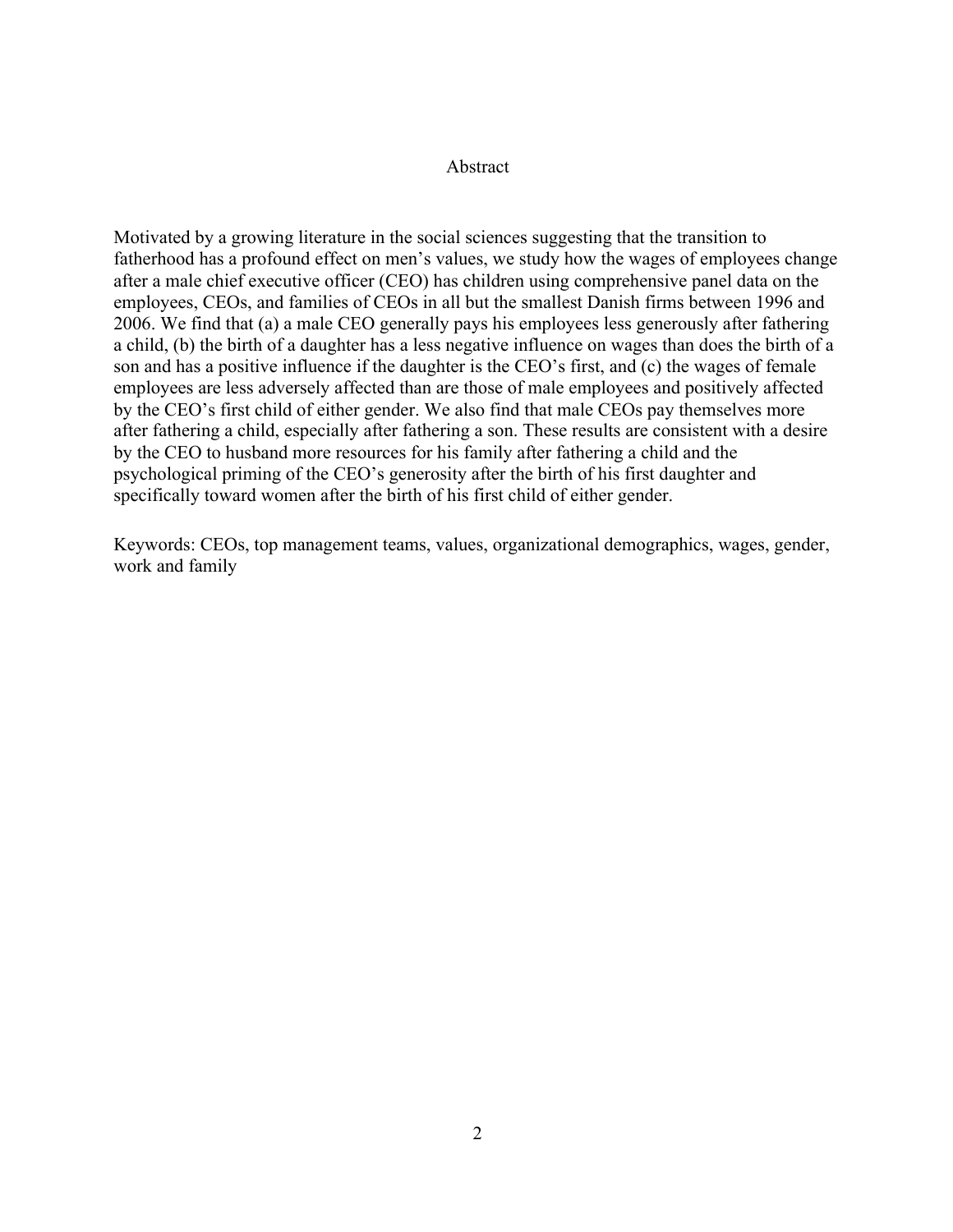Ever since Barnard (1938), it has been argued that organizations are reflections of their top managers (Hambrick and Mason, 1984; Carpenter, Geletkanycz, and Sanders, 2004), and existing evidence supports the proposition that top managers have a management "style." In particular, top managers' experience, captured by traits such as age, tenure, education, and functional background, has been associated with many of a firm's policies (e.g., Bertrand and Schoar, 2003; Finkelstein, Hambrick, and Cannella, 2009), including the level and distribution of firm-wide wages (Bastos and Monteiro, 2011). At the same time, researchers have made the case that a firm's policies are also shaped by their top managers' *values* (Hambrick and Mason, 1984; Hambrick and Brandon, 1988), that is, their beliefs about abstract desirable goals, which serve as motivators and guiding principles for action (Schwartz, 2009).

Yet values have not been the focus of systematic inquiry, and there is only suggestive evidence to support the premise that they have an influence (Adams, Licht, and Sagiv, 2011). In fact, as Finkelstein, Hambrick, and Cannella (2009) noted, some of the most fundamental issues regarding executive values are still wide open for investigation, including how executives' values are shaped, whether they have an impact on corporate policies, and if so, which ones. In this paper, we seek to address this gap in the literature. In particular, motivated by literature in lifecycle psychology and the sociology of the family suggesting that the transition to fatherhood has a profound influence on a man's values, we investigate how the birth and gender of a CEO's child differentially influences the wages of his male and female employees as well as his own wages.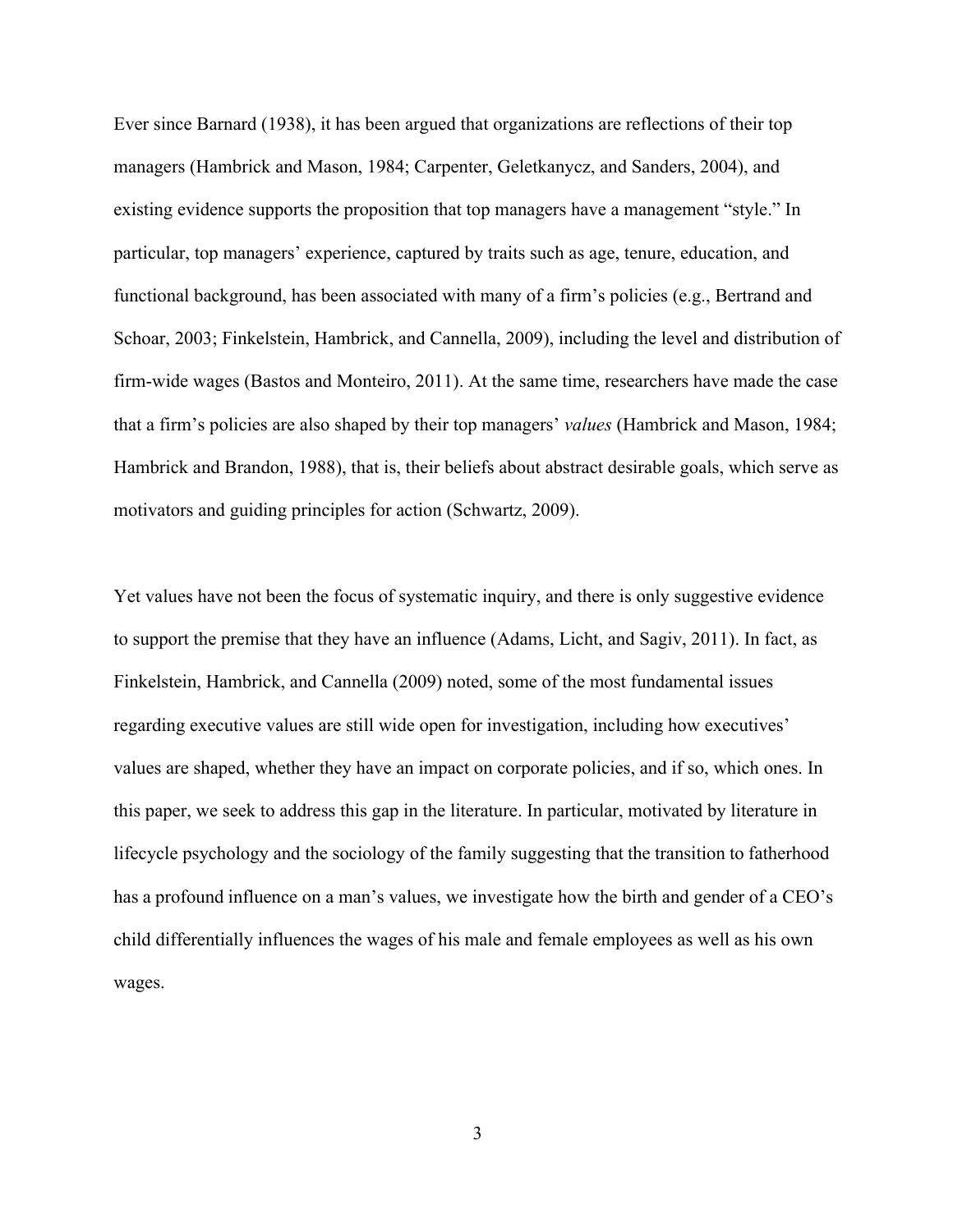The literature on how children affect their parents is still small, albeit growing (Palkovitz, 2002), and the link between the transition to fatherhood and managerial values and style is virtually unexplored. Consequently, we have followed Ryall and Sampson (2009) in adopting an inductive empirical approach, with two implications: first, we have focused on providing robust largesample evidence for a previously undocumented empirical relationship of potentially significant concern to researchers and organizational stakeholders (Hambrick, 2007; Helfat, 2007; Miller, 2007); second, rather than developing a comprehensive set of formal hypotheses to predict how employees' wages might change after their male CEO has a child, we offer a more informal theoretical discussion to provide a context for our analysis and an explanation for what that analysis reveals (Helfat, 2007; Oxley et al., 2010). We do not claim that our informal hypotheses are the only ones that one could plausibly propose a priori. But we hope that our empirical analysis and theoretical motivation will spur further inquiry into uncovering the mechanisms underlying our results and lead to new theoretical development in future work (Hambrick, 2007).

One other aspect of our study is worth highlighting. The birth of a child is in principle endogenous, so the relationship between employees' wages and the addition of a child to their male CEO's family could be, in principle, a combination of selection (what the CEO intends) and treatment (how the child affects the CEO's values). By contrast, in a Danish cultural context, the gender of the CEO's child is effectively exogenous. Thus with respect to the gender of the CEO's child and the differential impact of that child on the wages of female and male employees, our study takes the form of a "quasi-experiment," thereby allowing us to interpret our results from a causal perspective (Hambrick, 2007; Oxley et al., 2010).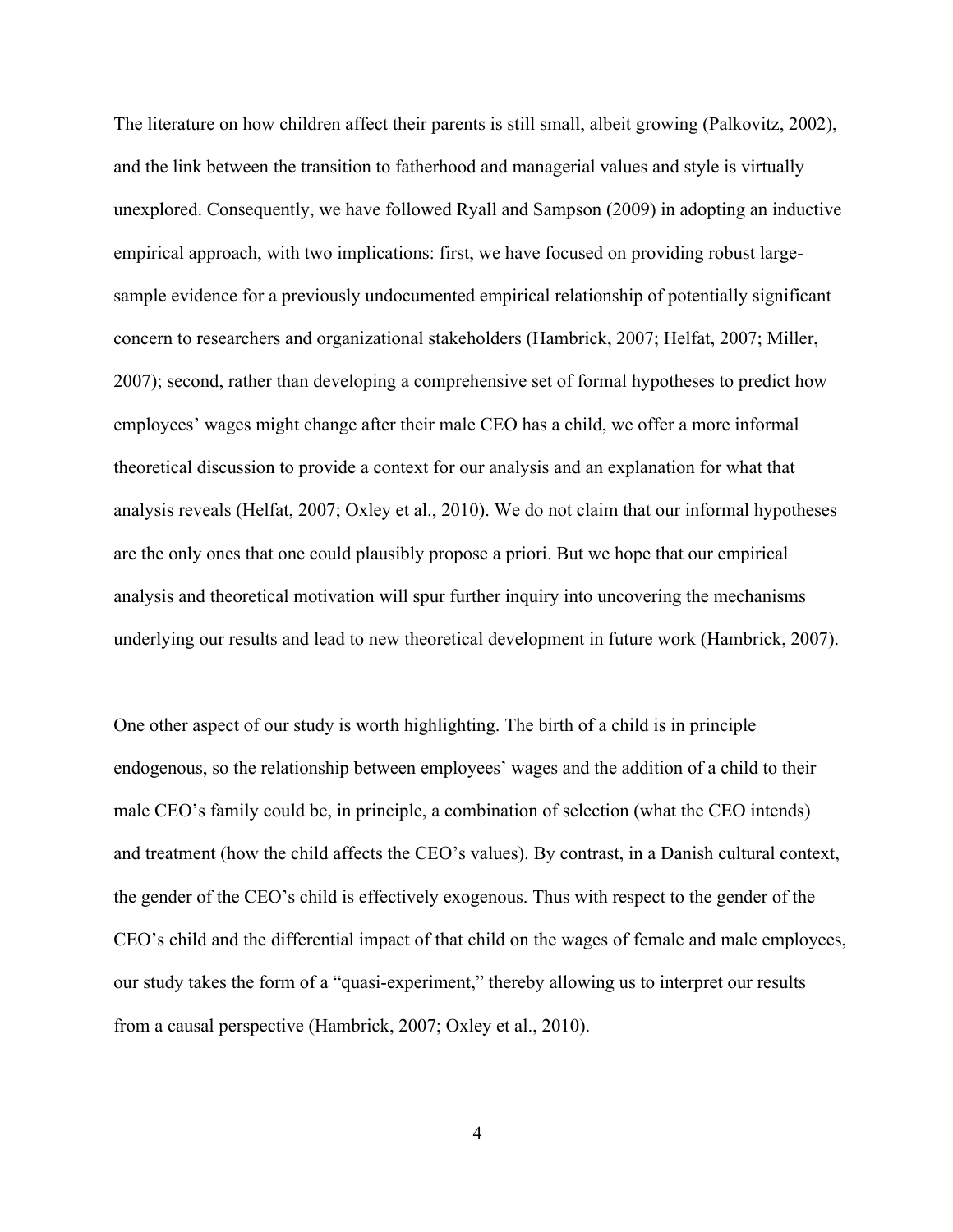## **CEOS, THEIR CHILDREN, AND THE WAGES OF THEIR EMPLOYEES**

The notion that the wages of employees will be affected if their male CEO has a child is based on two theoretical ideas that provide a context for our investigation: first, that a male CEO's values matter for his firm's wage policies and second, that his values are influenced by having children and differentially so by the gender of those children.

The proposition that top managers matter has received extensive attention and empirical support (e.g., Hambrick and Mason, 1984; Bertrand and Schoar, 2003; Finkelstein, Hambrick, and Cannella, 2009). Much of this evidence has tied top managers' experience in the form of traits such as age, tenure, education, and functional background to a wide array of corporate policies (e.g., Bertrand and Schoar, 2003; Finkelstein Hambrick, and Cannella, 2009), including the level and distribution of employees' wages (Bastos and Monteiro, 2011). Moreover, scholars of top management teams have argued that, in addition to managerial experience, top managers' psychological characteristics and values also influence how managers attend to various corporate policies (Hambrick and Mason, 1984; Hambrick and Brandon, 1988), and recent empirical research provides support for this idea (e.g., Hayward and Hambrick, 1997; Malmendier and Tate, 2005, 2008; Chatterjee and Hambrick, 2007).

While top managers' values may influence managerial style in manifold ways, one important channel is by affecting managers' attitudes toward various stakeholder groups, including a firm's employees (Mitchell, Agle, and Wood, 1997). Given CEOs' discretion over the distribution of a firm's resources and the importance of equity considerations in setting wages (Levine, 1993), it seems intuitive that CEOs' values would influence the generosity of a firm's wage policies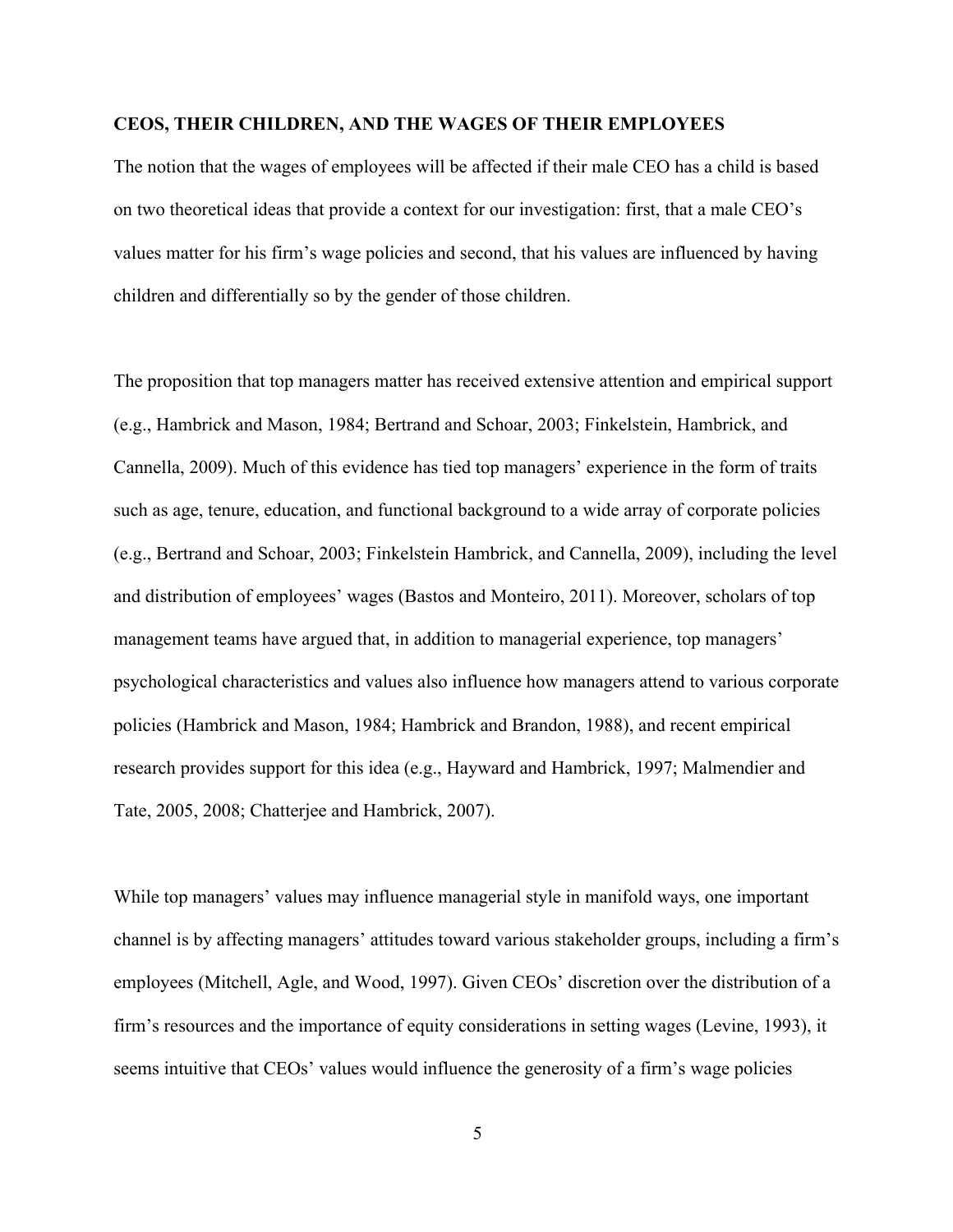toward its employees, subject to the constraints of the labor market and the CEO's other goals of increasing a firm's profitability or his own wages. This would be consistent with recent empirical work showing that female-led firms have more gender-equitable wage policies (Cardoso and Winter-Ebmer, 2010). More generally, managers' other-regarding values, that is, their values related to social equality, generosity, and concern for others' well-being (England, 1967; Rokeach, 1973; Hofstede, 1980; Schwartz, 1992), have also been linked to managers' support for a firm's non-shareholder constituencies, which include employees (Agle, Mitchell, and Sonnenfeld, 1999; Adams, Licht, and Sagiv, 2011). Similarly, several models in the literature on social preferences could be related to CEOs sharing rents with their employees: CEOs might care about fairness in pay (Fehr and Schmidt, 1999; Bolton and Ockenfels, 2000), might be inclined to help the least well-off (Charness and Rabin, 2002), or might identify more with their employees (Akerlof and Kranton, 2000; Chen and Li, 2009) (see Meier, 2007 for a review). The transition to fatherhood is likely to make such values more salient.

## **The Transition to Fatherhood**

We expect having a child to affect a CEO's values because it is one of the most momentous events that can occur in a man's life. On the one hand, gaining a new family member requires stressful social readjustment (Holmes and Rahe, 1967). On the other hand, having children is a source of intrinsic pleasure and achieves the normative goal of family completeness (Schoen et al., 1997). For most people, parenthood is the primary generative encounter, whereby an individual embraces the goal of caring for and fostering the next generation (Erikson, 1964, 1968). Fatherhood thus operates as a catalyst for personal growth (Palkovitz, 2002) by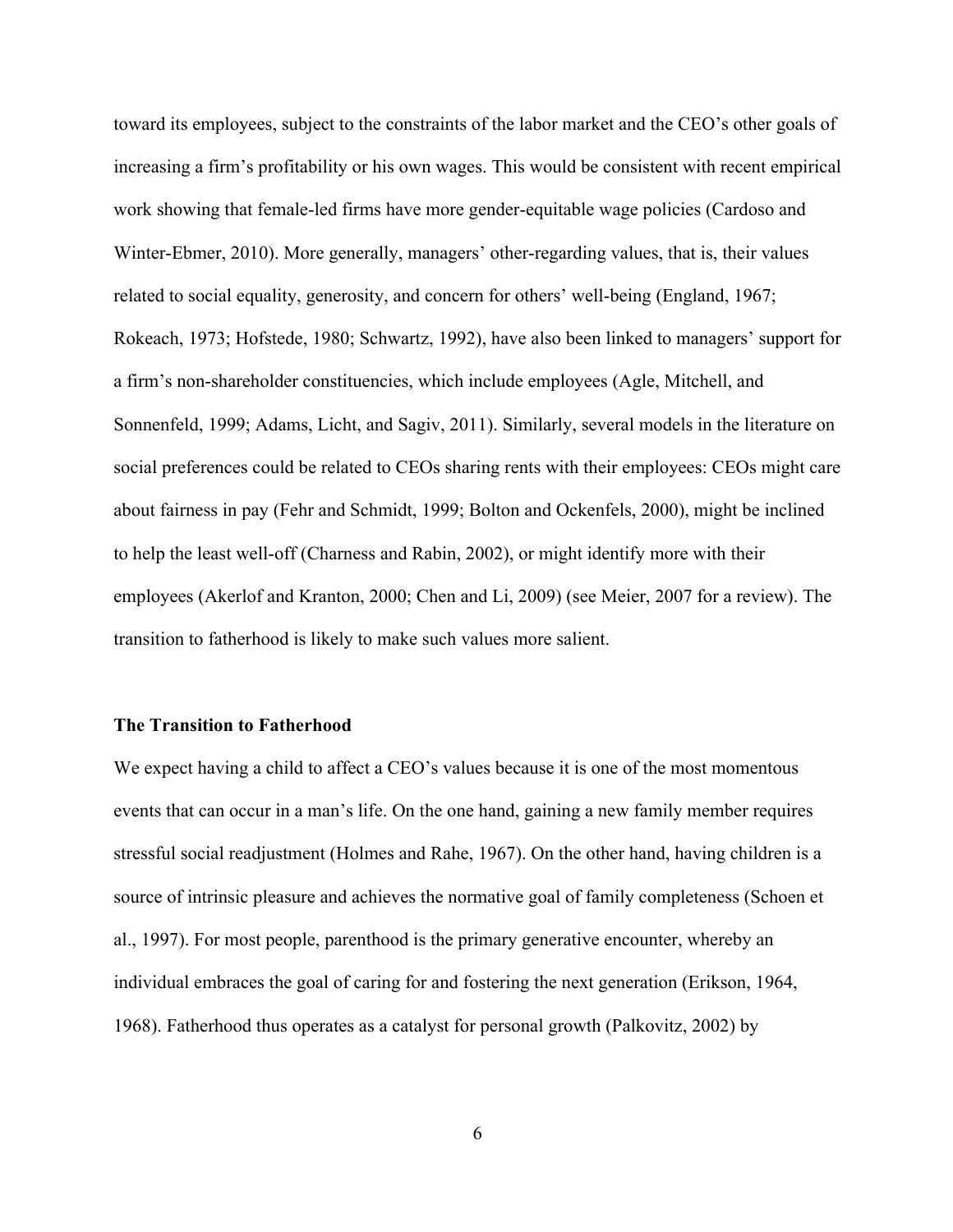significantly changing a man's role in society, his self-construal, and his priorities as he assumes the new role of caring for his offspring (George, 1980; Cowan and Cowan, 1992).

One of the most salient aspects of the traditional father role is that of the "good provider." Despite increasing participation by women in the labor force and changing cultural attitudes, there remains a normative imperative, even a taken-for-granted assumption, that a man should support his family (Tasch, 1952; Bachrach, Hindin, and Thomson, 2000; Christiansen and Palkovitz, 2001), and there is evidence that couples have a tendency to revert more to these traditional gender roles after the birth of a child (Coontz, 1997). For example, in Denmark, women take an average of 272 days for maternity leave versus only 18 days of paternity leave for the average father (Goth, 2007). Moreover, the need to provide for more people is a principal source of stress for fathers (Feldman, 1987), who expect that the mother will redirect her attention toward the child (Spence and Lurie, 1975). This reaction by fathers is understandable, because raising a child creates a substantial financial burden (Cowan and Cowan, 1992).

It therefore seems natural to expect that, both in anticipation of and in reaction to his child's birth, a male CEO would, other things being equal, have an impulse to husband his firm's resources for himself and his growing family, potentially at the expense of his employees by reducing their wages or increasing them less than he otherwise would have done. Moreover, because the actual or perceived burden of providing for his children is increasing in the number of children, we would expect this tendency to pay employees less generously to manifest itself after the birth of each additional child.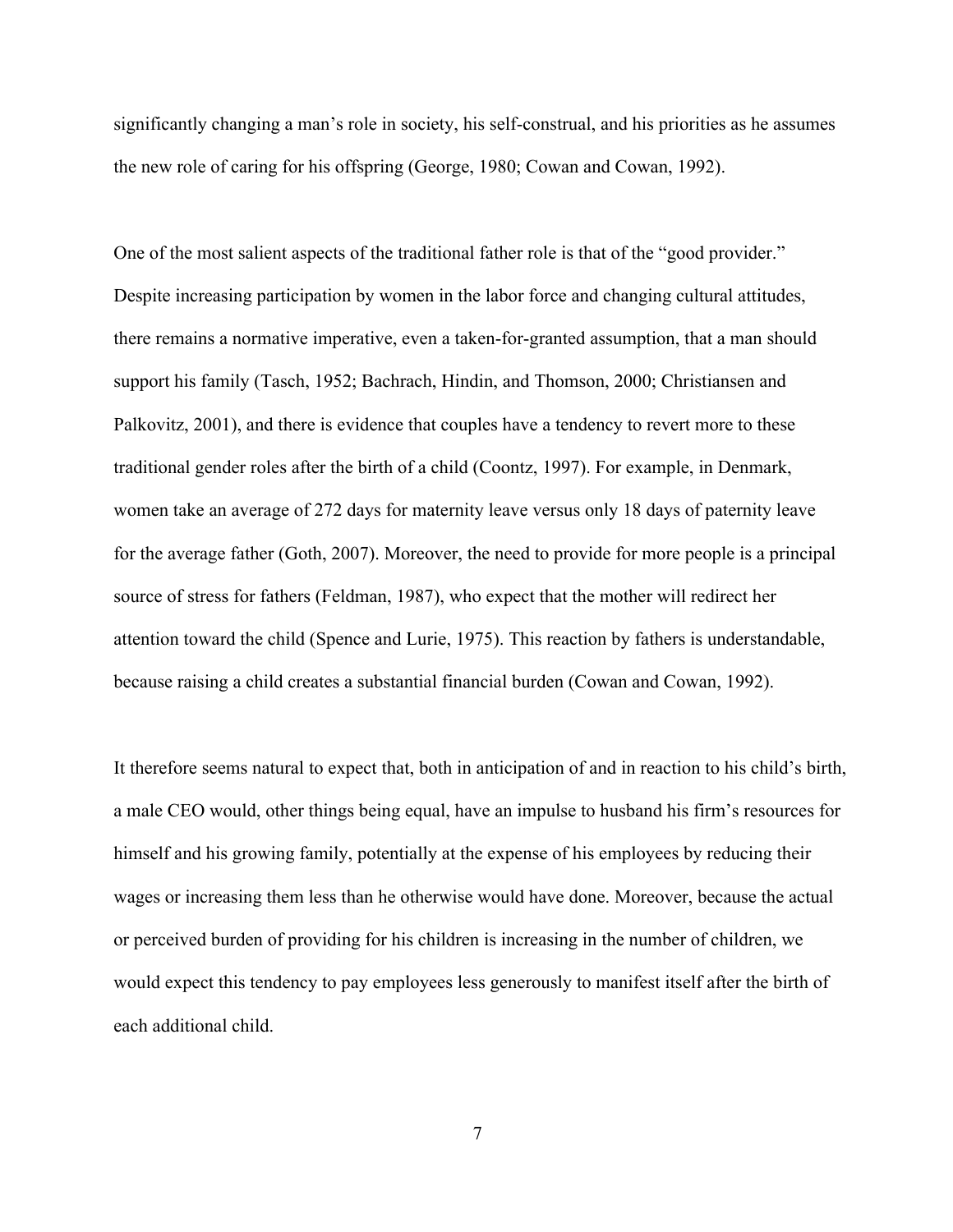## **The Child's Gender**

We expect the change in employees' wages following the birth of a CEO's child to be moderated by the gender of the child, because systematic differences have been observed in how fathers tend to relate to children of different genders and how the gender of a child influences the father's values. In particular, while fathers are important caregivers for both sons and daughters, research suggests that a father attends less to the development of motor skills and focuses more on grooming with daughters (Tasch, 1952). Fathers verbalize more with daughters (Rebelsky and Hanks, 1971) and are, in general, less concerned with achievement and more concerned with interpersonal development than they are with sons (Block, 1983). Fathers are also said to adopt a less authoritarian attitude with daughters than with sons (Cowan and Cowan, 1992). All told, these differential behaviors could be expected to prime a more cooperative orientation in a male CEO and more specifically to prime his other-regarding values, that is, his attachment to the well-being of others.

More generally, Warner (1991) proposed in pioneering research that values are transmitted not only from parents to their children but also from children to their parents. She argued and provided evidence that men parenting daughters acquire more feminine values. Would such feminine socialization have an impact on the generosity and thus the wage policies of a male CEO? While there is a long-standing debate in sociology and social psychology on whether there really are gender differences in values (Schwartz and Rubel, 2005), there seems to be broad agreement that women are more likely to hold other-regarding values, that is, that they tend to feel more responsible for and attach greater importance to the well-being of others when they make decisions than do men (Beutel and Marini, 1995; Schwartz and Rubel, 2005). Empirical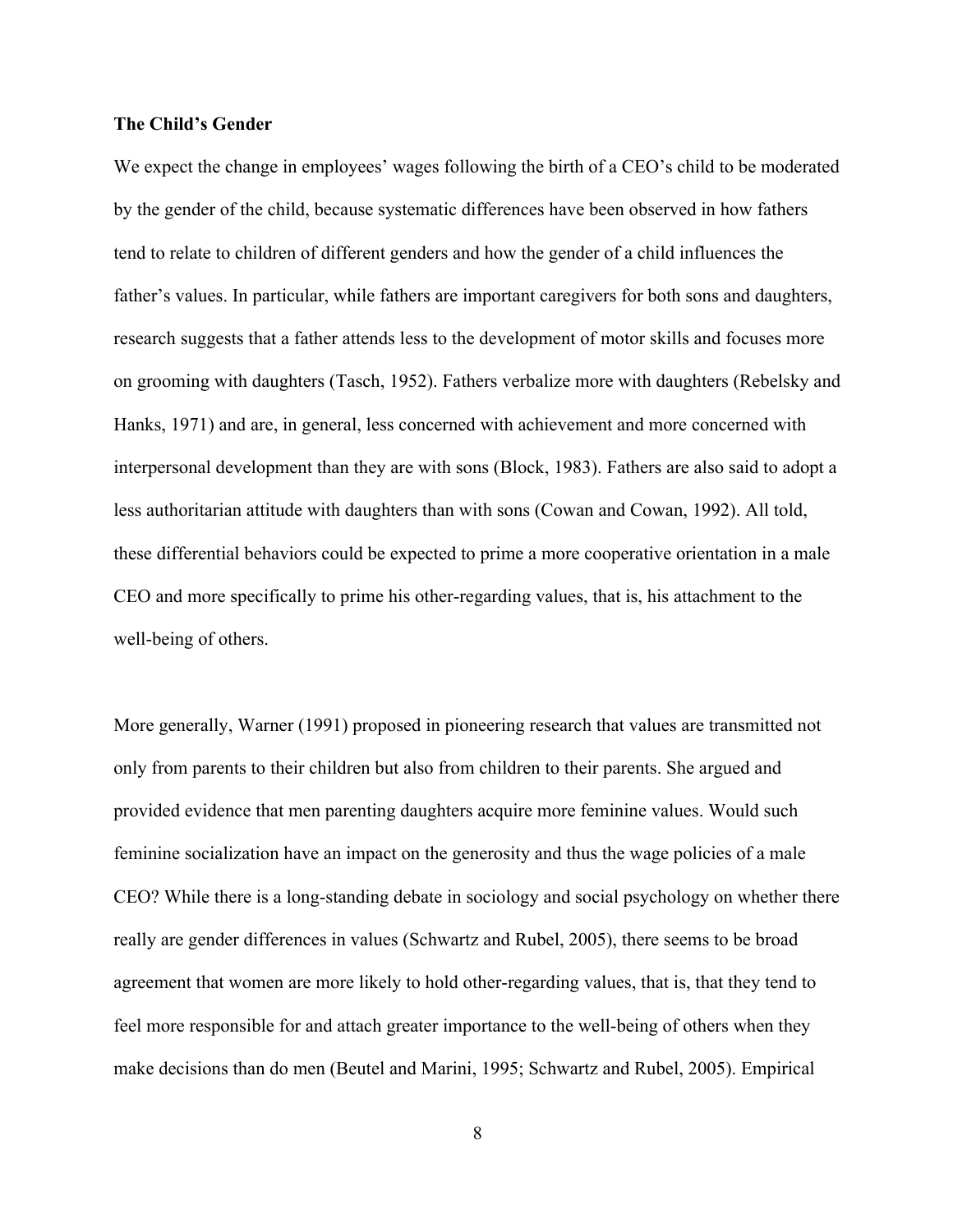evidence supports this view both in general population samples (Schwartz and Rubel, 2005) and in CEO and director samples. To wit, Adams and Funk (2011) found evidence in a survey of Sweden's population of public corporation directors and CEOs that women emphasized otherregarding values more than their male counterparts.

Recent empirical work links this literature with Warner's (1991) theory by providing evidence that having a daughter may prompt a father to manifest more other-regarding values: Washington (2008) showed that U.S. legislators with daughters tend to vote more liberally, and Oswald and Powdthavee (2010) showed that the birth of daughters made people in general more likely to vote for left-wing parties, which tend to promote redistributive and collectivist policies, at least relative to right-wing parties. Putting this all together, a natural working hypothesis is that the birth of a daughter to a male CEO and his subsequent interactions with her may activate and increase the relative importance of a male CEO's other-regarding values. This would entail greater concern for the well-being of his employees, including their financial well-being. It follows, then, that although the wages of employees may generally be adversely affected if their male CEO has a child, this effect may be smaller or even reversed if the child is a daughter. Furthermore, because the underlying mechanism relates to psychological activation, which has a binary character, we would expect the moderating influence of a child's gender to be more strongly associated with the CEO's first daughter than with the birth of additional daughters.

#### **The Employee's Gender**

We expect the change in employees' wages following the birth of a CEO's child to be moderated by the gender of the employee because the birth of a child will affect the way a CEO perceives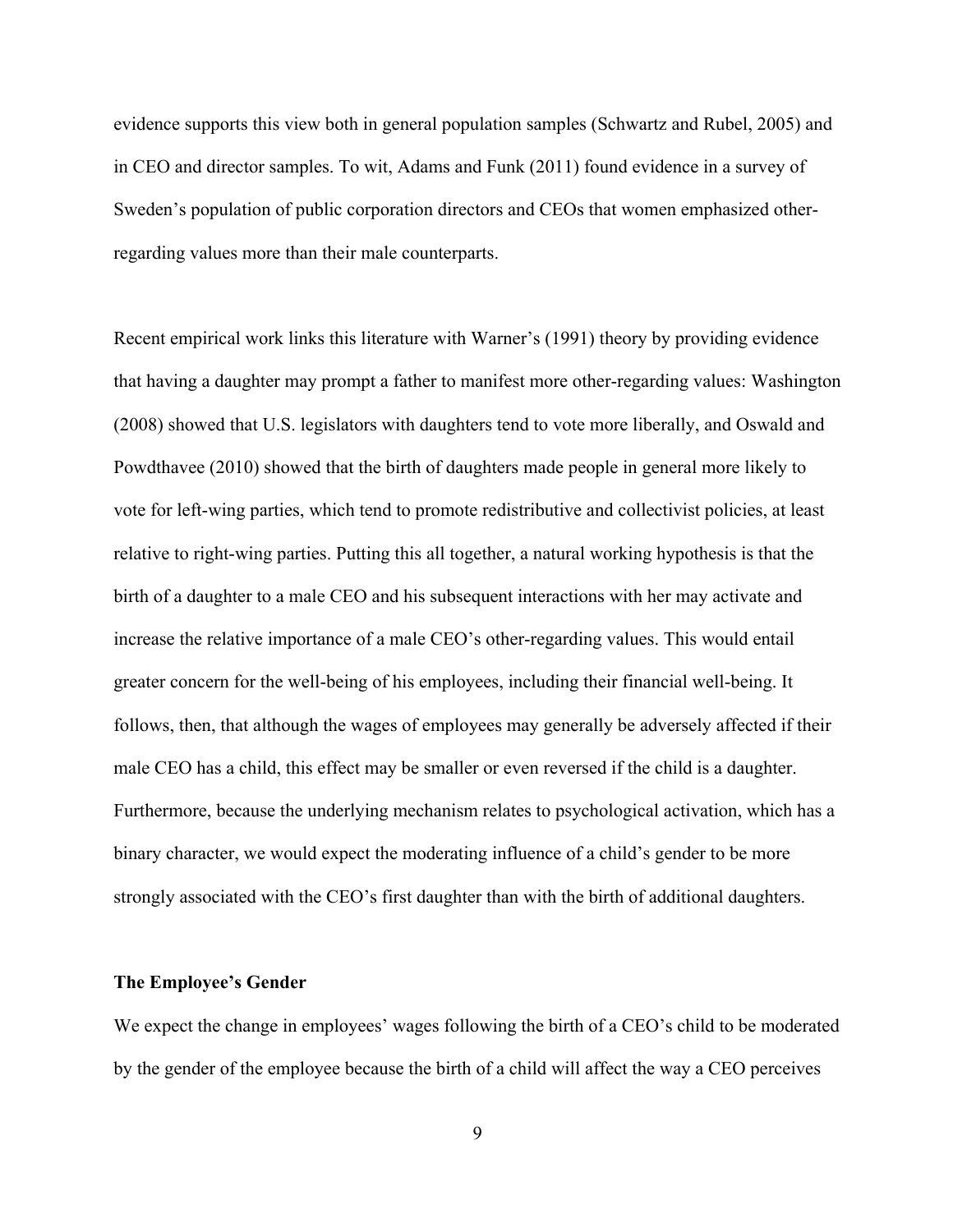his wife and by extension women in general. There are two reasons for expecting this change in perception.

First, the role and social status of motherhood have been revered since antiquity (Bernard, 1974). Even after the recent advances women have made in male professions and important positions of leadership (Helfat, Harris, and Wolfson, 2006), the belief remains widespread that a woman fulfills her destiny in society by having a child (Thompson and Walker, 1989). Scholars have also argued that even if the stresses and time commitments of the transition to parenthood may decrease overall marital satisfaction (Cowan and Cowan, 1992; Palkovitz, 2002), a child holds a marriage together and increases the love of a husband for his wife (Simmel, 1950), because love or approval of one's child promotes love and approval of one's spouse (Thurnher, 1975). In fact, empirical research suggests that a father tends to credit the mother of his children for their successes but not blame her for their failures (Spence and Lurie, 1975). Thus a woman's successful enactment of motherhood and her "gift of a child to the father," as it were  $-$  a gift that parents avow will imbue their with lives so much meaning (LaRossa and LaRossa, 1981) – would be expected to increase his positive affect and esteem for her.

We would expect the positive affect and esteem generated by the wife's enactment of the maternal role to have a positive impact on the father's perception of and behavior toward women, especially those toward whom he feels a closer connection, for example, his employees if he is a CEO. Such an effect would be a manifestation of the pervasive psychological phenomenon of transference, whereby one's mental representation of a significant other is activated in one's perception of another person, often because the new person shares some important characteristics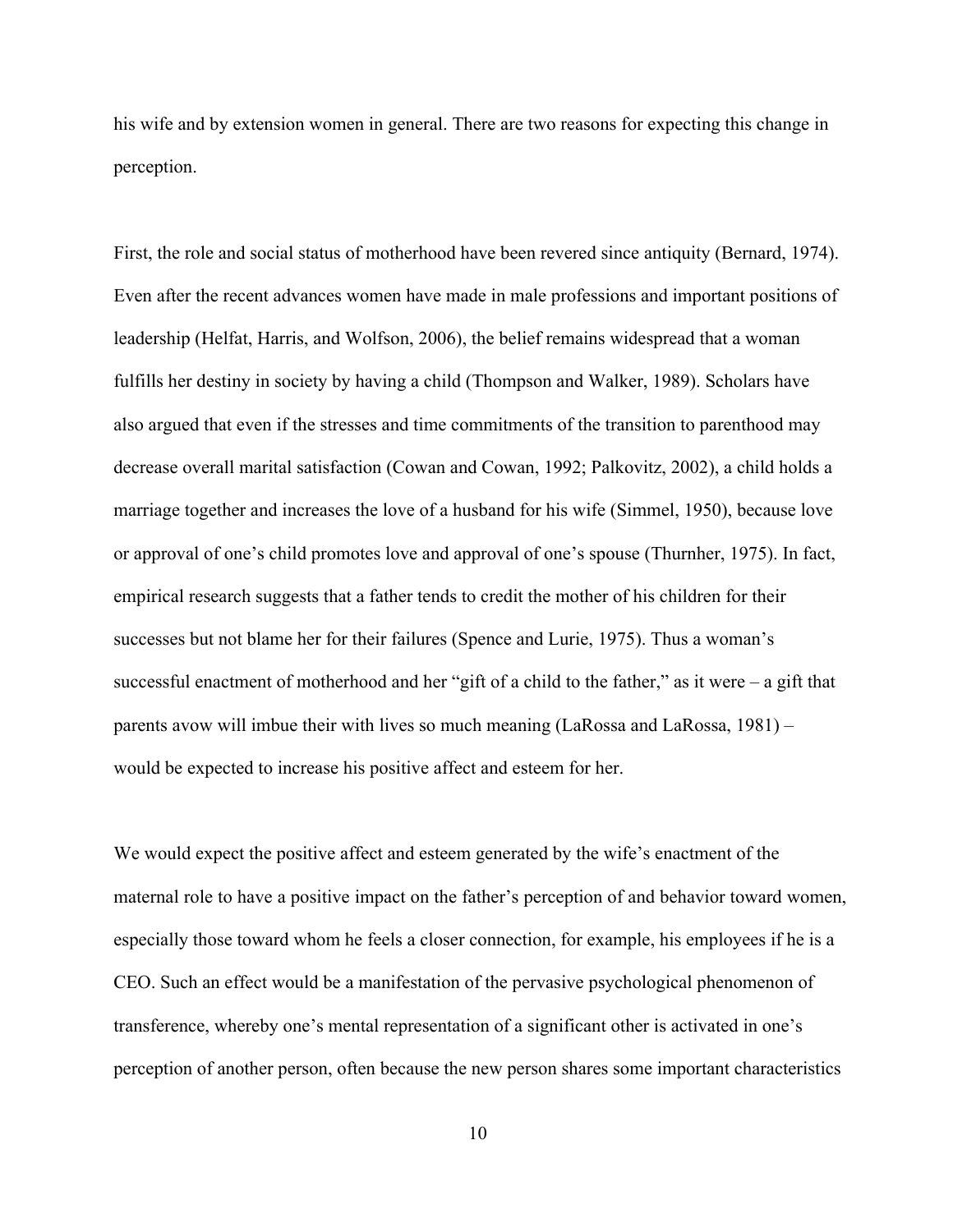with the significant other (Andersen and Glassman, 1996). The transferred mental representation of his wife from the CEO to his female employees would then guide his emotional, motivational, and behavioral responses toward them (Andersen and Chen, 2002).

Second, in the aftermath of childbirth, mothers frequently assert authority over the welfare and socialization of the child, thereby demonstrating leadership and competence (Thurnher, 1975). This demonstration may transfer to the father's perceptions of other women as described above and may also contradict any preconceived doubts the father has about the competence of women in general.

All told, then, while having children may in general induce male CEOs to pay their employees less generously, there may be a partly or wholly offsetting positive effect on the wages of female employees that arises because his attitude toward them becomes more generous and he holds their competence in higher regard. As with the birth of a daughter, moreover, the underlying mechanism relates to psychological activation and accordingly could be expected to have greater force after the birth of a CEO's first child, when his wife is making her initial transition to motherhood, than after the birth of subsequent children, as it is the first child who is thought to fundamentally alter the sociology of the family (Simmel, 1950) and have the biggest impact on the father's affect (Grossman, 1987).

#### **Interaction of the Child's Gender and the Employee's Gender**

Our discussion so far suggests that female employees would doubly benefit from the birth of daughters. Female employees would, like male employees, benefit from an increase in their male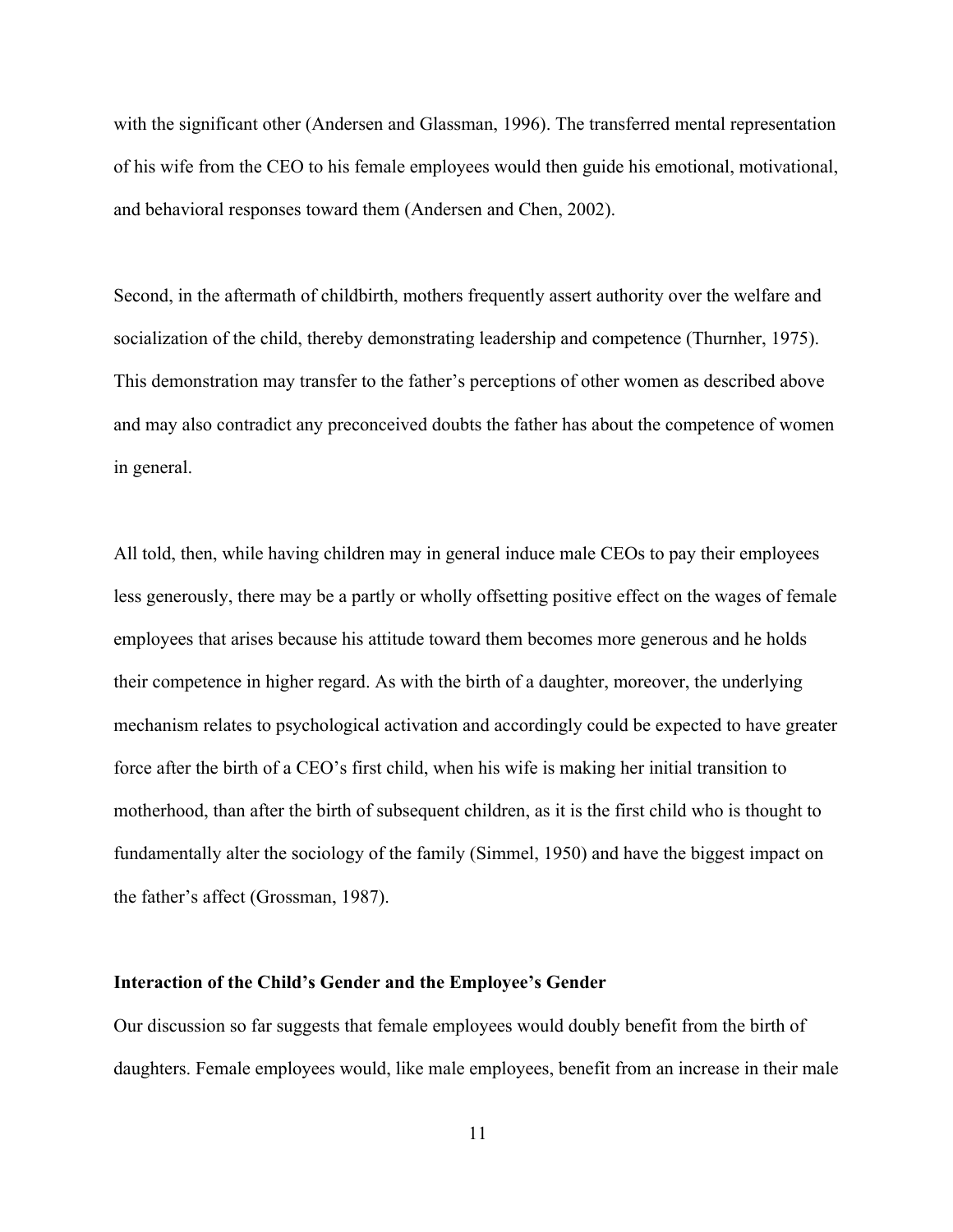CEO's other-regarding values after he fathers a daughter, especially his first daughter; and female employees would in particular benefit from the increase in the esteem with which their male CEO regards them after he fathers a child of either gender, especially his first child. In addition, Warner (1991) argued and provided evidence that if fathers are concerned about the life experiences of their children, then having daughters increases the salience of feminist issues, a form of female-favoring impulse that could extend to gender equity in a firm's wage policies. Consistent with those findings, Washington (2008) found that the effect of having daughters on the propensity of male congressmen to vote liberally was particularly strong on matters related to reproductive rights. It follows that we should observe a particularly positive change to the wages of female employees following the birth of a daughter to their male CEO, especially if the daughter is his first child. A contrasting hypothesis could, however, be formulated based on Schwartz's (1992: 12) theory of values, which asserts that other-regarding values can take the form of universalism, which pertains to "understanding, appreciation, tolerance, and protection for the welfare of all people" or benevolence, which pertains to "preserving and enhancing the welfare of those with whom one is in frequent personal contact," i.e., to a finite set of others with whom one is especially close. In the latter case, an increase in a CEO's other-regarding values from the birth of a daughter might actually have a stronger effect on the wages of male employees, with whom he may socialize and identify more. We will return to these issues later when discussing our results.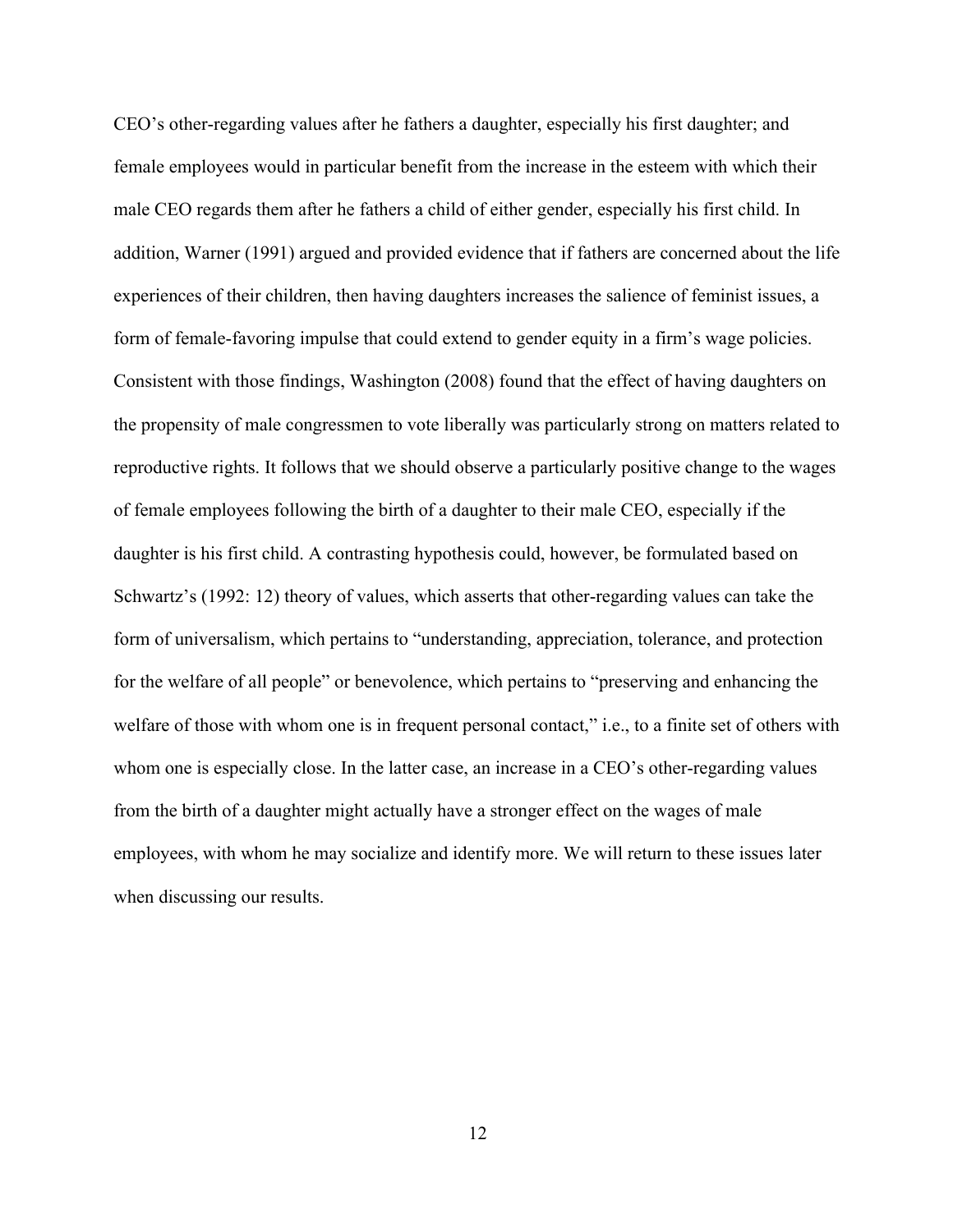## **METHOD**

## **Data**

We used Denmark's Integrated Database for Labor Market Research, most commonly referred to by its Danish acronym IDA, as the source of our data. The IDA contains demographic information on all firms, plants, and individuals in the Danish economy. The IDA is compiled by Statistics Denmark, a governmental agency, using the identification numbers assigned at birth to each Dane as part of maintaining Denmark's extensive social security system. The IDA notably includes detailed information about the family histories and wages of individuals and has been widely used for social science research (e.g., Albæk and Sørensen, 1998; Sørensen and Sorenson, 2007; Bennedsen et al., 2007; Dahl, 2011).

Our data were a panel of the 10,655 firms in private-sector industries covering the period from 1996 to 2006. We excluded firms in industries with a high degree of public-sector involvement (e.g., schools, energy, renovation, etc.) and heavily regulated primary-sector activities (e.g., farming, mining, fisheries, etc.) because the wage dynamics are quite different in such firms. We excluded firms that had less than 10 employees in any year in the study period because data on occupational rank are missing for a large share of these smaller firms. This sample selection criterion also excluded firms that might more accurately be described as personal trades, for example, operating a food truck.

We used the IDA to identify the CEO based on employees' occupational ranks. If there was more than one person listed in the most highly ranked category, we assigned the CEO title to the person with the highest salary in this rank. In general, a change to the identity of the most highly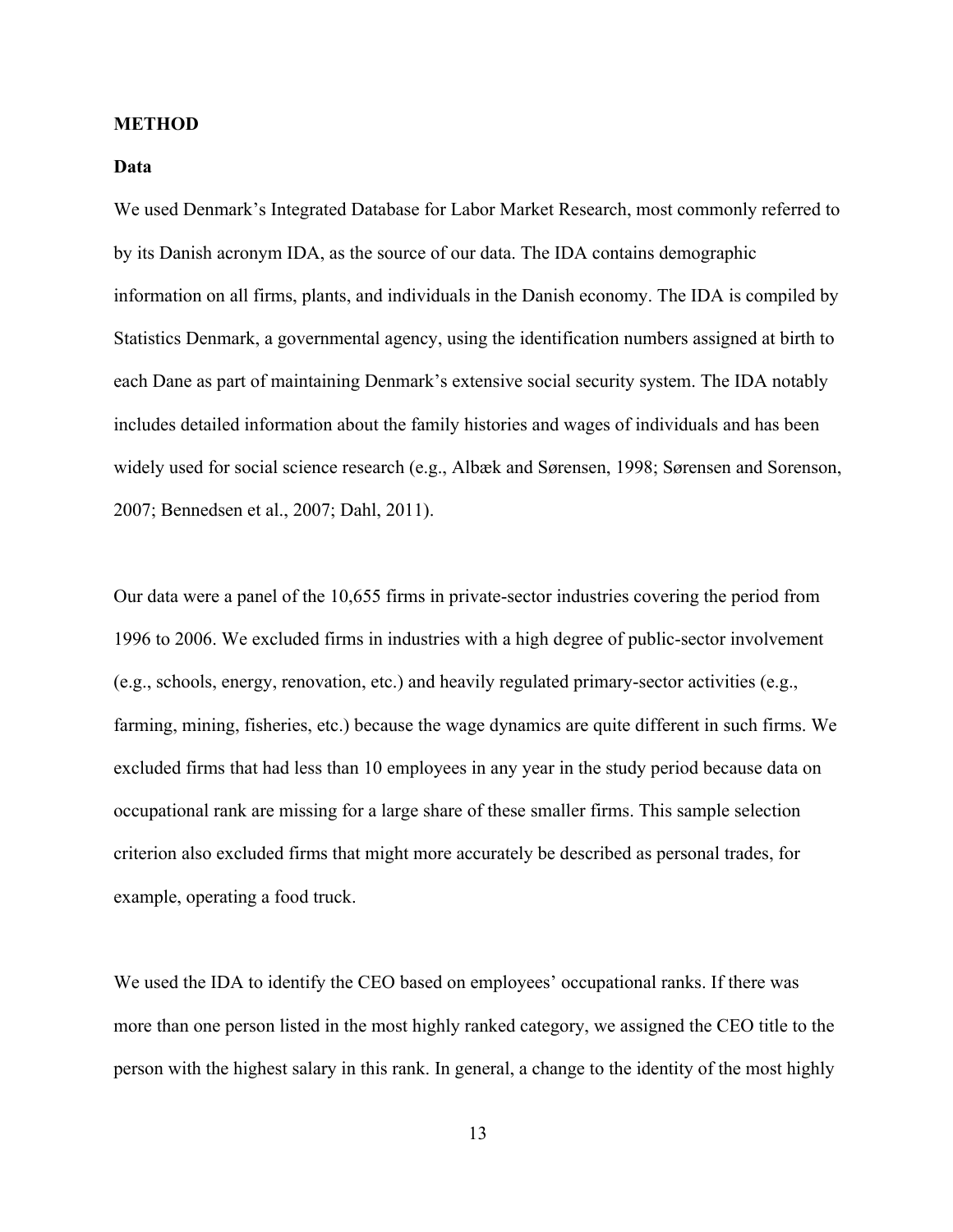compensated manager was classified as a change in CEO. In a minority of firms, however, a manager had the highest salary for a continuous period of years except for an idiosyncratic year when another manager had the highest salary. In such cases, we considered the first person to be CEO throughout. It is important to note that because our study encompasses all but the smallest Danish firms, the CEOs in our sample are not generally as wealthy as the CEOs of large public companies.

The IDA contains detailed information on the families of all individuals. We used this information to generate our main variables of interest: the gender, birth year, and number of children of the CEO. At the employee level, we collected data on real wages (in 2010 kroner), gender, age, labor market experience, education, marital status, number of children and their ages, full-time work status, firm tenure, and occupational rank (blue collar, white collar, management, and top management). We also collected information on CEOs' real wages, age, education, marital status, and tenure. At the firm level, we collected information on the firm's profitability (net income/sales, lagged by one year) and size (number of employees, lagged by one year and standardized). Table 1 provides summary statistics.

#### [Insert Table 1 about here]

Our data contain 4,976,233 employee-year observations for 1,184,169 unique employees over 18 years of age. Of these, 1,560,859 employee-year observations were for female employees and 3,415,374 employee-year observations were for male employees. Female employees earned, on average, 231,441 kroner (after reversing the log transformed figure in table 1), the equivalent of approximately \$41,659 computed using the 0.18 USD/DKK exchange rate prevailing on January 1, 2011. Their average age was 37 and they had, on average, 12 years of labor market experience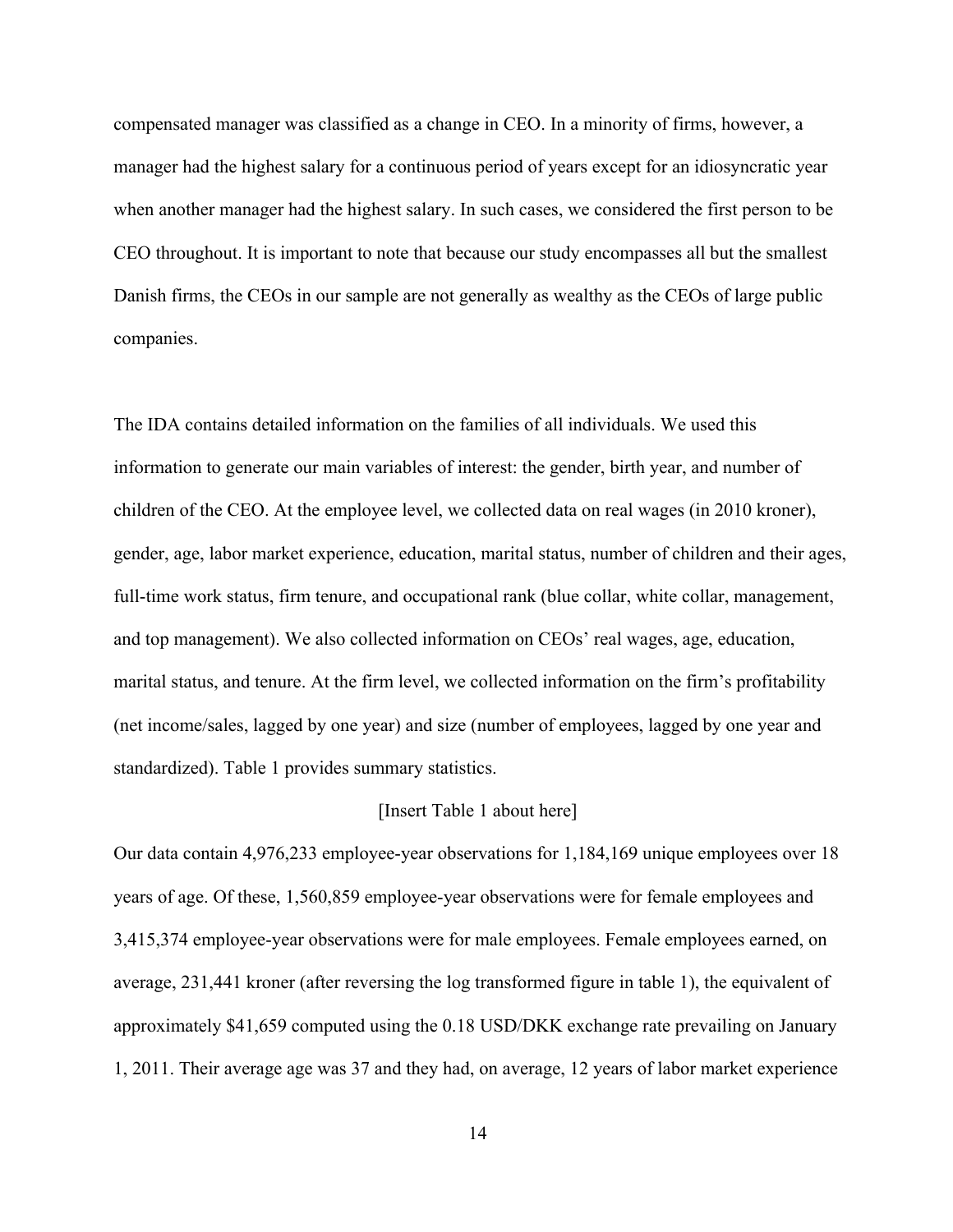and 12 years of schooling. Fifty-nine point seven percent were married, 28.4 percent had children under 5 years old, and 48.6 percent had children between 5 and 17 years old. Ninetytwo point three percent of female employees had full-time positions. The average job tenure was 3.5 years; 72.4 percent of female employees worked in blue-collar jobs, 19.8 percent in whitecollar jobs, 6 percent in management positions, and 1.9 percent in top management positions. Male employees earned, on average, 301,173 kroner, or approximately \$54,211. Their average age was 38 and they had, on average, 15 years of labor market experience and 12 years of schooling. Fifty-eight point eight percent were married, 26.2 percent had children under 5 years old, and 43.7 percent had children between 5 and 17 years old. Ninety-five point eight percent of male employees had full-time positions. The average job tenure was 3.8 years; 71.3 percent of male employees worked in blue-collar jobs, 14.5 percent in white-collar jobs, 9.7 percent in management positions, and 4.5 percent in top management positions.

Our data contain 58,332 CEO-year observations for 18,773 unique male CEOs. CEOs earned, on average, 701,061 kroner, or approximately \$126,191. CEOs were on average 47 years old, had 13.5 years of schooling, and had a 7-year average tenure with their firms. About 81 percent of the CEOs were married. During the sample period, 1,383 CEOs experienced 1,592 birth events, of which 790 were daughters, or almost exactly half. As detailed below, the coefficients on our independent variables of interest were identified based on these birth events. On average, firms had 86 employees. In table 2, we report the correlations between the main variables in our analysis.

[Insert Table 2 about here]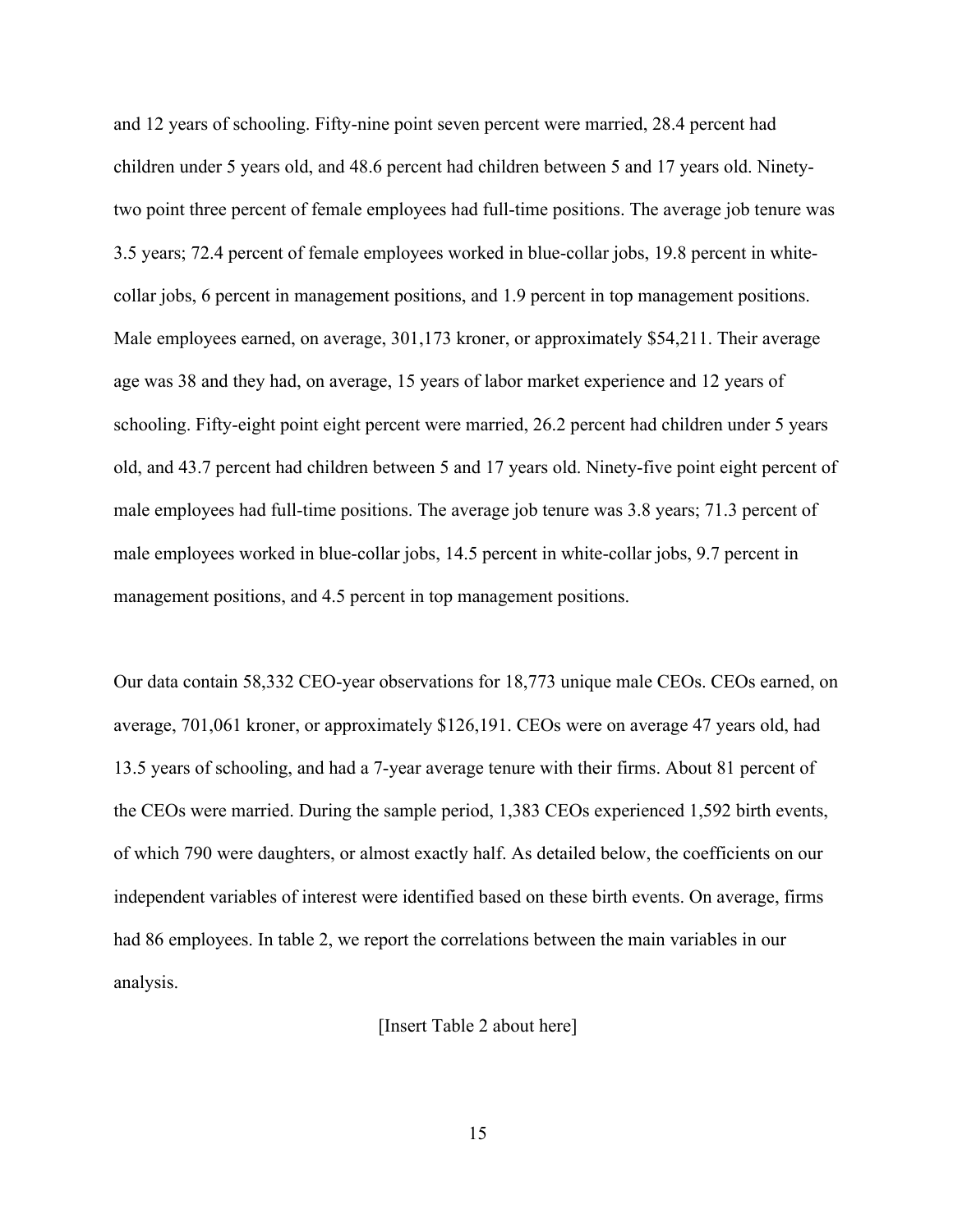## **Empirical design**

Because unobservable employee heterogeneity has been identified as a key determinant of wages (Abowd, Kramarz, and Margolis, 1999), an essential aspect of our empirical design involves accounting for unobservable attributes associated with firms, CEOs, and employees. We controlled for unobservable firm and CEO attributes using CEO fixed effects, with firm fixed effects effectively subsumed by CEO fixed effects, and we controlled for unobservable employee attributes using employee fixed effects. Combining these fixed effects yielded a set of CEOemployee fixed effects that account not only for unobservable heterogeneity associated with each CEO-employee relationship itself but also with each CEO, each employee, and the firm for which they both work. A key feature of this empirical design is that the coefficients in our regressions are identified solely based on changes within each panel as defined by CEOemployee matches. Thus the fixed effects account for time-invariant characteristics associated with CEOs, employees, and their firms that may affect family structure, wages, and social preferences (e.g., a CEO's own birth-rank order or the number and gender composition of his siblings).

We also note that gender-related abortion is extremely rare in Denmark, which is reflected in the fact that the birth events that we observe in CEOs' families are nearly equally divided between daughters and sons. Thus for effects associated with a child's gender, we have a quasiexperimental setting whereby the gender of a CEO's newborn child is effectively exogenous, and unobservable heterogeneity and changes in observable heterogeneity are controlled for at a finegrained level.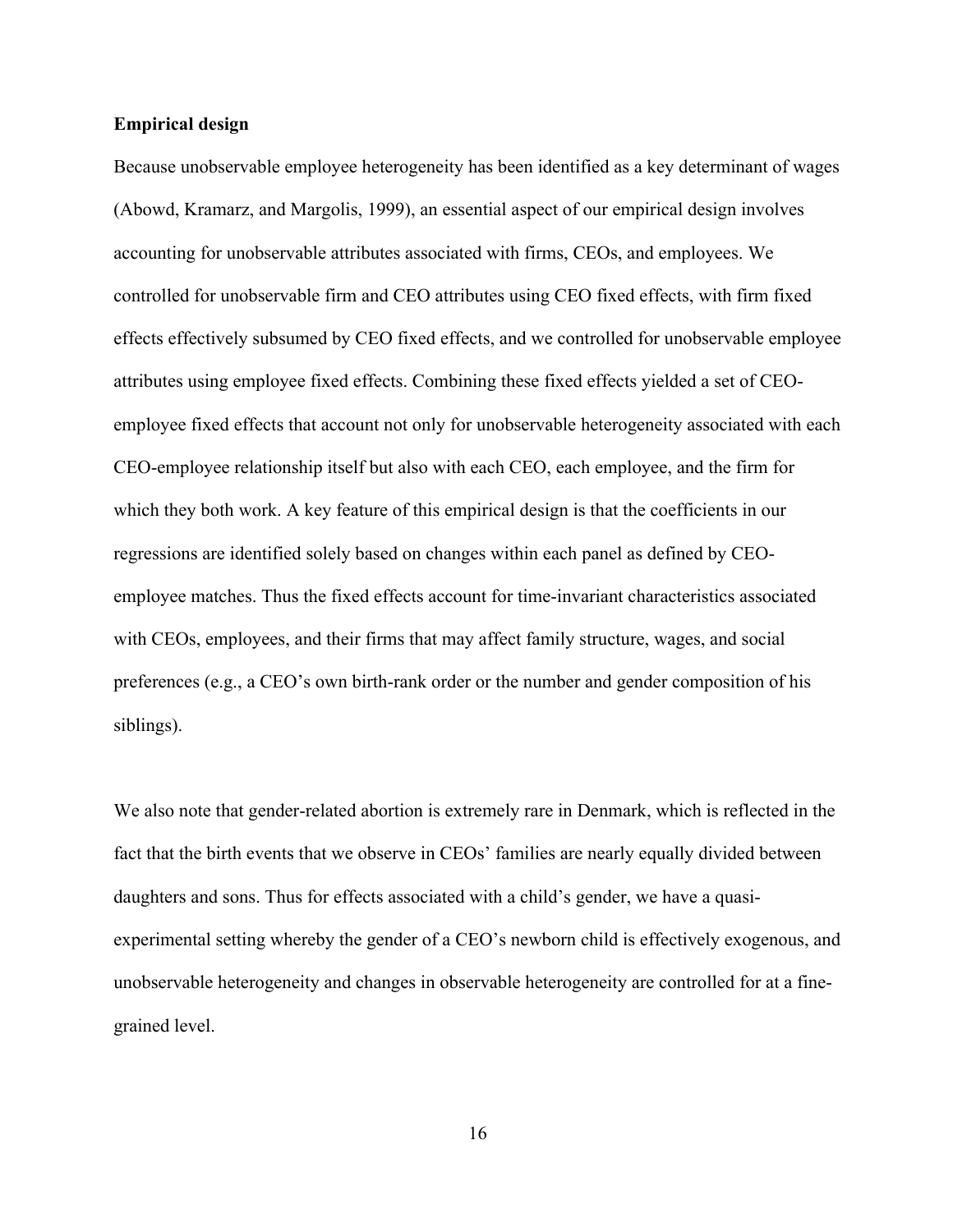Our initial linear regression model may be written as follows:

$$
Y_{ijt} = \gamma CEO\ number\ of\ children_{jt} + \sum_{i} \beta_{Ei} E_{it} + \sum_{j} \beta_{Cj} C_{jt} + \sum_{k} \beta_{Fk} F_{kt} + \varphi_{ij} + \varphi_{t} + \varepsilon_{ijt}
$$

where *Yijt* is the natural log of real wages of employee *i* working for CEO *j* in year *t*, and *CEO number of children<sub>jt</sub>* is the number of children of CEO *j* in year *t*.  $E_{it}$ ,  $C_{it}$ , and  $F_{kt}$  are, respectively, observable characteristics for employee *i*, CEO *j*, and the firm *k* where employee *i* and CEO *j* work in year *t*.  $\varphi_{ii}$  represent fixed effects for the match between employee *i* and CEO *j*, and  $\varphi_t$  are year fixed effects.  $\varepsilon_{i}$  is a random error associated with each observation. Given the presence of fixed effects for the CEO-employee match, the coefficient *γ* is identified from births of children to CEOs. Consequently, *γ* represents the effect of an additional child to CEO *j* on employee *i*'s wages.

To consider the moderating role of child gender, we modified the foregoing regression equation by splitting *CEO number of childrenjt* into two orthogonal categories, *CEO number of sonsjt* and *CEO number of daughtersjt*. To consider the moderating role of employee gender, we retain the variables *CEO number of sons<sub>it</sub>* and *CEO number of daughters<sub>it</sub>* and run separate regressions on female and male employees because many of the control variables differentially affect the wages of female and male employees, and failing to account for these differential effects would give rise to omitted variable bias.<sup>2</sup> We consider birth order by further splitting *CEO number of sons<sub>jt</sub>* and *CEO number of daughters<sub>it</sub>* into orthogonal subcategories based on whether the CEO has or does not have a child, daughter, or son, and analyzing their effects on female and male employees separately.

 $\overline{a}$ 

<sup>&</sup>lt;sup>2</sup> To compare results for female and male employees, we also ran pooled regressions in which we used two versions of each independent variable, one for female employees and one for male employees. We do not separately report the results of these regressions because they produce results identical to those reported.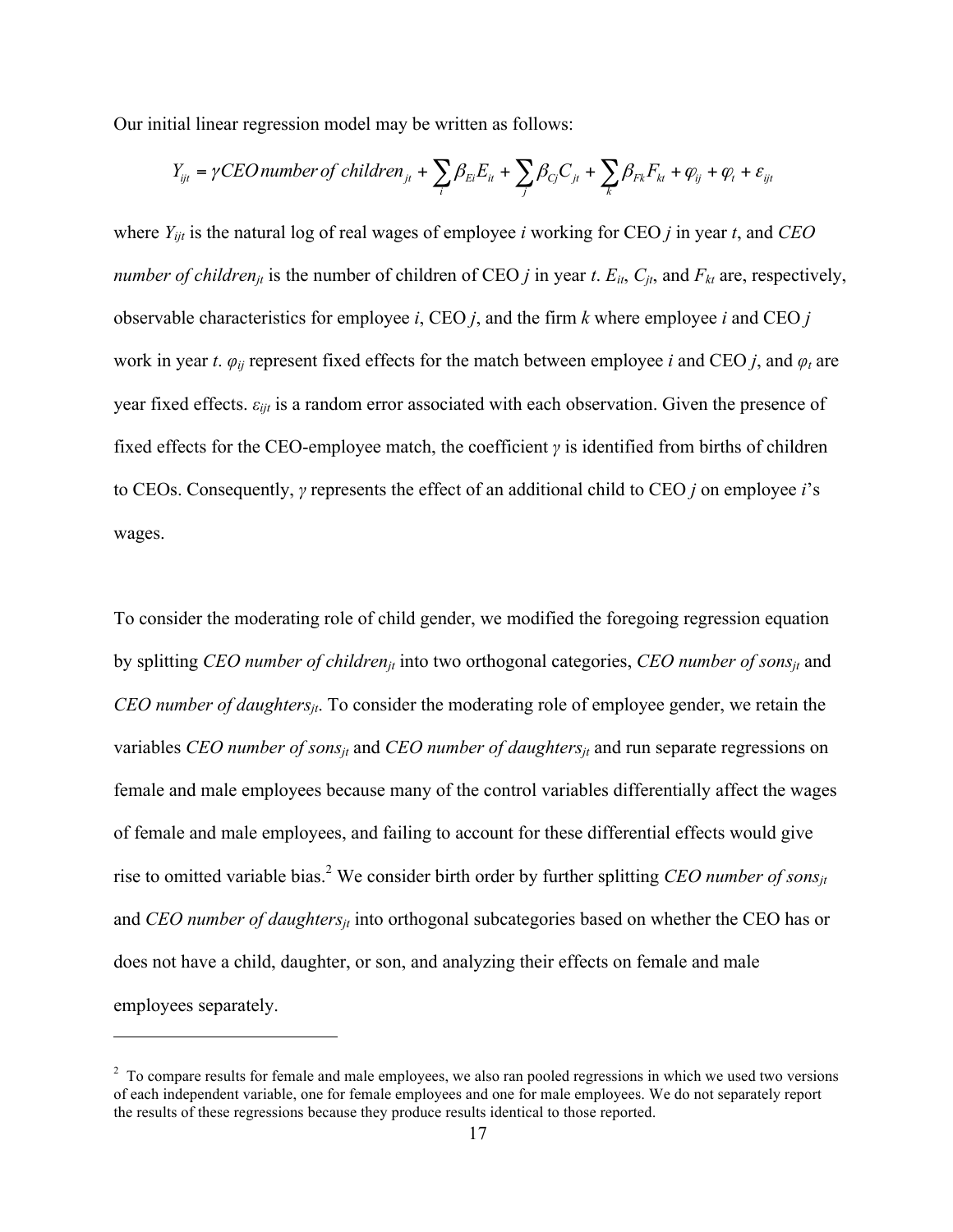We calculated robust standard errors to account for any unobservable heterogeneity not captured by the CEO-employee fixed effects, including arbitrary correlation within and across the panels defined by the CEO-employee fixed effects. This calculation of standard errors subsumes clustering at the firm level.

Finally, as an extension to our analysis, we studied CEOs' own wages. These regressions included CEO fixed effects, year fixed effects, and the control variables associated with observable CEO and firm characteristics.

#### **RESULTS**

#### **Main Analysis**

We present results of our initial analysis in table 3. Column (1) reports the results of a regression of wages on the control variables and the fixed effects described above.

## [Insert Table 3 about here]

All controls are highly significant and have the expected signs. At the employee level, older, more experienced, and longer-tenured employees were compensated better, as were employees who acquired a higher education level and those promoted to full-time jobs or in the organizational hierarchy. Marriage was also associated with higher wages, although the effect was highly gender-specific as shown by the interaction term between marital status and the gender of the employee. Having children was associated with lower wages, particularly if the children were less than 5 years of age and if the employee was female, evidence of the wellknown motherhood penalty. At the CEO level, we note that older CEOs tended to pay higher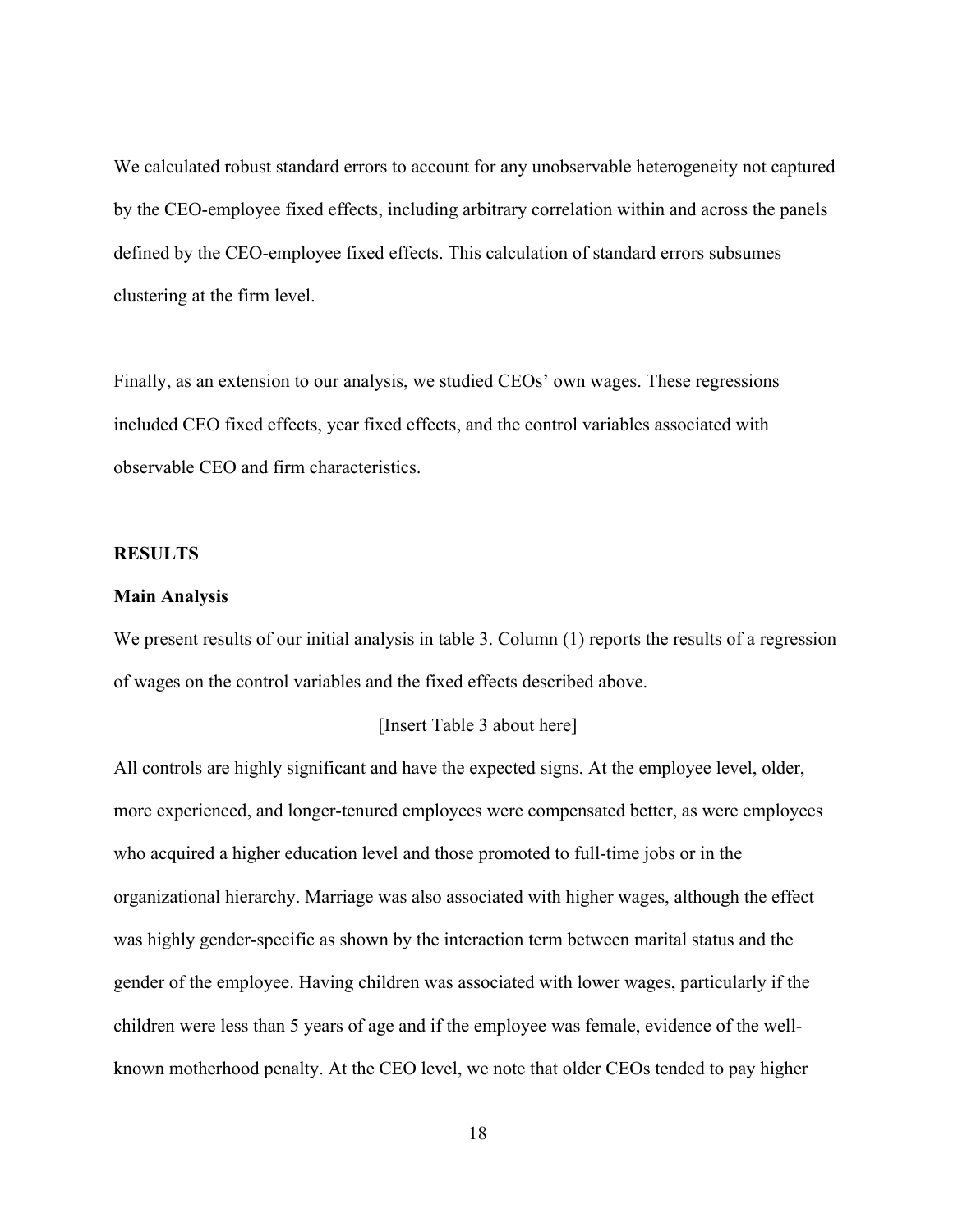wages, but those with longer tenure paid lower wages. CEO marriage was also associated with higher wages. Finally, at the firm level, we see that larger and more profitable firms paid their employees higher wages, as expected.

Next, in column (2), we introduce the variable *CEO number of children*. The coefficient on this variable is negative and significant at the 1 percent level, indicating that the birth of a child to a male CEO is associated with 0.2 percent lower real wages than they otherwise would have been. In practice, this would imply a somewhat smaller increase in nominal wages. This result is consistent with the idea that after his child's birth, a male CEO husbands his firm's resources for himself and his growing family, at the expense of his employees. The negative 0.2 percent effect on wages represents a reduction of approximately 555 kroner (\$100) in annual compensation. This figure is large enough to be meaningful, but not so large that it would necessarily prompt an employee to seek employment elsewhere. As we will see below, moreover, the economic effects are larger when we account for the moderating roles of an employee's gender and a child's gender.

We split *CEO number of children* into *CEO number of sons* and *CEO number of daughters* in column (3) to separate the effect of sons from that of daughters. We find that the birth of a son to a male CEO is associated with a negative 0.4 percent influence on employees' wages, whereas the birth of a daughter has no effect. These results are consistent with the twofold proposition that, unconditional on gender, the birth of a child provides an impetus for the CEO to husband his firm's resources for himself and his growing family at the expense of his employees, but that this effect is entirely offset by an increase in other-regarding values from the birth of a daughter.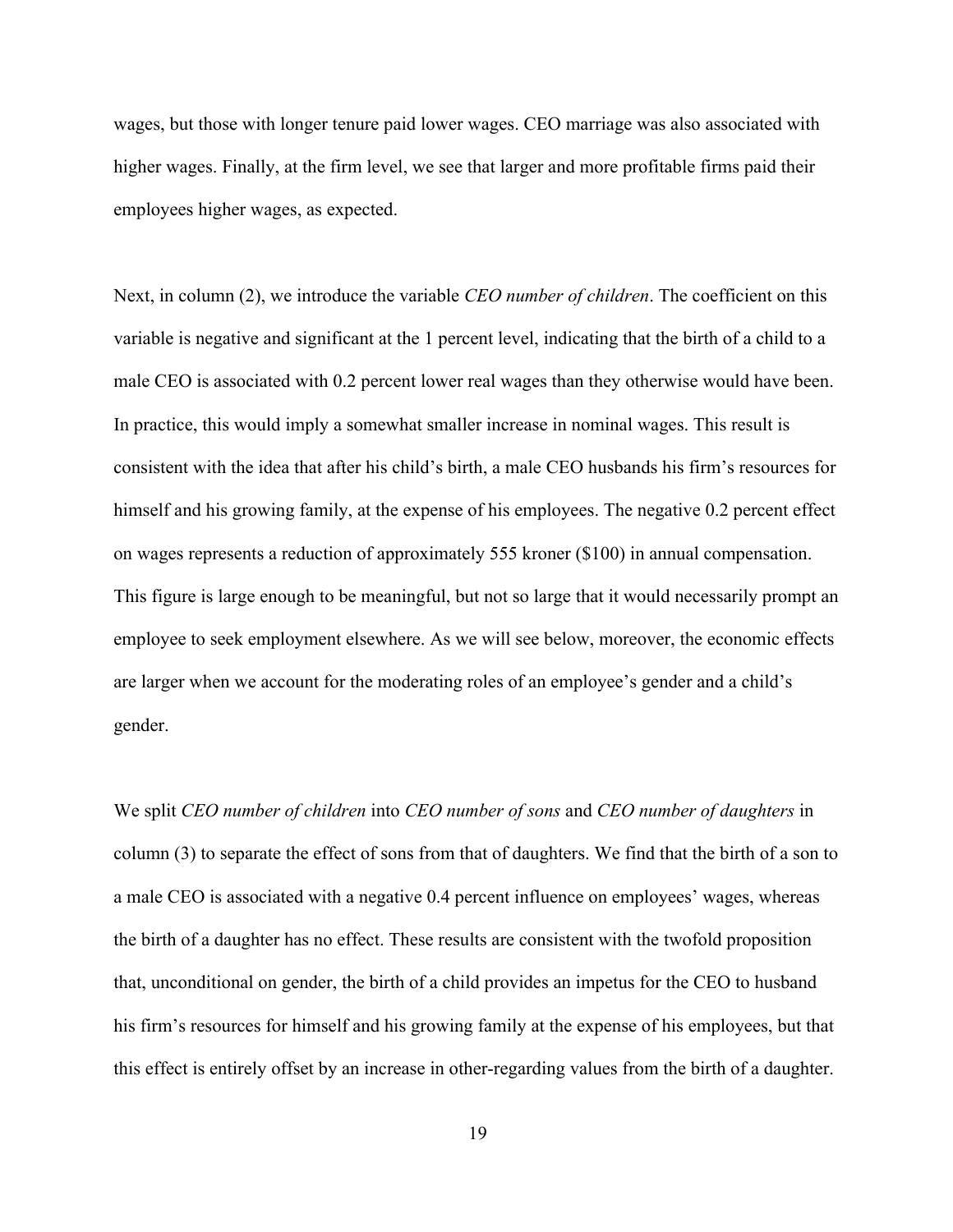Another possible explanation is that the birth of a daughter does not affect a CEO's values, whereas the birth of a son makes a CEO less other-regarding. We examine this potential explanation below.

In columns (4) and (5), we analyze how an employee's gender moderates the effect of the birth of a CEO's child by repeating the analysis in column (3) for female and male employees separately. It is notable that the control variables have different values in the two regressions. For instance, the coefficient on employee age is 1.335 for male employees versus 0.420 for female employees, even though on average they are almost the same age, whereas the coefficient on years of experience is 0.600 for female employees versus 0.378 for male employees. These differential effects are interesting in their own right and demonstrate the importance of running separate regressions for female and male employees.

With regard to our primary independent variables of interest, the results are intriguing. Both female and male employees experience an adverse effect on real wages after their CEO fathers a son, but the effect on the wages of female employees is negative 0.2 percent and only marginally significant, whereas the effect on the wages of male employees is negative 0.5 percent and highly significant; the difference between the two coefficients is also highly statistically significant (*p*-value of .001). Moreover, the birth of a daughter to the CEO is associated with a negative 0.1 percent (albeit insignificant) effect on the real wages of male employees and a positive 0.1 percent (albeit insignificant) effect on the real wages of female employees. These results are fully consistent with the threefold proposition that, unconditional on gender, employees experience an adverse effect on wages if their male CEO has a child, but that this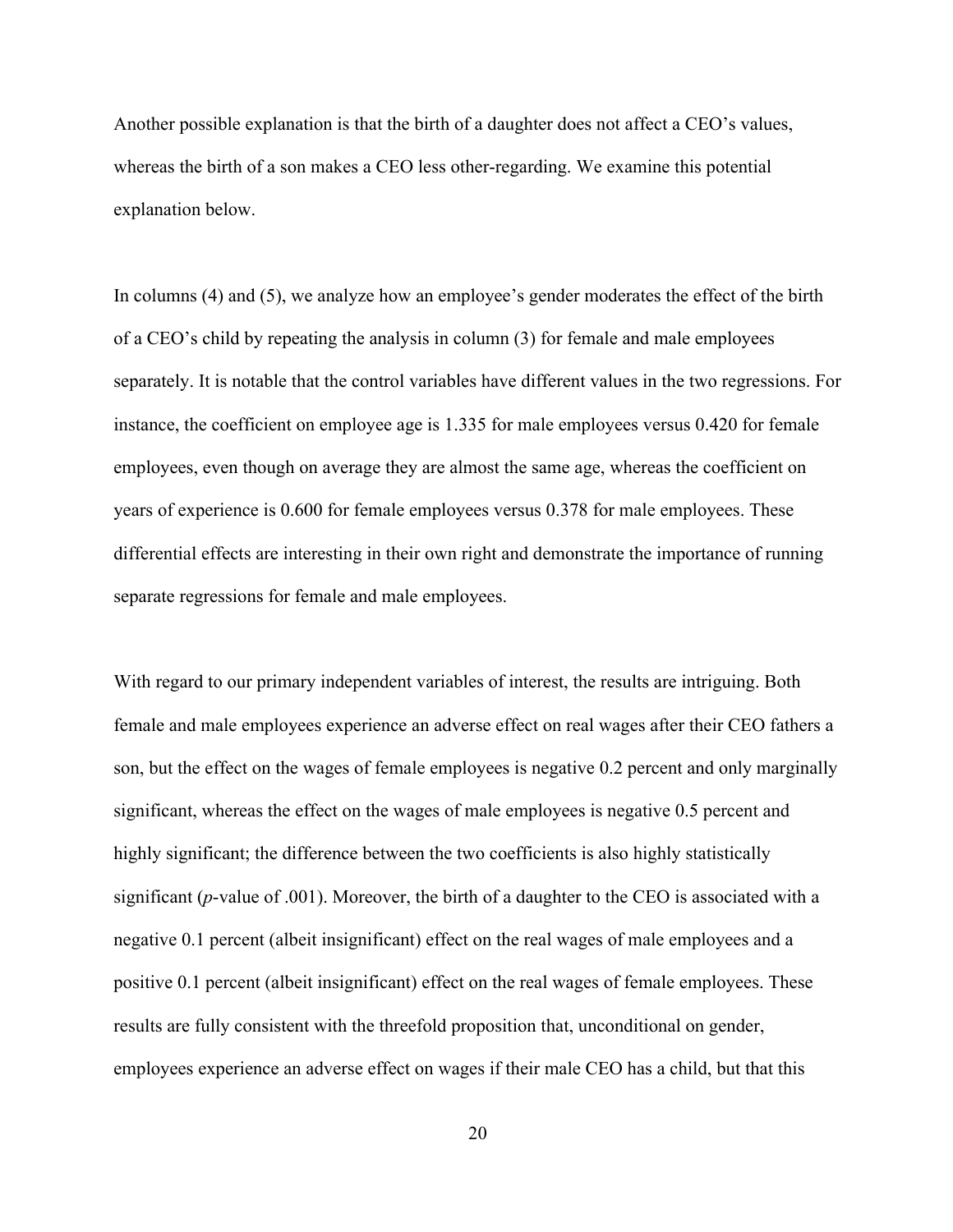adverse effect is lower if the employee is female, lower if the child is female, and even positive if both the employee and child are female. To demonstrate this fully, however, we need to examine how these effects interact with birth order.

We do this in columns  $(6)$  and  $(7)$ , which repeat the regressions from columns  $(4)$  and  $(5)$ , respectively, but separate out the effect of first-born children from that of subsequent births. It is in these regressions that everything comes together. Considering sons first, the birth of a son always has a negative influence of 0.5 percent on the wages of male employees and, except for first-born sons, has a negative influence of almost the same magnitude (0.4 percent) on the wages of female employees. First-born sons, by contrast, have a 0.8 percent positive influence on the wages of female employees, or 1,851 kroner (\$333). The difference between the first-born son coefficients for female and male employees is highly statistically significant with a *p*-value of less than .001. This is consistent with the proposition that the first-born child positively affects a CEO's attitude toward female employees.

Considering the effect of daughters, the results show that, in general, they have a more benign influence on employees' wages than do sons, but birth order has a large influence on the moderating role of a child's gender. If the daughter is not the first-born child, the negative influence on employees' wages is only a statistically insignificant 0.1 percent for female employees (versus a statistically significant negative 0.4 percent for sons) and a statistically significant negative 0.2 percent for male employees (versus a statistically significant negative 0.5 percent for sons). By contrast, the moderating role is much larger if the daughter is first-born: a positive 0.6 percent for male employees and a positive 1.1 percent for female employees, or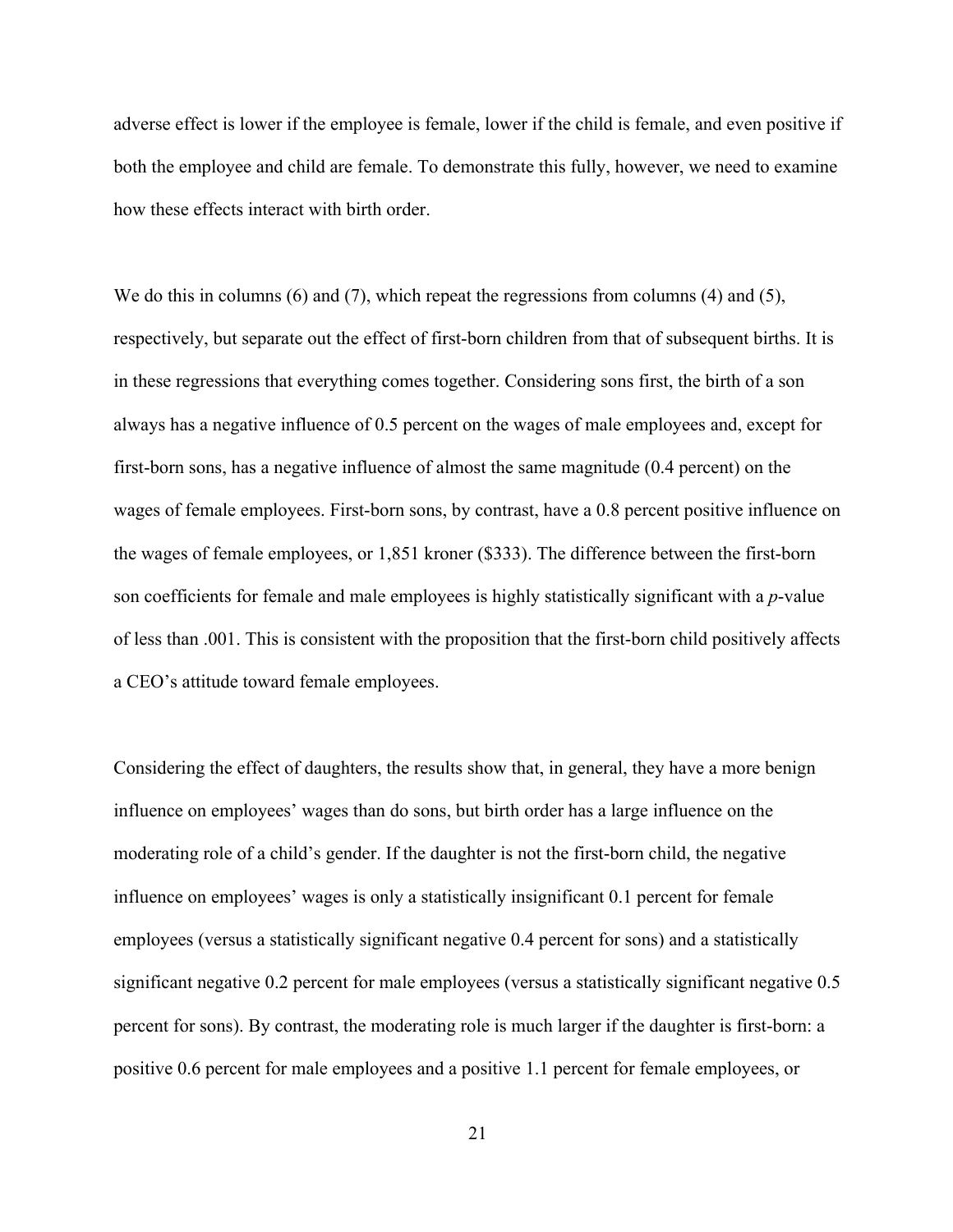2,546 kroner (\$458). The difference between these coefficients is statistically significant at the 10 percent level. Not only are these results consistent with the proposition that a first-born daughter positively affects the CEO's attitude toward all employees, but the positive 1.1 percent effect of a first-born daughter on the wages of female employees is also larger than both the effect of a first-born son on the wages of female employees (positive 0.8 percent) and the effect of a first-born daughter on the wages of male employees (positive 0.6 percent), precisely what one would expect from a condition that combines the positive effect of the first-born child on women's wages with the positive effect of the first-born daughter on everyone's wages.

## **Follow-on Analysis: The First Child of Each Gender**

The foregoing analysis did not settle the question of whether a first daughter who is not the firstborn child would have as large a positive influence on employees' wages as a first daughter who is also the first-born child or whether a CEO's previous experience with fathering sons would in some sense adulterate the influence of his first daughter on his values and by extension on employee wages. There may also be some interest in seeing whether a first son who is not the first-born child would have as positive an influence on the wages of female employees.

To examine these questions, we repeated the analysis from table 3, columns (6) and (7), this time replacing the dichotomous classification Has no children/Has child with either Has no daughters/Has daughter or Has no sons/Has son. We report an excerpt of the results in table 4, which also replicates, in columns (1) and (2), the relevant portions of table 3, columns (6) and (7) for ease of comparison.

[Insert Table 4 about here]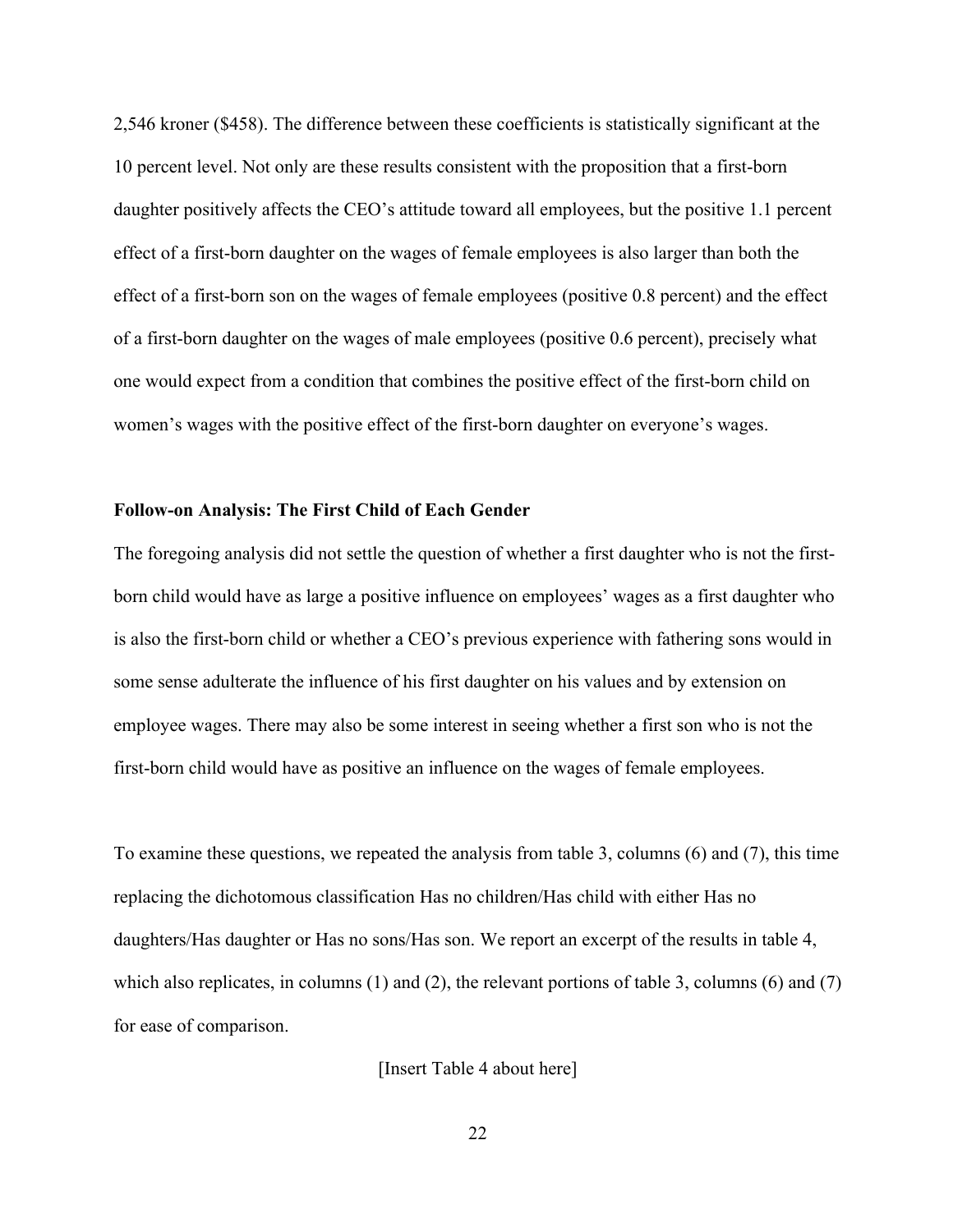Columns (3) and (4) compare the effects of first daughters with that of subsequent daughters. A first daughter has a positive 0.5 percent influence on the wages of male employees versus a nearly identical positive 0.6 percent influence for a first daughter who is also first-born, as shown in Column (2). By contrast, a first daughter has only a positive 0.6 percent influence on the wages of female employees versus a positive 1.1 percent influence for a first daughter who is also first-born. This makes sense. First daughters have a positive influence on everyone's wages, and first-born children have a positive influence on the wages of female employees alone. The first daughters in column (3) are not necessarily first-born so they do not fully reflect the benefit to female employees of first-born children of either gender. The birth of subsequent daughters is associated with a negative 0.2 percent effect on the wages of female employees and a negative 0.4 percent effect on the wages of male employees. By contrast, the birth of a daughter when the CEO already has a child of either gender is associated with an insignificant negative 0.1 percent effect on the wages of female employees and a negative 0.2 percent effect on the wages of male employees, in each case smaller in magnitude than the corresponding figures in columns (3) and (4). This makes sense. The birth of subsequent daughters, like the birth of sons, leads to lower wages for all employees. The figures in columns (1) and (2) for the Has child condition include first daughters and also subsequent daughters. We thus see that it is the first daughter, regardless of whether she is the first child or not, who is associated with a positive influence on employee wages, whereas subsequent daughters, like sons, lead to lower wages.

Columns (5) and (6) of table 4 replicate the regressions in columns (1) and (2) but replace Has no children/Has child with Has no sons/Has son. The coefficients associated with the birth of a son in columns (5) and (6) are quite similar to those in columns (1) and (2). As expected, however,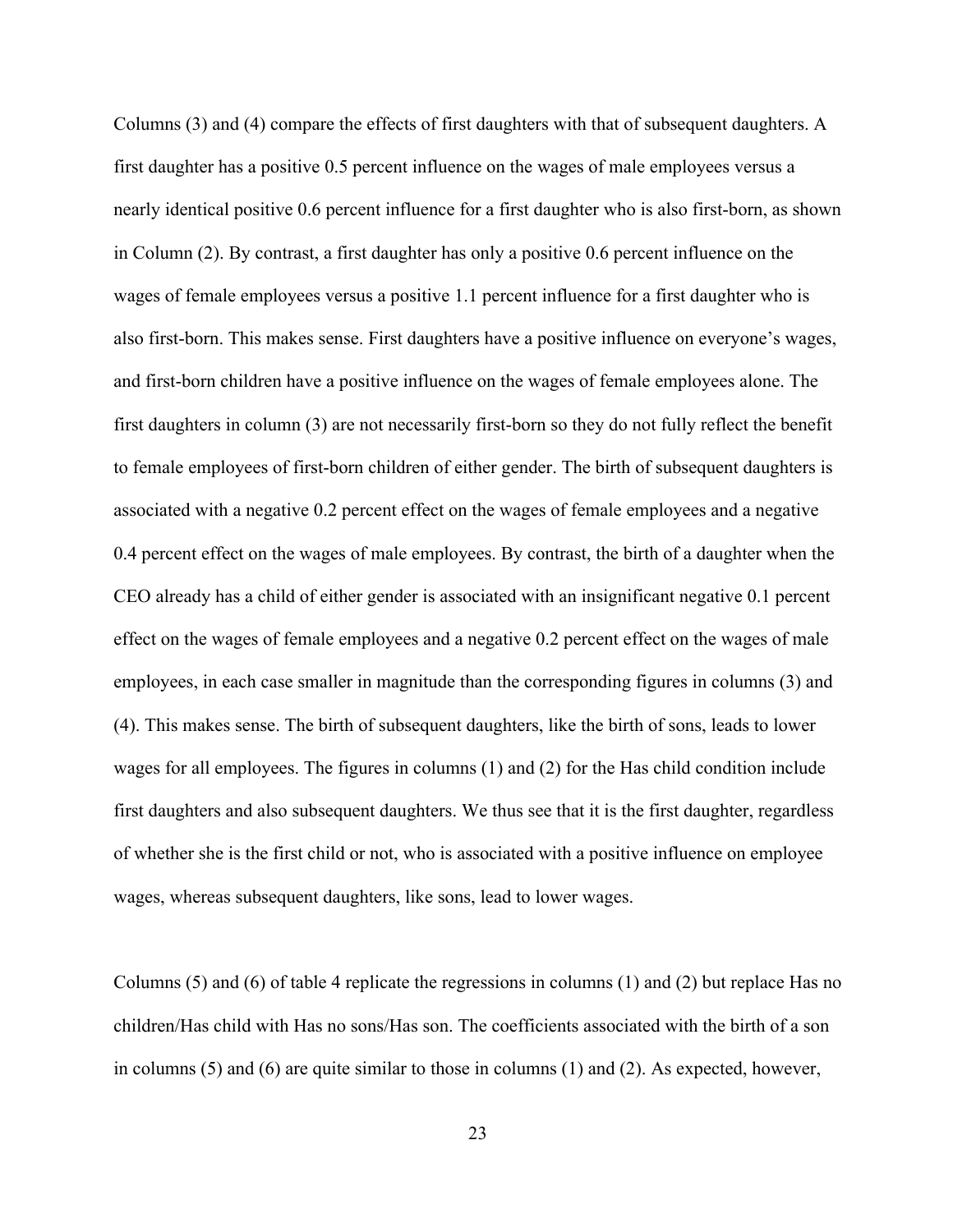the positive effect of a first son who is not necessarily a first-born child on the wages of female employees is 0.6 percent versus positive 0.8 percent for first-born children regardless of gender. This makes sense, as the figure in column (5) is the average of first sons who are also first-born (who we expect to have a positive effect on the wages of female employees) and first sons who are not first-born (who we expect will not have a positive effect on the wages of female employees.) In conclusion, then, after investigating the effects of first daughters and first sons, it appears that the models in columns (1) and (2) are the most informative.

## **Follow-on Analysis: The Wages of CEOs**

An important part of our theoretical motivation was that the birth of a child to a male CEO, unconditional on gender, prompts the CEO to husband more of his firm's resources for himself and his growing family, potentially at the expense of his employees. Consistent with this, we observed that except for a CEO's first-born child and first daughter, the birth of a child to a male CEO has a negative influence on the wages of both female and male employees. A natural question is whether the "missing money" shows up somewhere else.

One place to look is the CEO's own wages, that is, if the wages of his employees are lower than they would have been because he fathered a child, are his wages correspondingly higher? While that is intuitive, several caveats are in order. First, the birth of a child has a positive effect on how hard and how productively fathers work (Gray and Vanderhart, 2000; Waite and Gallagher, 2000), which might result in higher wages for a CEO after he fathers a child without necessarily impacting the wages of employees. Second, CEOs have other ways of extracting rent from their firms, many of which we cannot observe in these data; examples include cash distributions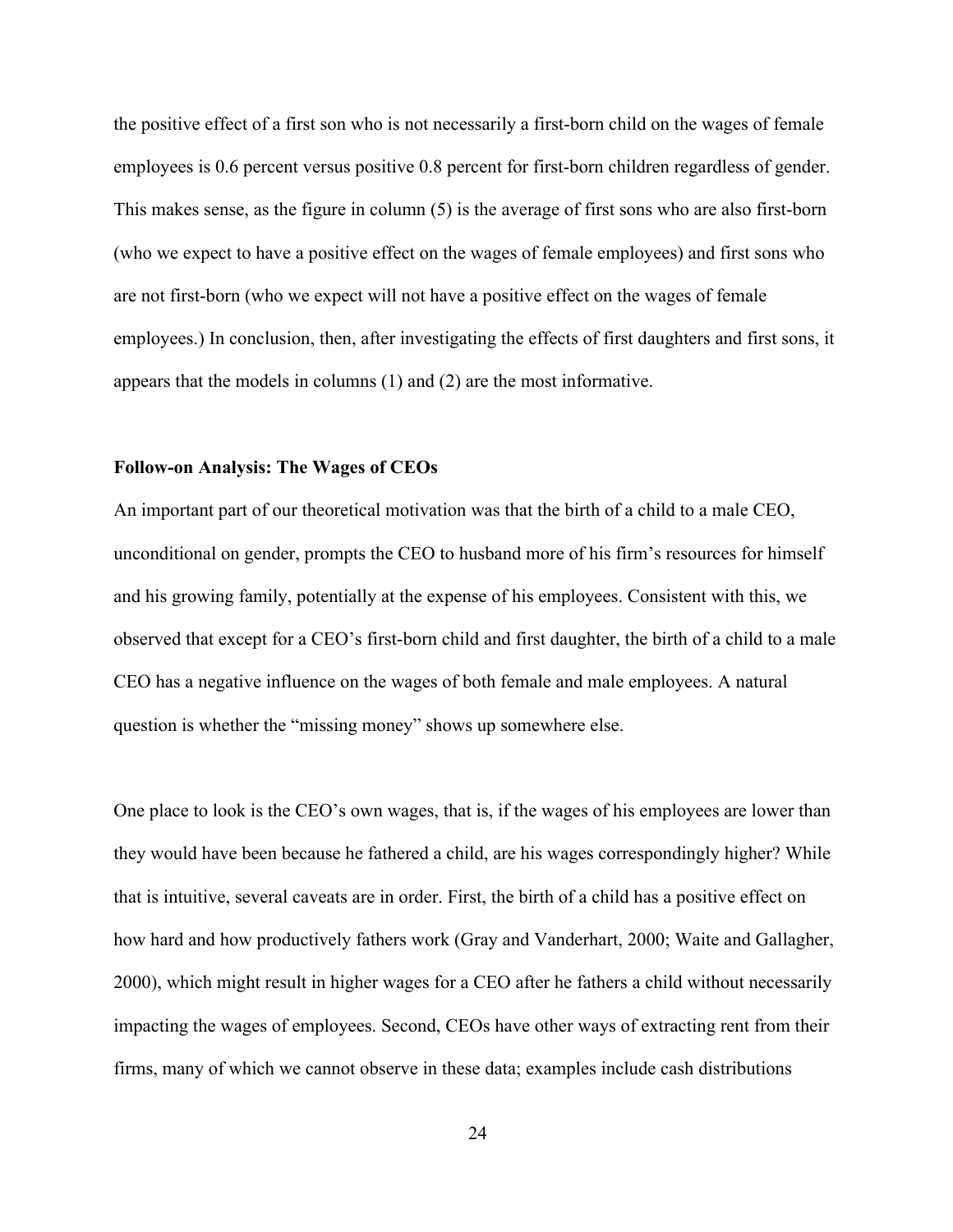associated with ownership stakes, executive loans, and the consumption of perquisites. Third, a CEO might be content to leave the money economized on employees' wages inside the firm for use on a rainy day, as it were. Nonetheless, we think that analyzing the wages of CEOs is of sufficient interest to merit exploratory analysis, which we present in table 5.

## [Insert Table 5 about here]

Column (1) reports the results of a regression of (logged) CEO wages on observable CEO and firm characteristics and fixed effects at the CEO and year level. All controls (except for the CEO's marital status) are highly significant and have the expected signs. Older, more experienced, and longer-tenured CEOs were compensated better, as were CEOs who acquired a higher education level. CEOs of larger and more profitable firms were also compensated better.

Next, in column (2), we introduce the variable *CEO number of children*. The coefficient on this variable is positive and significant at the 1 percent level, indicating that the birth of a child to a male CEO is associated with a 4.9 percent increase in the CEO's real wages. In column (3) we consider the moderating influence of the gender of the child and find that the birth of a son to a male CEO is associated with a 6.3 percent increase in his real wages, while the birth of a daughter to a male CEO is associated with a more modest, 3.5 percent increase in his real wages. Taken together with the evidence that the birth of a son to a male CEO has a larger negative influence on employees' real wages than does the birth of a daughter, these results are indeed consistent with the notion that the birth of a child to a male CEO prompts him to husband more of his firm's resources for his growing family at the expense of his employees and that he husbands more resources after having a son than after having a daughter.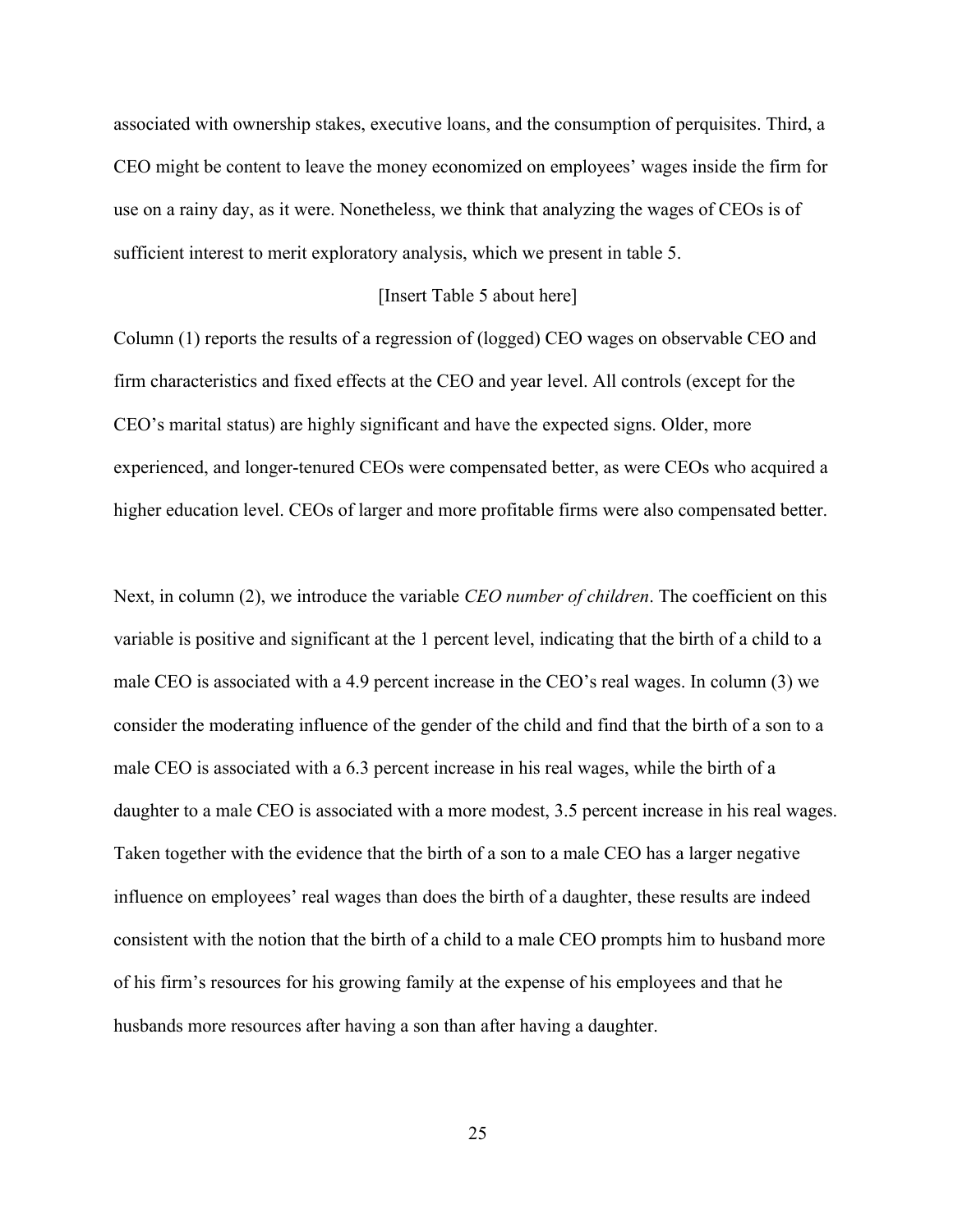In the remaining columns, we consider rank order at birth. The results are intriguing and suggest that a firm's wage bill is not a fixed pie in the sense that changes to employees' wages do not ipso facto result in proportional changes to the CEO's wages. On the one hand, as shown in column (4), a first son who is also the CEO's first child is associated with a smaller increase in the CEO's wages than a subsequent son; this result is consistent with our finding that subsequent children impose a negative influence on the wages of all employees but that first-born children benefit female employees while still imposing a cost on male employees. On the other hand, as shown in column (5), a first daughter is associated with a larger increase in the CEO's wages than subsequent daughters, whereas we found that first daughters lead to higher wages for everyone. Is it possible that the first daughter prompts the CEO to work much harder or more productively and thereby create a larger pie for everyone to share? Does the first daughter prompt the CEO to reduce investment and thereby leave a larger pie to share in the current year at the expense of future years? These issues merit further investigation, but data limitations oblige us to leave them for future research.

## **DISCUSSION**

Motivated by research suggesting that the transition to fatherhood influences a man's values, we studied how a male CEO's newborn child affects the wages of his employees, as well as how the baseline effects are moderated by the gender of the child and the gender of the employee. Our empirical context used a comprehensive panel dataset of Danish firms, their employees and CEOs, and their CEOs' families. We used fixed effects at the level of the match between CEO and employee, creating a quasi-experimental research design in which the gender of a CEO's child is effectively exogenous even if the child's birth is in principle endogenous. We found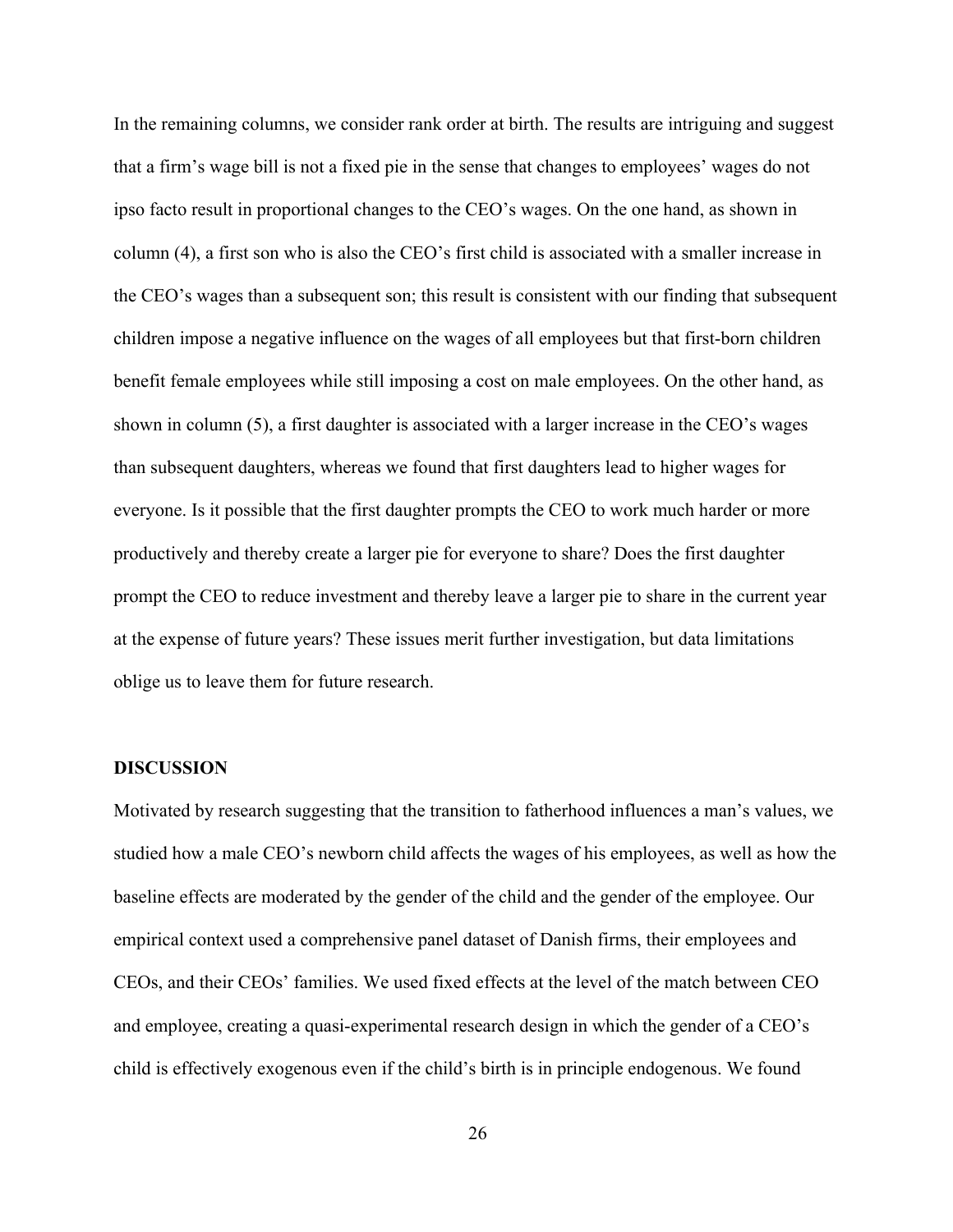robust empirical evidence not only that a male CEO generally pays his employees less generously after fathering a child, but also that this effect is moderated by the gender of the child as well as that of the employee. In particular, a male CEO pays both his female and male employees more generously after the birth of his first daughter and he pays his female employees more generously after the birth of his first child. Thus a female employee benefits doubly from the birth to her CEO of a first daughter who is also the CEO's first child. We also found that male CEOs tend to pay themselves more after fathering a child, especially if the child is a son. These results are consistent with the hypothesis that a male CEO tends to husband more resources for his own growing family after fathering a child as well as with the hypotheses that the first child activates the CEO's generosity toward women and that the first daughter activates his generosity toward everyone.

It is also worth considering other potential explanations for the results we observe and reasonable hypotheses one might propose a priori. For example, that wages are lower following the birth of sons but not the birth of daughters is consistent with the proposition that sons reduce a male CEO's other-regarding values, whereas daughters have no effect. But this explanation cannot account for the fact that the first daughter has a positive effect on the wages of all employees, whereas the birth of subsequent daughters has a negative effect similar to that of sons. In addition, at 1.1 percent, the largest positive effect on employees' wages was for female employees following the birth of a CEO's first-born daughter. This is consistent with a femalefavoring impulse following the birth of a daughter, as argued by Warner (1991). Yet we can explain this large positive effect as the confluence of a tendency to favor female employees following the birth of a CEO's first child of either gender and a tendency to be more generous to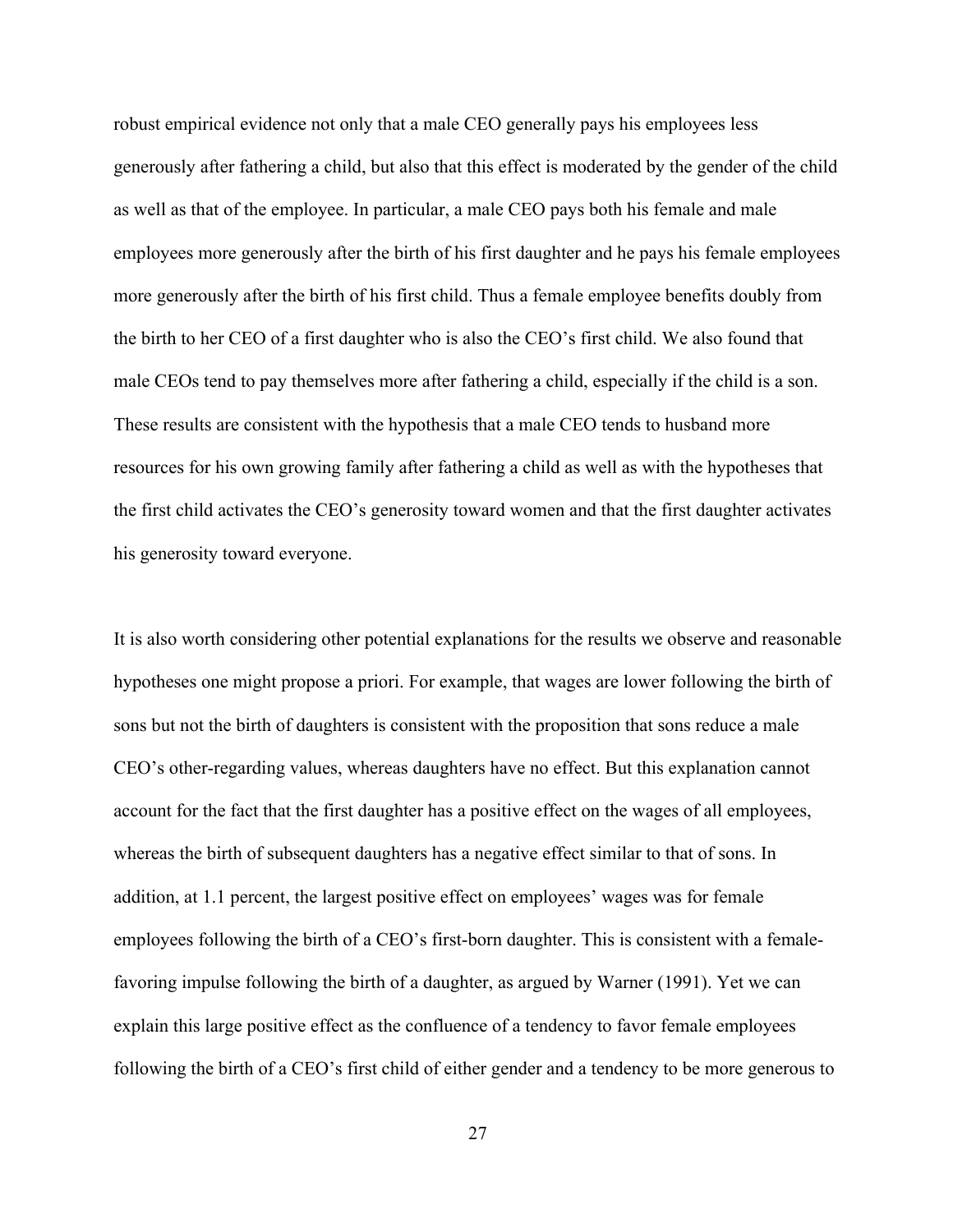all employees following the birth of a CEO's first daughter. Moreover, there is no evidence that female employees particularly benefit from the birth of a first daughter who is not first born. In summary, though we do not claim that the mechanisms discussed in our theoretical motivation are the only possible mechanisms that could underlie our results, we do believe that our theoretical explanation is the most parsimonious combination of mechanisms that is consistent with what we observe.

In addition to the broader literatures relating to how executive values influence corporate policies, the determinants of employee wages, and the relationship between the domains of work and family, our results pertain to other lines of inquiry. In particular, a growing and extensive literature has used laboratory experiments to test and provide support for social preference models; yet it remains an open question how much these results apply outside the laboratory, particularly with regard to attitudes and behaviors in commercial settings and to important social issues like wage policy and work and family (Levitt and List, 2007). Our paper provides robust, albeit indirect, evidence that social preferences do play an important role in economic life.

We also acknowledge that our analysis has a number of limitations. First and foremost, while our results are consistent with the proposition that the birth of a child affects a male CEO's values and the way he pays his employees, we cannot directly measure these values, nor can we directly observe the actions of the CEOs we study. Likewise, we cannot observe other material changes in how a CEO treats his employees, for example, in terms of child-related or other non-pecuniary benefits – although generous periods of parental leave are mandatory under Danish law and, within the scope of that law, most employees are covered by collective or individual bargaining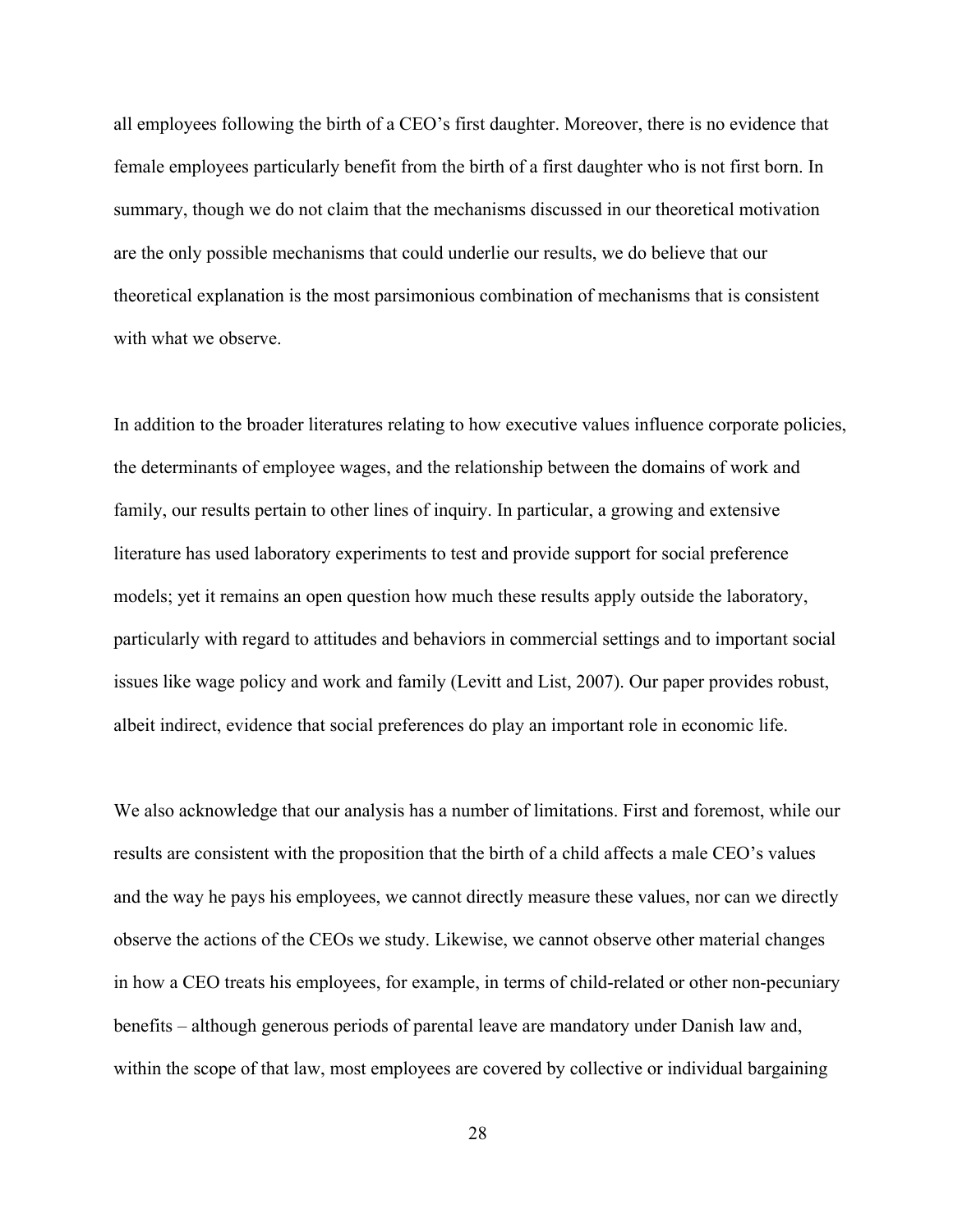agreements, which, we understand, do not change frequently. Thus other mechanisms and effects might be in play.

Second, while we are able to make claims of causality with regard to the moderating roles of a child's gender and, to a large extent, an employee's gender, we cannot make causal claims with regard to the birth of a child itself, unconditional on gender, because having a child is evidently non-random. That said, separating selection and treatment in this context may be mostly academic, because most births to Danish CEOs are surely either intended or at least regarded benignly by their parents.

Third, we used Denmark as our empirical context largely because of data availability. It is unclear how much our results would generalize to non-Scandinavian countries, especially those where attitudes toward gender and marriage are markedly different. It is also unclear whether our results will remain stable as attitudes toward these and other important societal institutions continue to evolve.

This paper has focused on two widely applicable but understudied social processes: how children shape their parents' values and how the values of CEOs influence corporate policies. If nothing else, we hope this paper will stimulate more research on both domains. One promising avenue pertains to other moderating factors that might affect how a male CEO responds to the transition to fatherhood but that we did not have sufficient space to consider here; examples include a CEO's marital status, his location vis-à-vis that of the employee, the rank of the employee, the CEO's level of education, his birth-rank order, the number of brothers and sisters he has,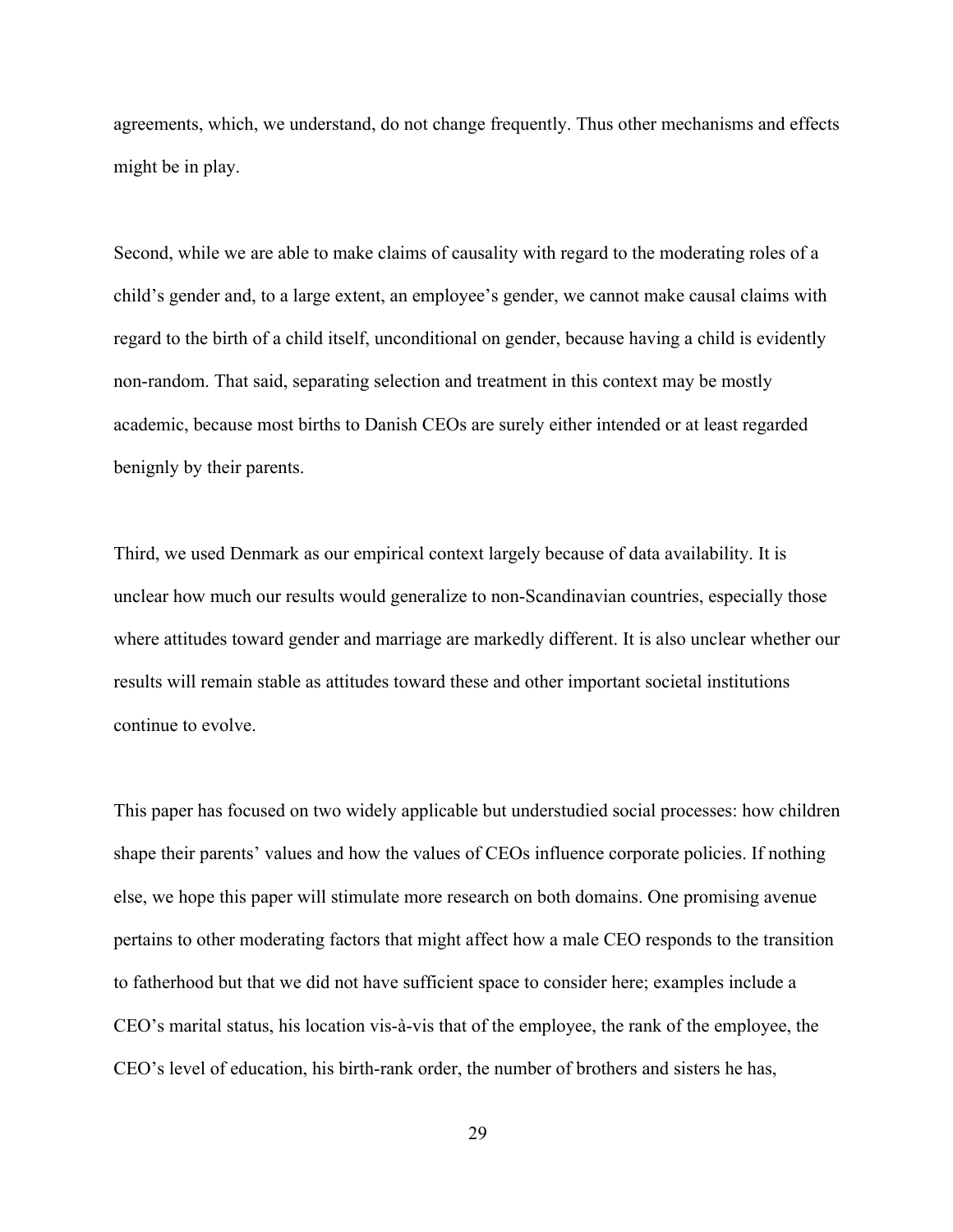attributes of the firm like its industry, size, and profitability, as well as the group dynamics within the top management team after one or more of them transitions to parenthood. One could also study female CEOs as a separate group. Another avenue relates to other events that could influence social preferences such as marriage or divorce, the death of one's spouse – the most stressful life event, according to Holmes and Rahe (1967) – or another family member, natural disasters, acts of terrorism and war, and significant changes to sin laws (e.g., prohibition); a nice feature of some of these events is that they would usually be unanticipated by the affected parties and thus give rise to natural experiments. Lastly, future research could focus on different outcome variables, such as investment and acquisition behavior, diversification, competitive strategy, organizational culture, other human resources activities (e.g., hiring, promotion, and termination), and managerial cognition, as well as how a manager might anticipate changes to a competitor's strategy as a result of changes to the family structure of the competitor's CEO.

Acknowledgements: The authors would like to thank the editor (Hayagreeva Rao), three anonymous ASQ referees, Witold Henisz, and Ebonya Washington, as well as seminar participants at the 2011 Academy of Management Annual Meeting, the 2011 European Summer Symposium in Financial Markets, the 2011 Strategy Research Initiative - Administrative Science Quarterly Workshop, Aalborg University, Columbia Business School, George Mason University, Harvard Kennedy School, Louisiana State University, National University of Singapore, New York University, Northwestern University, the University of Maryland, the University of Michigan, and the University of Rhode Island for their helpful comments. The usual disclaimer applies.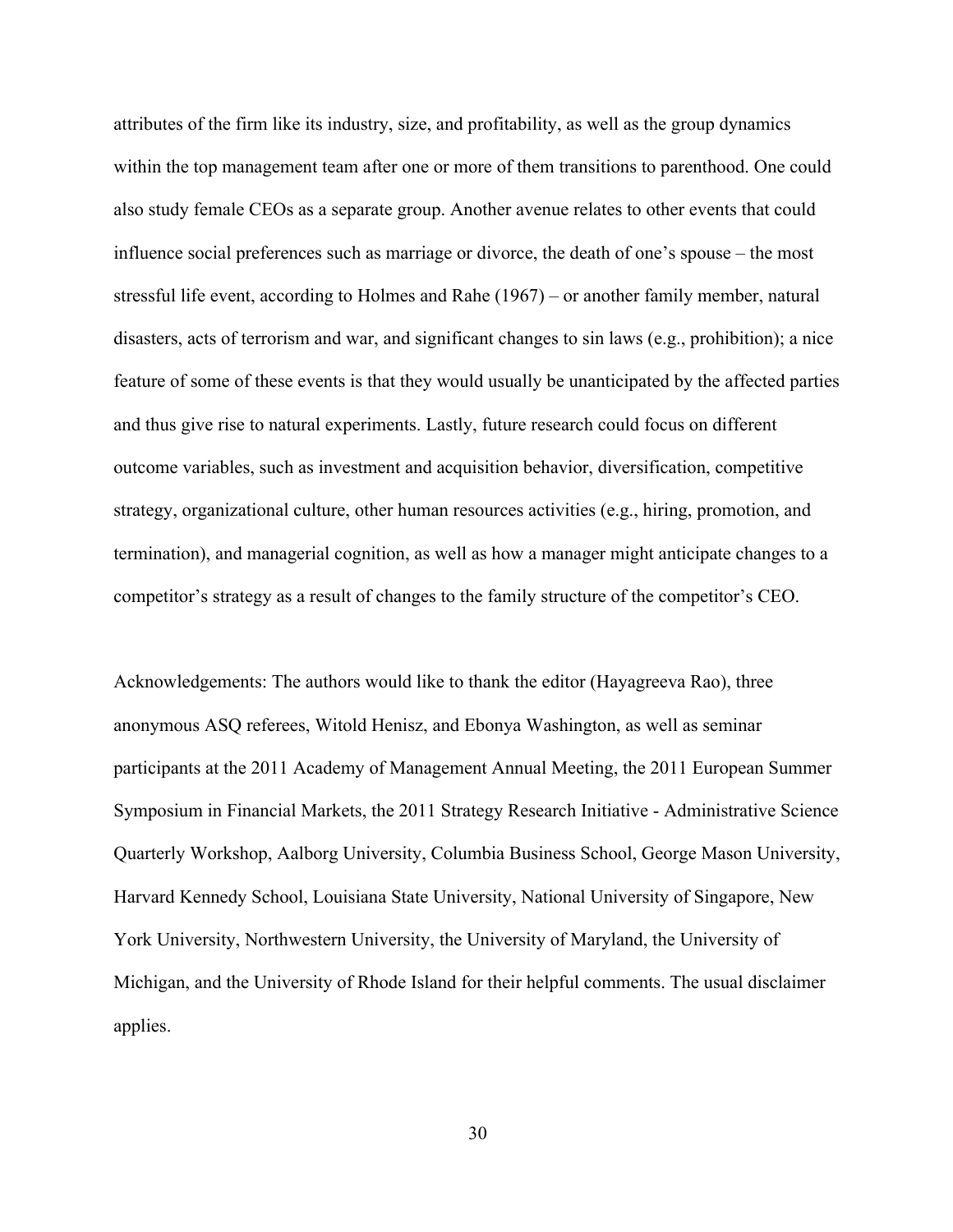## **REFERENCES**

Abowd, J. M., F. Kramarz, and D. N. Margolis

1999 "High wage workers and high wage firms." Econometrica, 67: 251-333.

Adams, R. B., and P. Funk

2011 "Beyond the glass ceiling: Does gender matter?" Management Science, forthcoming.

Adams, R. B., A. N. Licht, and L. Sagiv

2011 "Shareholders and stakeholders: How do directors decide?" Strategic Management Journal, 32: 1331-1355.

Agle, B. R., R. K. Mitchell, and J. A. Sonnenfeld

1999 "Who matters to CEOs? An investigation of stakeholder attribute and salience, corporate performance, and CEO values." Academy of Management Journal, 42: 507-525.

Akerlof, G. A., and R. E. Kranton

2000 "Economics and identity." Quarterly Journal of Economics, 115: 715-753.

Albæk, K., and B. E. Sørensen 1998 "Worker flows and job flows in Danish manufacturing." Economic Journal, 108: 1750- 1771.

Andersen, S.M., and S. Chen 2002 "The relational self: An interpersonal social-cognitive theory." Psychological Review, 109: 619-645.

Andersen, S.M., and N. S. Glassman 1996 "Responding to significant others when they are not there: Effects on interpersonal inference, motivation, and affect." In R. Sorrentino and E.T. Higgins (eds.), Handbook of Motivation and Cognition, Vol. 3: 272-331. New York: Guilford.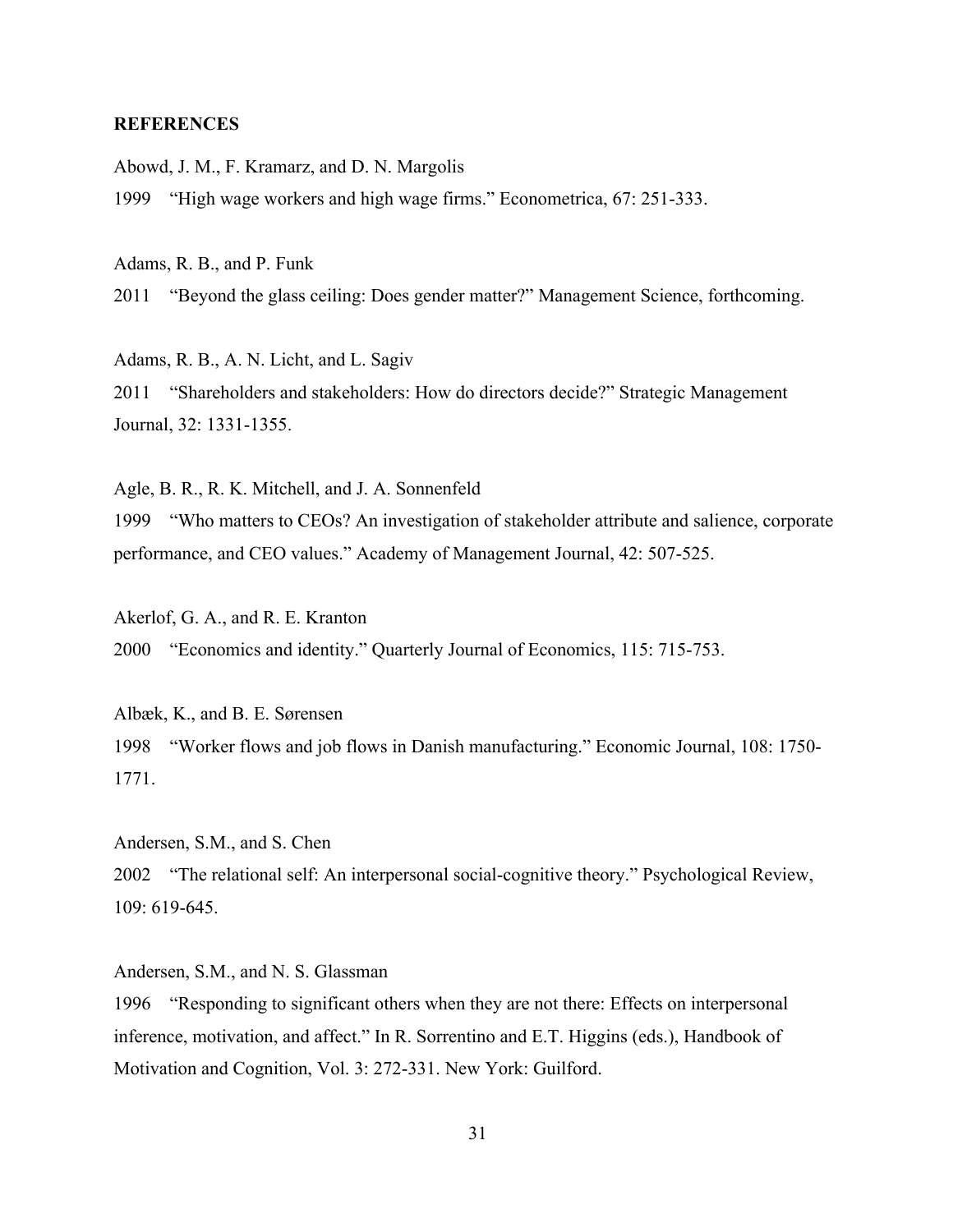Bachrach, C., M. J. Hindin, and E. Thomson

2000 "The changing shape of ties that bind: An overview and synthesis." In L. J. Waite (ed.), The Ties That Bind: Perspectives on Marriage and Cohabitation: 3-16. New York: Aldine de Gruyter.

Barnard, C. I.

1938 The Functions of the Executive. Cambridge, MA: Harvard University Press.

Bastos, P., and N. P. Monteiro 2011 "Managers and wage policies." Journal of Economics and Management Strategy, 20: 957-984.

Bennedsen, M., K. M. Nielsen, F. Peréz-Gonzaléz, and D. Wolfenzon 2007 "Inside the family firm: The role of families in succession decisions and performance." Quarterly Journal of Economics, 122: 647-691.

Bernard, J.

.

1974 The Future of Motherhood. New York: Penguin Books.

Bertrand, M., and A. Schoar

2003 "Managing with Style: The Effect of Managers on Firm Policies." Quarterly Journal of Economics, 118: 1169-1208.

Beutel A. H., and M. M. Marini 1995 "Gender and values." American Sociological Review, 60: 436-448.

Block, J. H.

1983 "Differential premises arising from differential socialization of the sexes: Some conjectures." Child Development, 54: 1335-1354.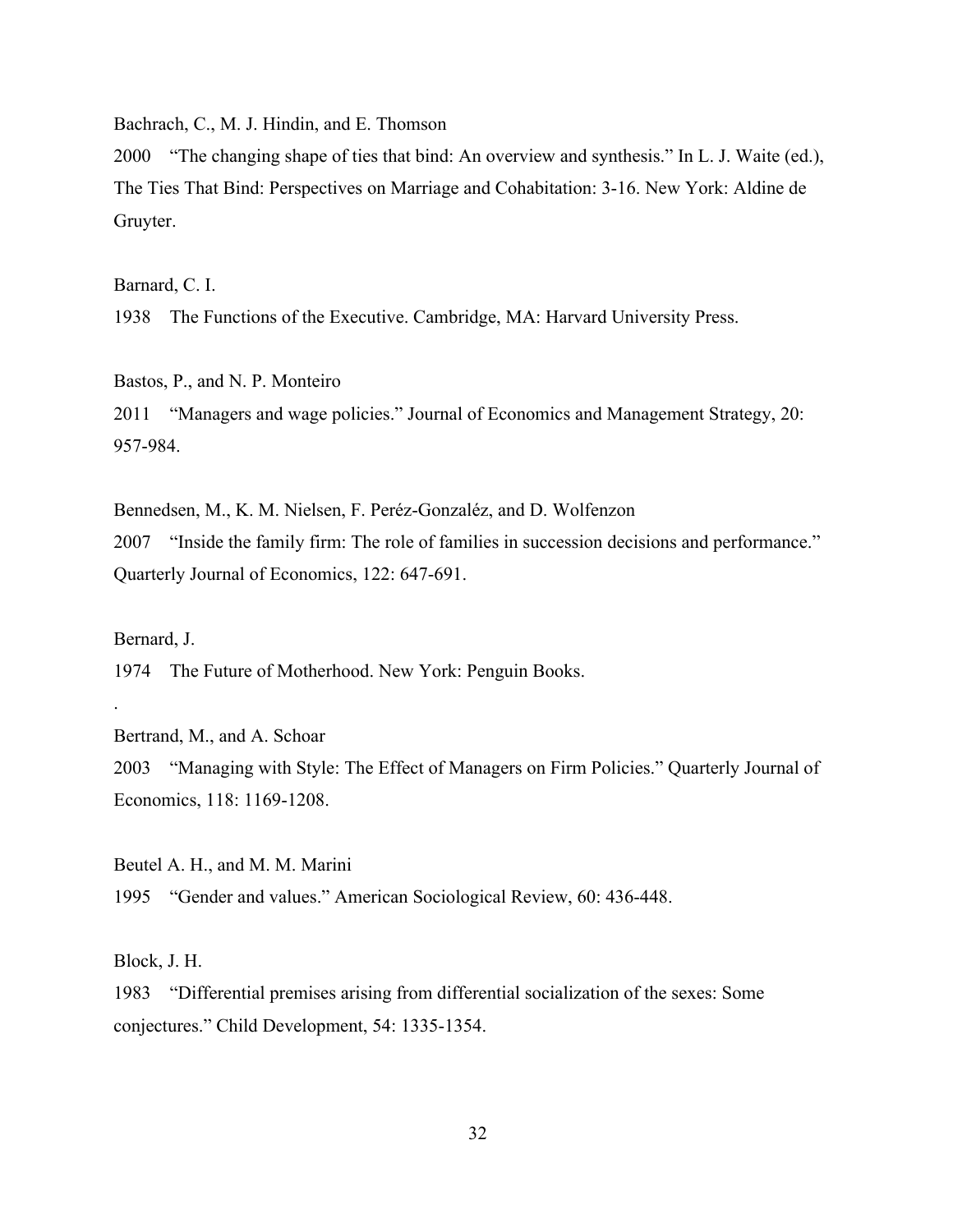Bolton, G. E., and A. Ockenfels

2000 "ERC – A theory of equity, reciprocity, and competition." American Economic Review, 90: 166-193.

Cardoso, A. R., and R. Winter-Ebmer 2010 "Female-led firms and gender wage policies." Industrial and Labor Relations Review, 64: 143-163.

Carpenter, M. A., M. A. Geletkanycz, and W. G. Sanders.

2004 "Upper echelons research revisited: Antecedents, elements, and consequences of top management team composition." Journal of Management, 30: 749-778.

Charness, G., and M. Rabin 2002 "Understanding social preferences with simple tests." Quarterly Journal of Economics, 117: 817-869.

Chatterjee, A., and D. C. Hambrick 2007 "It's all about me: Narcissistic CEOs and their effect on company strategy and performance." Administrative Science Quarterly, 52: 351-386.

Chen, Y., and S. X. Li 2009 "Group identity and social preferences." American Economic Review, 99: 431-457.

Christiansen, S. L., and R. Palkovitz 2001 "Why the 'good provider' role still matters: Providing as a form of paternal involvement." Journal of Family Issues, 22: 84-106.

Coontz, S.

1997 The Way We Really Are: Coming to Terms with America's Changing Families. New York: Basic Books.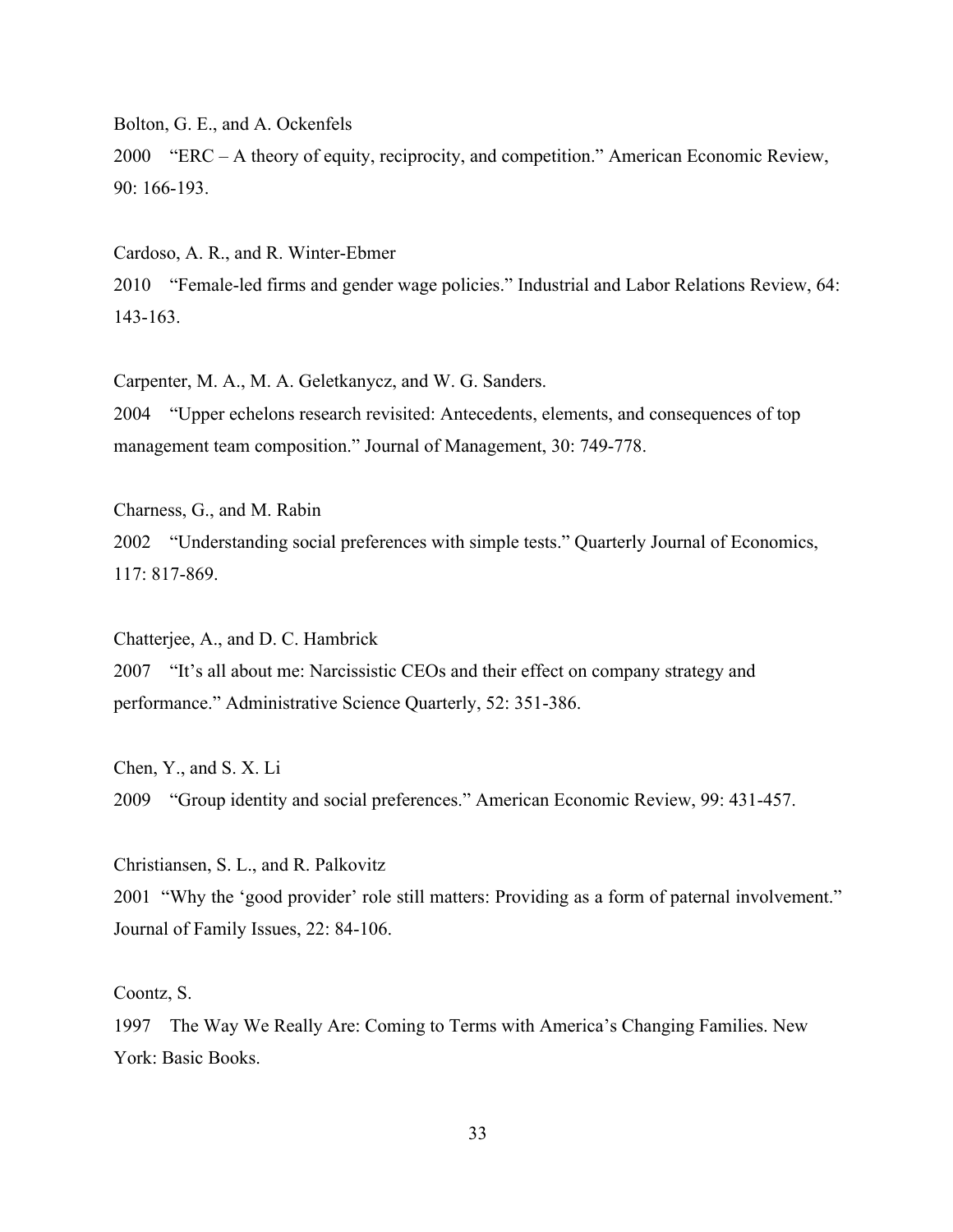Cowan, C. P., and P. A. Cowan

1992 When Partners Become Parents: The Big Life Change for Couples. New York: Basic Books.

Dahl, M. S.

2011 "Organizational change and employee stress." Management Science, 53: 240-256.

England, G. W.

1967 "Personal value systems of American managers." Academy of Management Journal, 10: 53-68.

Erikson, E. H.

1964 Insight and Responsibility: Lectures on the Ethical Implications of Psychoanalytic Insight. New York: W. W. Norton.

Erikson, E. H.

1968 Identity, Youth, and Crisis. New York: W. W. Norton.

Fehr, E., and K. M. Schmidt 1999 "A theory of fairness, competition, and cooperation." Quarterly Journal of Economics, 114: 817-868.

Feldman, S. S.

1987 "Predicting strain in mothers and fathers of 6-month-old infants: A short-term longitudinal study." In P. W. Berman and F. A. Pedersen (eds.), Men's Transition to Parenthood: 13-35. Longitudinal Studies of Early Family Experience. Hillsdale, NJ: Lawrence Erlbaum Associates.

Finkelstein, S., D. C. Hambrick, and A. A. Cannella, Jr.

2009 Strategic Leadership: Theory and Research on Executives, Top Management Teams, and Boards. New York: Oxford University Press.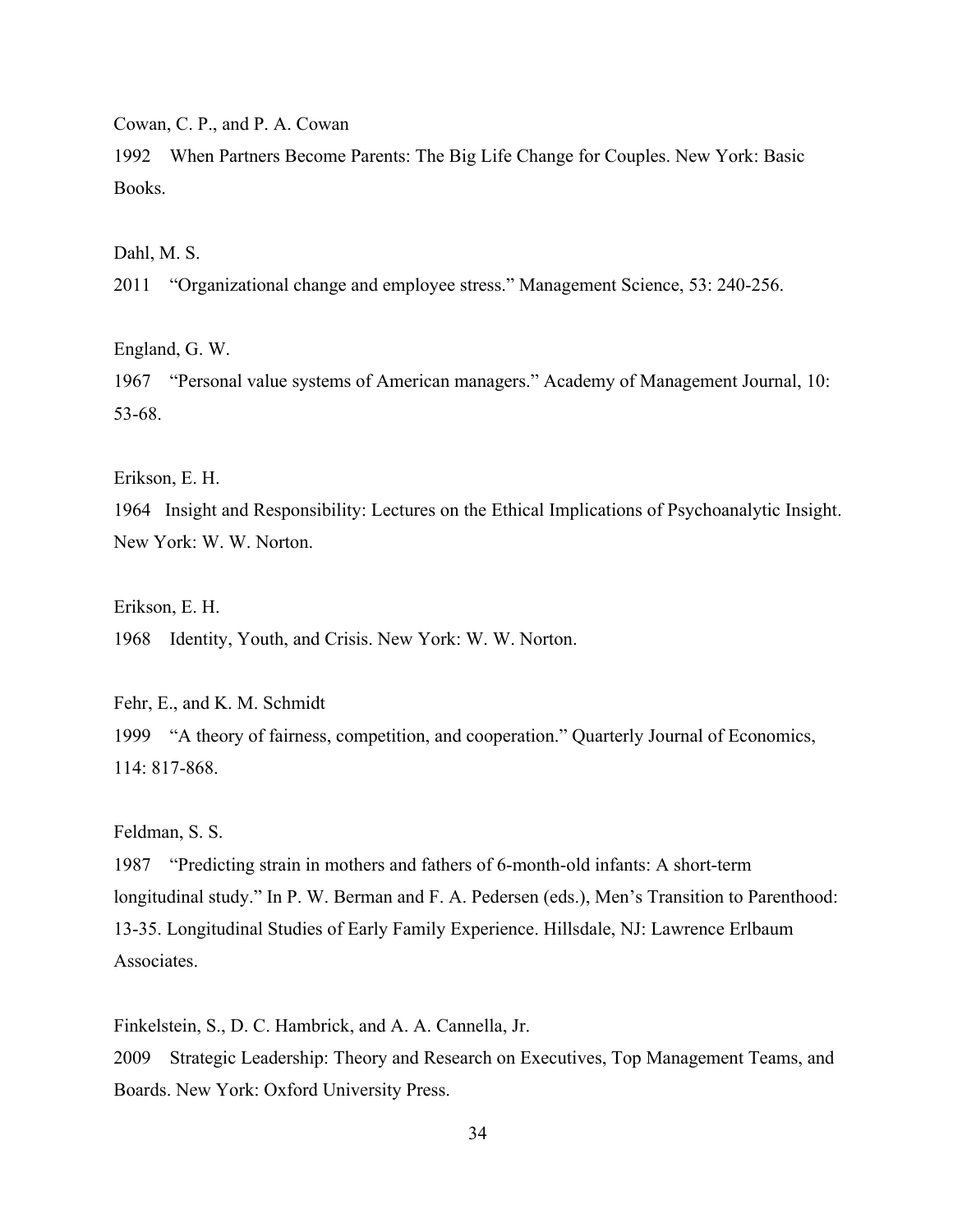#### George, L. K.

1980 Role Transitions in Later Life. Belmont, CA: Wadsworth.

Goth, A. F.

2007 "Status report on the work-life balance in Denmark." Trans. by A. Bell. KVINFO, October 9. http://www.kvinfo.dk/side/674/article/67/. Accessed September 9, 2012.

Gray, J. S., and M. J. Vanderhart

2000 "Understanding the distribution of housework between husbands and wives." In L. J. Waite (ed.), The Ties That Bind: Perspectives on Marriage and Cohabitation: 356-367. New York: Aldine de Gruyter.

## Grossman, F. K.

1987 "Separate and together: Men's autonomy and affiliation in the transition to parenthood." In P. W. Berman and F. A. Pedersen (eds.), Men's Transition to Parenthood: Longitudinal Studies of Early Family Experience: 89-112. Hillsdale, NJ: Lawrence Erlbaum Associates.

Hambrick, D. C.

2007 "The field of management's devotion to theory: Too much of a good thing?" Academy of Management Journal, 50: 1346-1352

Hambrick, D. C., and G. L. Brandon 1988 "Executive values." In D. C. Hambrick (ed.), Executive Effectiveness – Concepts and Methods for Studying Top Managers: 3-34. Greenwich, CT: JAI Press.

Hambrick, D. C., and P. A. Mason 1984 "Upper echelons: The organization as a reflection of its top managers." Academy of Management Journal, 9: 193-206.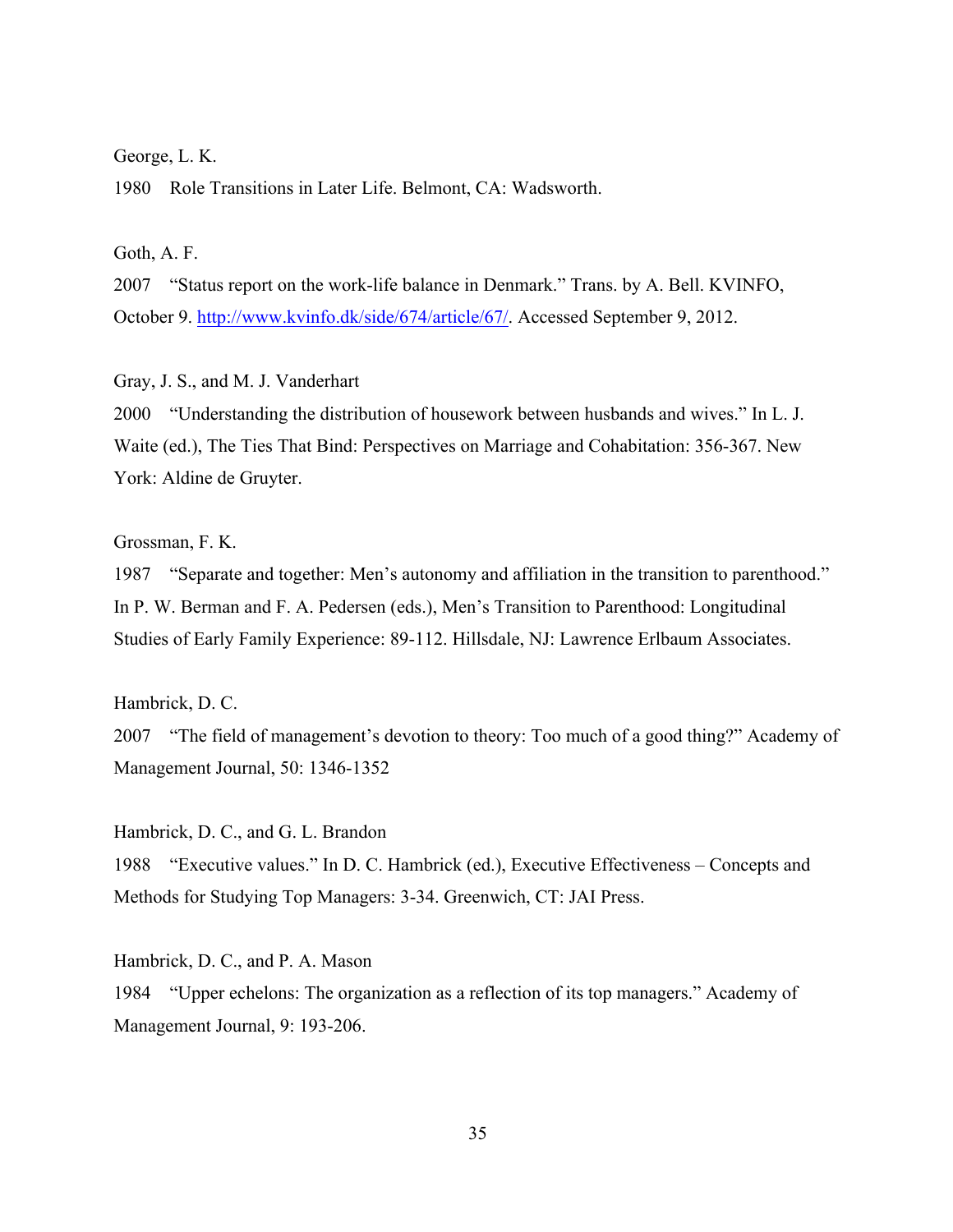M. L. A. Hayward, and D. C. Hambrick

1997 "Explaining the premiums paid for large acquisitions: Evidence of CEO hubris." Administrative Science Quarterly, 42: 103-127.

Helfat, C. E.

2007 "Stylized facts, empirical research and theory development in management." Strategic Organization, 5: 185-192.

Helfat, C. E., D. Harris, and P. J. Wolfson 2006 "Women and men in the top executive ranks of U.S. corporations." Academy of Management Perspectives, 20(4): 42-64.

Hofstede, G.

1980 Culture's Consequences: International Differences in Work-Related Values. Beverly Hills, CA: Sage.

Holmes, T. H., and R. H. Rahe 1967 "The social readjustment rating scale." Journal of Psychosomatic Research, 11: 213-218.

LaRossa, R., and M. M. LaRossa 1981 Transition to Parenthood: How Infants Change Families. Beverly Hills, CA: Sage.

Levine, D. I.

1993 "Fairness, markets, and ability to pay: Evidence from compensation executives." American Economic Review, 83: 1241-1259.

Levitt, S. D., and J. A. List

2007 "What do laboratory experiments measuring social preferences reveal about the real world?" Journal of Economic Perspectives, 21: 153-174.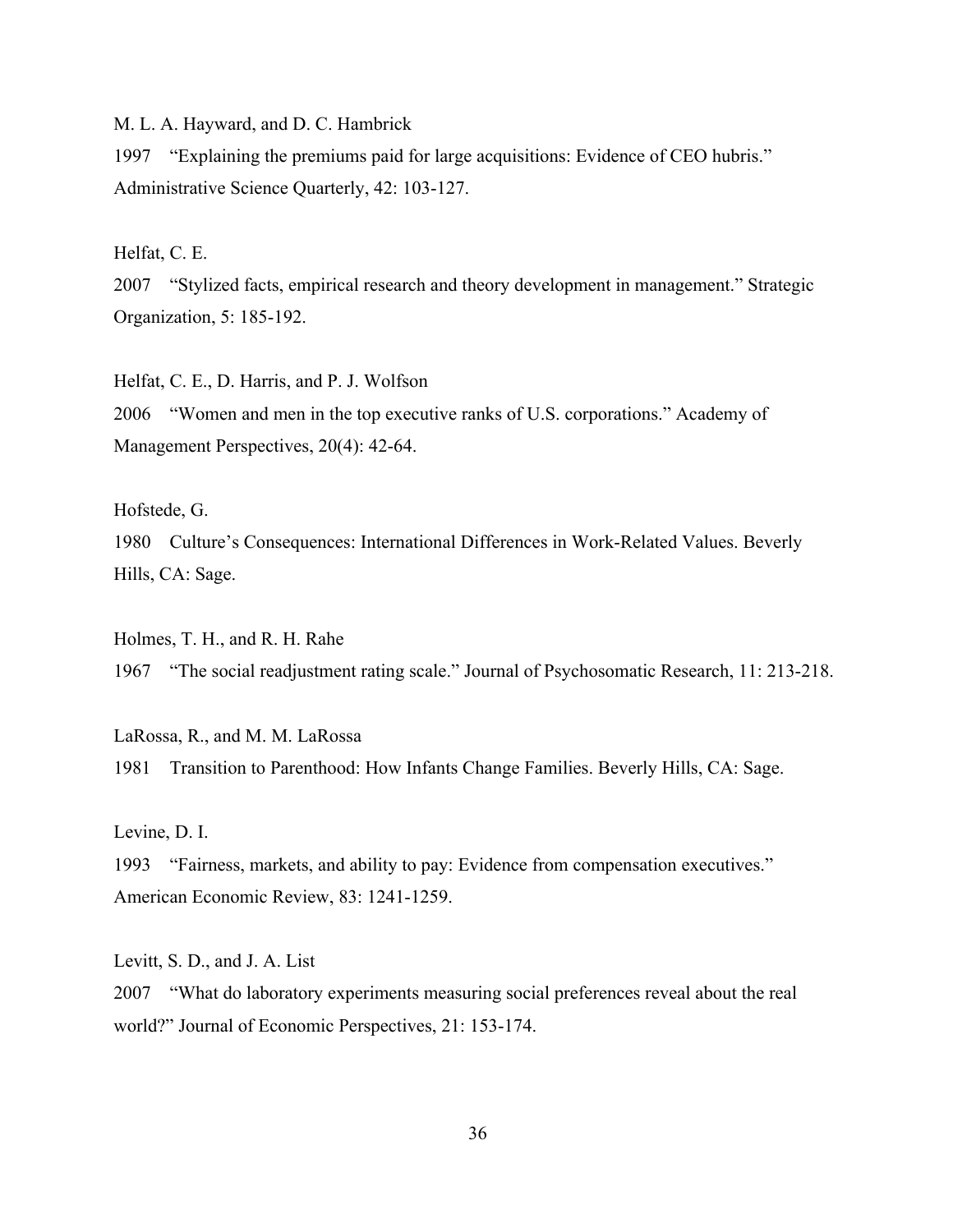Malmendier, U., and G. Tate

2005 "CEO overconfidence and corporate investment." Journal of Finance, 60: 2661-2700.

Malmendier, U., and G. Tate

2008 "Who makes acquisitions? CEO overconfidence and the market's reaction." Journal of Financial Economics, 89: 20-53.

Meier, S.

2007 "A survey of economic theories and field evidence on pro-social behavior." In B. S. Frey and A. Stutzer (eds.), Economics and Psychology: A Promising New Cross-disciplinary Field: 51-88. Cambridge, MA: MIT Press.

Miller, D.

2007 "Paradigm prison, or in praise of atheoretical research." Strategic Organization, 5: 177- 184.

Mitchell, R. K., B. R. Agle, and D. J. Wood

1997 "Toward a theory of stakeholder identification and salience: Defining the principle of who and what really counts." Academy of Management Review, 22: 853-886.

Oswald, A. J., and N. Powdthavee 2010 "Daughters and left-wing voting." Review of Economics and Statistics, 92: 213-227.

Oxley, J. E., J. W. Rivkin, M. D. Ryall, and the Strategy Research Initiative 2010 "The strategy research initiative: Recognizing and encouraging high quality research in strategy." Strategic Organization, 8: 377-386.

Palkovitz, R.

2002 Involved Fathering and Men's Adult Development: Provisional Balances. Mahwah, NJ: Lawrence Erlbaum Associates.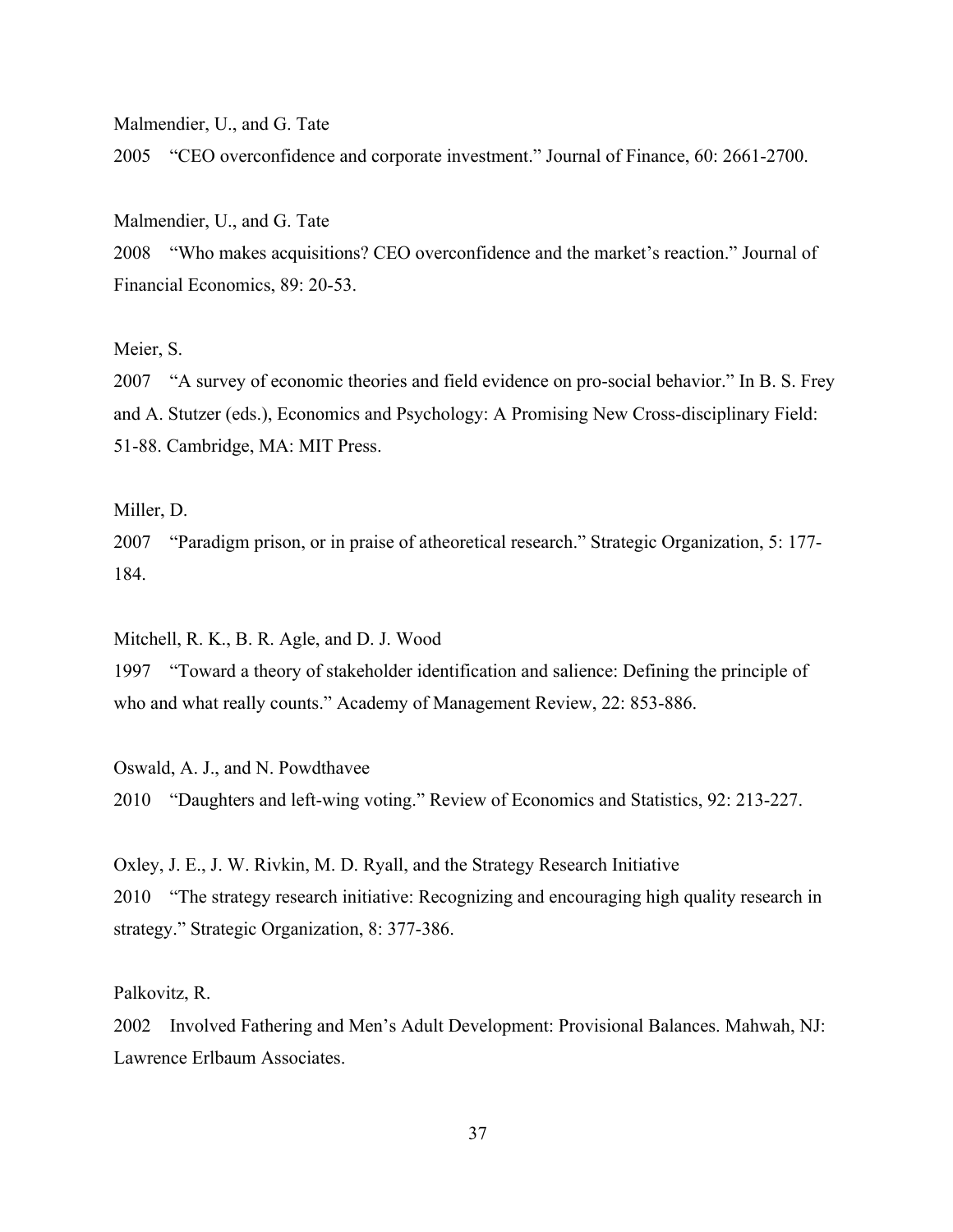Rebelsky, F., and C. Hanks

1971 "Fathers' verbal interaction with infants in the first three months of life." Child Development, 42: 63-68.

Rokeach, M. 1973 The Nature of Human Values. New York: Free Press.

Ryall, M. D., and R. C. Sampson 2009 "Formal contracts in the presence of relational enforcement mechanisms: Evidence from technology development projects." Management Science, 55: 906-925.

Schoen, R., Y. J. Kim, C. A. Nathanson, J. Fields, and N. M. Astone 1997 "Why do Americans want children?" Population and Development Review, 23: 333-358.

Schwartz, S. H.

1992 "Universals in the content and structure of values: Theory and empirical tests in 20 countries." In M. Zanna (ed.), Advances in Experimental and Social Psychology, 25: 1-65. New York: Academic Press.

Schwartz, S. H.

2009 "Basic values: How they motivate and inhibit prosocial behavior." In M. Mikulincer and P. Shaver (eds.), Herzlyia Symposium on Personality and Social Psychology, 1: 221-241. Washington, DC: American Psychological Association Press.

Schwartz, S. H., and T. Rubel 2005 "Sex differences in values: Cross-cultural and multimethod studies." Journal of Personality and Social Psychology, 89: 1010-1028.

Simmel, G.

1950 The Sociology of Georg Simmel: Trans., edit., and with an Introduction by K. H. Wolff. New York: Free Press.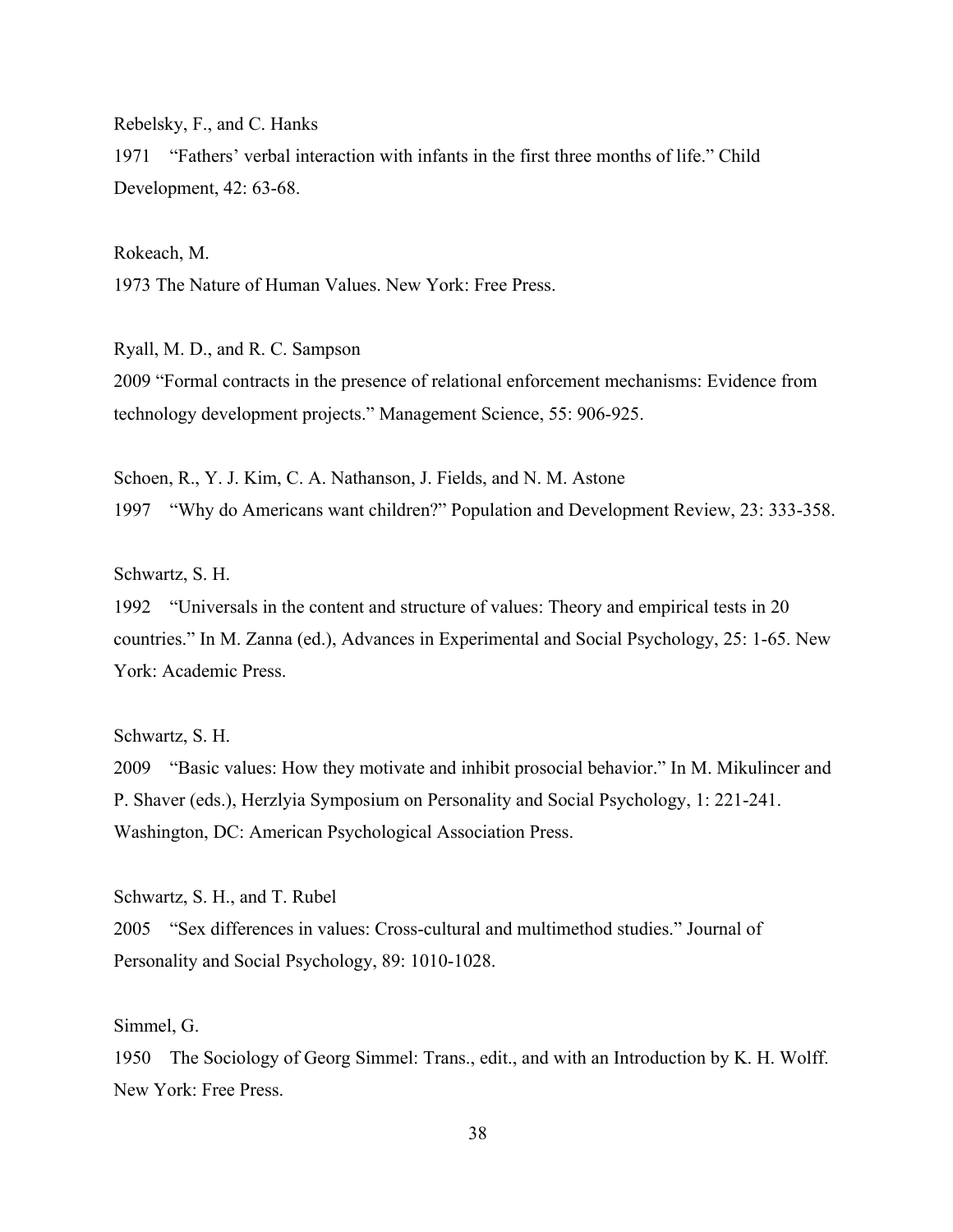Sørensen, J. B. and O. Sorenson

2007 "Corporate demography and income inequality. "American Sociological Review, 72: 766-783.

Spence, D., and E. Lurie

1975 "Style of life." In M. F. Lowenthal, M. Thurnher, and D. Chiriboga (eds.), Four Stages of Life: A Comparative Study of Women and Men Facing Transitions: 1-23. San Francisco: Jossey-Bass.

Tasch, R. J.

1952 "The role of the father in the family" Journal of Experimental Education, 20: 319-361.

Thompson, L., and A. J. Walker

1989 "Gender in families: Women and men in marriage, work, and parenthood." Journal of Marriage and the Family, 51: 845-871.

Thurnher, M.

1975 "Family confluence, conflict, and affect." In M. F. Lowenthal, M. Thurnher, and D. Chiriboga (eds.), Four Stages of Life: A Comparative Study of Women and Men Facing Transitions: 24-47. San Francisco: Jossey-Bass.

Waite, L. J., and M. Gallagher

2000 The Case for Marriage: Why Married People Are Happier, Healthier, and Better off Financially. New York: Doubleday.

Warner, R. L.

1991 "Does the sex of your child matter? Support for feminism among women and men in the United States and Canada." Journal of Marriage and the Family, 53: 1051-1056.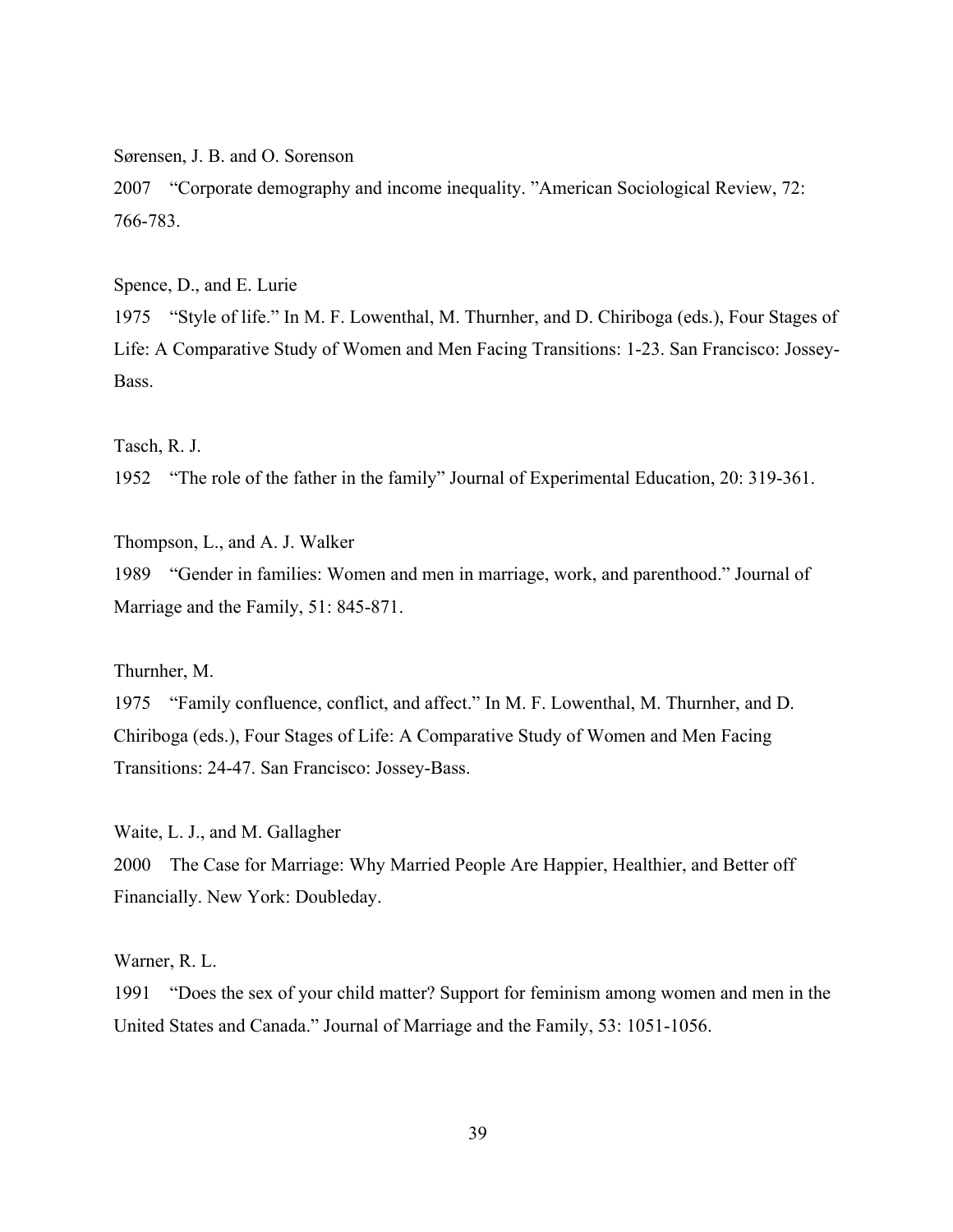Washington, E. L.

2008 "Female socialization: How daughters affect their legislator fathers' voting on women's issues." American Economic Review, 98: 311-332.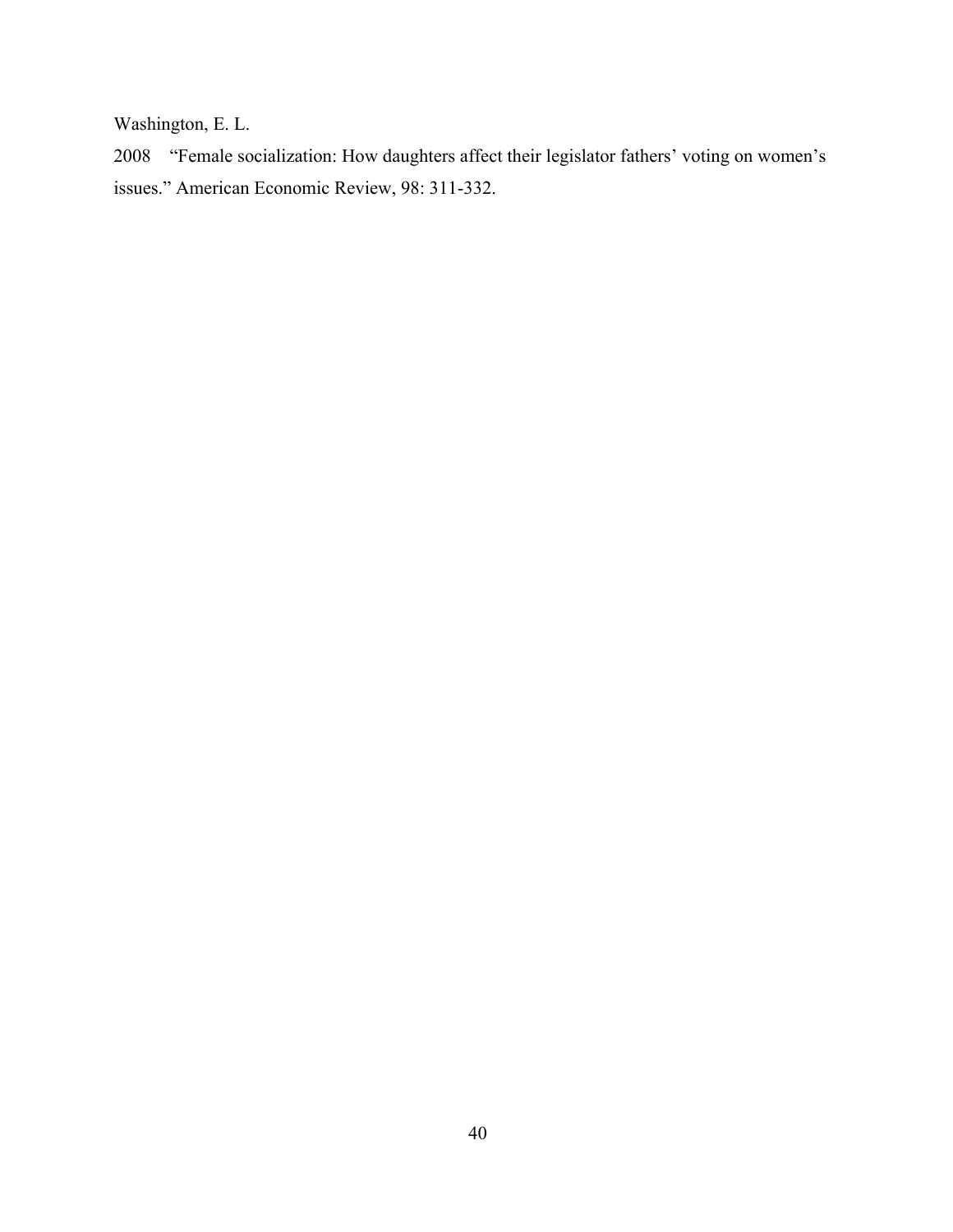# **Table 1. Summary Statistics**

|                                      |        | <b>Female Employees</b> |        | <b>Male Employees</b> |
|--------------------------------------|--------|-------------------------|--------|-----------------------|
| <b>Employee-year Level Variables</b> | Mean   | S.D.                    | Mean   | S.D.                  |
| Employee-year observations           |        | 1,560,859               |        | 3,415,374             |
| Wages (ln; 2010 kroner)              | 12.352 | 0.6641                  | 12.615 | 0.6741                |
| Age $(ln)$                           | 3.606  | 0.2972                  | 3.639  | 0.3072                |
| Years of experience (ln)             | 2.486  | 0.7963                  | 2.692  | 0.7784                |
| Years of education (ln)              | 2.460  | 0.2179                  | 2.497  | 0.2241                |
| Marital status (married = $1$ )      | 0.597  | 0.4905                  | 0.588  | 0.4922                |
| Children 5 years and under           | 0.284  | 0.5817                  | 0.262  | 0.5757                |
| Children 6 to 17 years               | 0.486  | 0.7994                  | 0.437  | 0.7896                |
| Full-time status (full-time $= 1$ )  | 0.923  | 0.2659                  | 0.958  | 0.2013                |
| Years of firm tenure (ln)            | 1.254  | 0.9695                  | 1.324  | 0.9892                |
| Blue-collar rank                     | 0.724  | 0.4472                  | 0.713  | 0.4525                |
| White-collar rank                    | 0.198  | 0.3982                  | 0.145  | 0.3523                |
| Management rank                      | 0.060  | 0.2378                  | 0.097  | 0.2958                |
| Top management rank                  | 0.019  | 0.1348                  | 0.045  | 0.2077                |
| <b>CEO-year Level Variables</b>      |        |                         |        |                       |
| CEO-year observations                |        | 58,332                  |        |                       |
| Wages (ln; 2010 kroner)              | 13.450 | 0.6226                  |        |                       |
| Age $(ln)$                           | 3.851  | 0.1991                  |        |                       |
| Years of education (ln)              | 2.605  | 0.1800                  |        |                       |
| Marital status (married = $1$ )      | 0.809  | 0.3929                  |        |                       |
| Number of daughters                  | 0.960  | 0.8536                  |        |                       |
| Daughter births                      | 790    |                         |        |                       |
| Number of sons                       | 1.018  | 0.8765                  |        |                       |
| Son births                           | 802    |                         |        |                       |
| Number of children                   | 1.979  | 1.0000                  |        |                       |
| Child births                         | 1592   |                         |        |                       |
| Years of firm tenure (ln)            | 1.942  | 0.9607                  |        |                       |
| Firm-level variables (lagged)        |        |                         |        |                       |
| Size (ln; number of employees)       | 86.467 | 317.4857                |        |                       |
| Profitability (profit/sales)         | 0.028  | 0.0699                  |        |                       |

 $\mathbf{1}$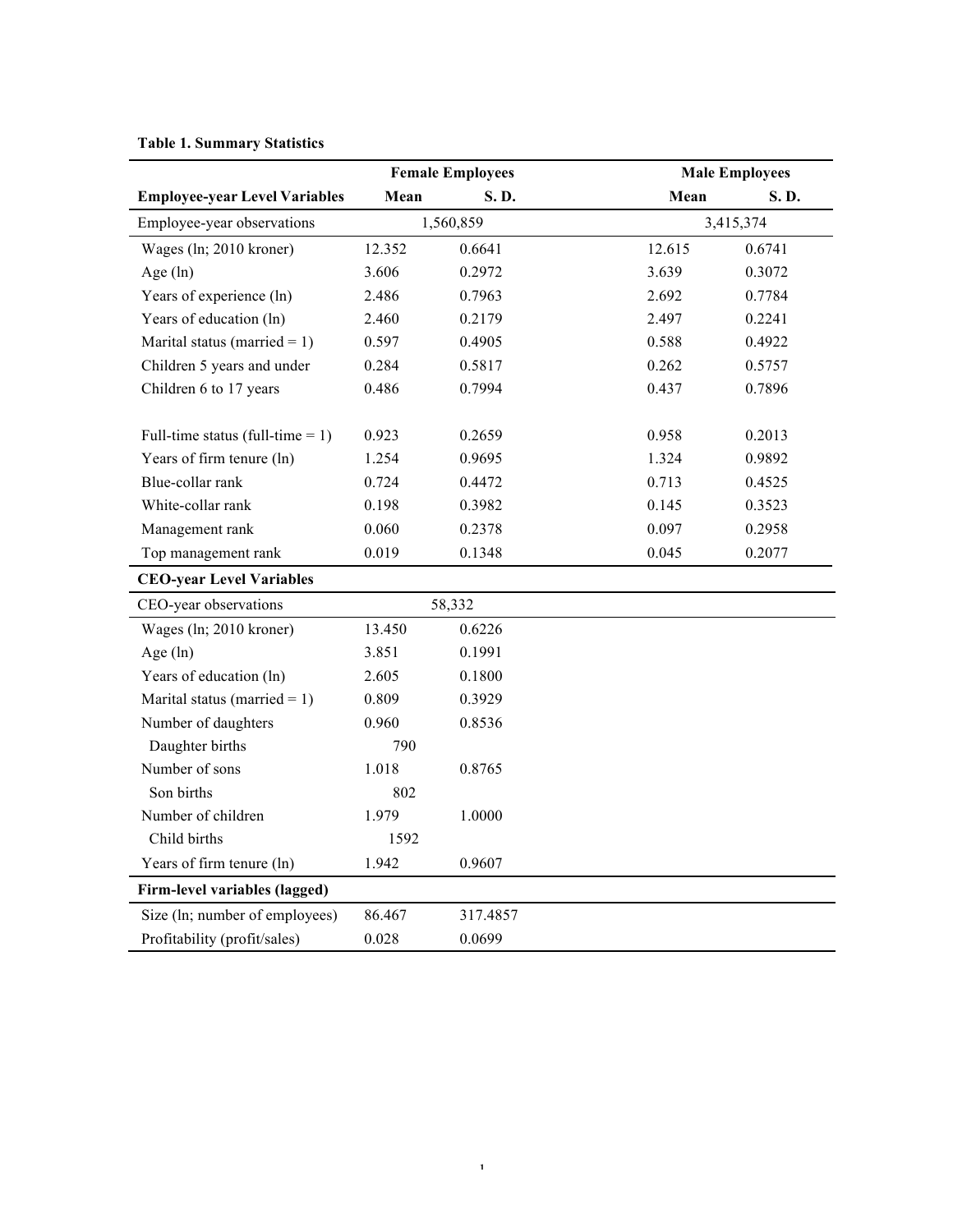| <b>Table 2. Correlations</b>  |         |          |         |                |          |         |          |         |         |          |          |         |         |         |
|-------------------------------|---------|----------|---------|----------------|----------|---------|----------|---------|---------|----------|----------|---------|---------|---------|
| Variable                      |         | 2        | 3       | $\overline{4}$ | 5        | 6       | 7        | 8       | 9       | 10       | 11       | 12      | 13      | 14      |
| 1. Wages (ln)                 |         |          |         |                |          |         |          |         |         |          |          |         |         |         |
| 2. Female                     | $-179$  |          |         |                |          |         |          |         |         |          |          |         |         |         |
| $3. \text{Age}(\ln)$          | .349    | $-.050$  |         |                |          |         |          |         |         |          |          |         |         |         |
| 4. Years of experience (ln)   | .436    | $-.121$  | .808    |                |          |         |          |         |         |          |          |         |         |         |
| 5. Years of education (ln)    | .213    | $-.077$  | $-.070$ | $-.042$        |          |         |          |         |         |          |          |         |         |         |
| 6. Married                    | .223    | .009     | .417    | .394           | .041     |         |          |         |         |          |          |         |         |         |
| 7. Children 5 years and under | .032    | .018     | $-175$  | $-.081$        | .135     | .343    |          |         |         |          |          |         |         |         |
| 8. Children 6 to 17 years     | .119    | .029     | .122    | .161           | .056     | .347    | .008     |         |         |          |          |         |         |         |
| 9. Full time                  | .273    | $-.071$  | .162    | .255           | .047     | .113    | .052     | .065    |         |          |          |         |         |         |
| 10. Firm tenure (ln)          | .407    | $-.033$  | .418    | .484           | $-.057$  | .216    | $-.068$  | .067    | .150    |          |          |         |         |         |
| 11. Blue collar               | $-.319$ | .011     | $-.104$ | $-.073$        | $-.387$  | $-.108$ | $-.079$  | $-.048$ | $-.074$ | $-.022$  |          |         |         |         |
| 12. White collar              | .151    | .066     | .055    | .069           | .187     | .061    | .045     | .027    | .048    | .015     | $-.698$  |         |         |         |
| 13. Management                | .202    | $-.061$  | .033    | $-.032$        | .314     | .044    | .066     | .021    | .038    | $-0.019$ | $-.485$  | $-134$  |         |         |
| 14. Top management            | .169    | $-.066$  | .094    | .088           | .096     | .075    | .003     | .031    | .028    | .052     | $-.311$  | $-.086$ | $-.060$ |         |
| 15. CEO number of daughters   | .012    | $-.014$  | .002    | .004           | .004     | .010    | .009     | .011    | .017    | $-.001$  | $-0.012$ | .002    | .010    | .009    |
| 16. CEO number of sons        | $-.020$ | $-.001$  | $-.005$ | $-.007$        | $-0.015$ | $-.006$ | $-.005$  | $-.003$ | $-.011$ | .008     | .009     | $-.013$ | $-.002$ | .007    |
| 17. CEO number of children    | $-.009$ | $-.014$  | $-.002$ | $-.003$        | $-.009$  | .004    | .004     | .007    | .005    | .007     | $-.002$  | $-.010$ | .007    | .015    |
| 18. CEO age                   | .048    | $-0.012$ | .071    | .070           | .005     | .033    | $-0.010$ | .010    | .042    | .064     | $-.032$  | .015    | .031    | .001    |
| 19. CEO years of education    | .101    | .020     | .065    | .049           | .090     | .043    | .017     | .025    | .049    | .026     | $-.117$  | .043    | .138    | $-.009$ |
| 20. CEO tenure                | $-.007$ | $-.031$  | .014    | .026           | $-.009$  | .007    | $-.010$  | $-.002$ | .017    | .126     | .020     | $-.026$ | $-.005$ | .011    |
| 21. CEO married               | .022    | $-.004$  | .023    | .027           | .001     | .018    | .002     | .011    | .023    | .015     | $-.018$  | .009    | .012    | .009    |
| 22. Firm size (ln)            | .063    | .098     | .021    | $-.007$        | .020     | .002    | $-.004$  | .000    | $-.005$ | $-.014$  | $-.080$  | .040    | .089    | $-.017$ |
| 23. Firm profitability        | .051    | .057     | .026    | .018           | .029     | .020    | .008     | .012    | .028    | .026     | $-.059$  | .037    | .052    | $-.009$ |
| 24. CEO Wages (ln)            | .119    | .092     | .047    | .020           | .075     | .024    | .013     | .011    | .028    | .004     | $-.178$  | .102    | .136    | .025    |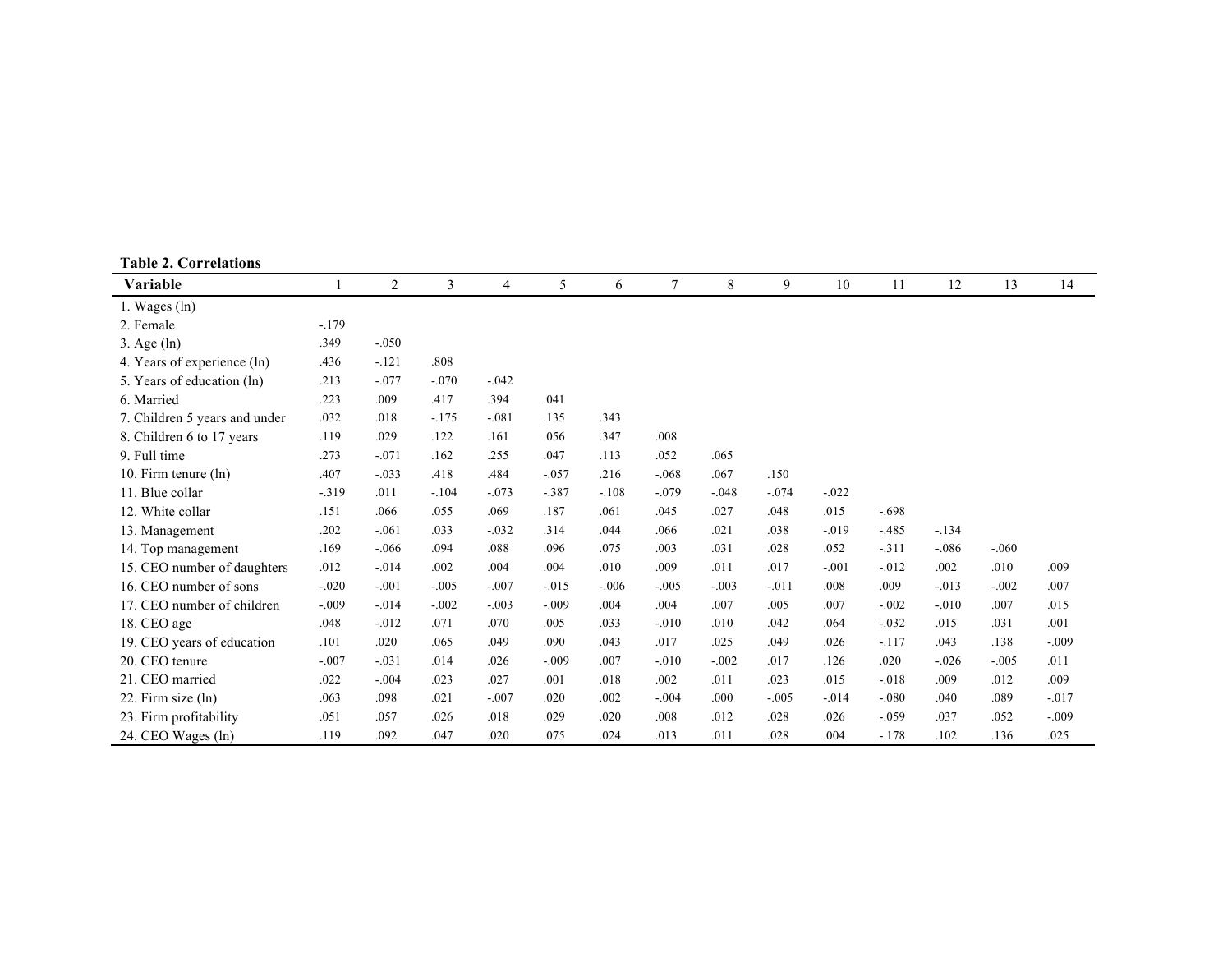| <b>Variable</b>            | 15      | 16      | 17      | 18      | 19     | 20      | 21   | 22   | 23   |
|----------------------------|---------|---------|---------|---------|--------|---------|------|------|------|
| 16. CEO number of sons     | $-.382$ |         |         |         |        |         |      |      |      |
| 17. CEO number of children | .542    | .570    |         |         |        |         |      |      |      |
| 18. CEO age                | .067    | .114    | .163    |         |        |         |      |      |      |
| 19. CEO years of education | .029    | $-.044$ | $-.014$ | $-.050$ |        |         |      |      |      |
| 20. CEO tenure             | .013    | .058    | .065    | .333    | $-132$ |         |      |      |      |
| 21. CEO married            | .129    | .112    | .217    | .200    | .054   | .059    |      |      |      |
| 22. Firm size $(ln)$       | .002    | .020    | .020    | .117    | .225   | $-195$  | .093 |      |      |
| 23. Firm profitability     | $-.015$ | $-.009$ | $-.022$ | .094    | .106   | .083    | .021 | .158 |      |
| 24. CEO wages (ln)         | .046    | .065    | .100    | .223    | .272   | $-.051$ | .138 | .629 | .186 |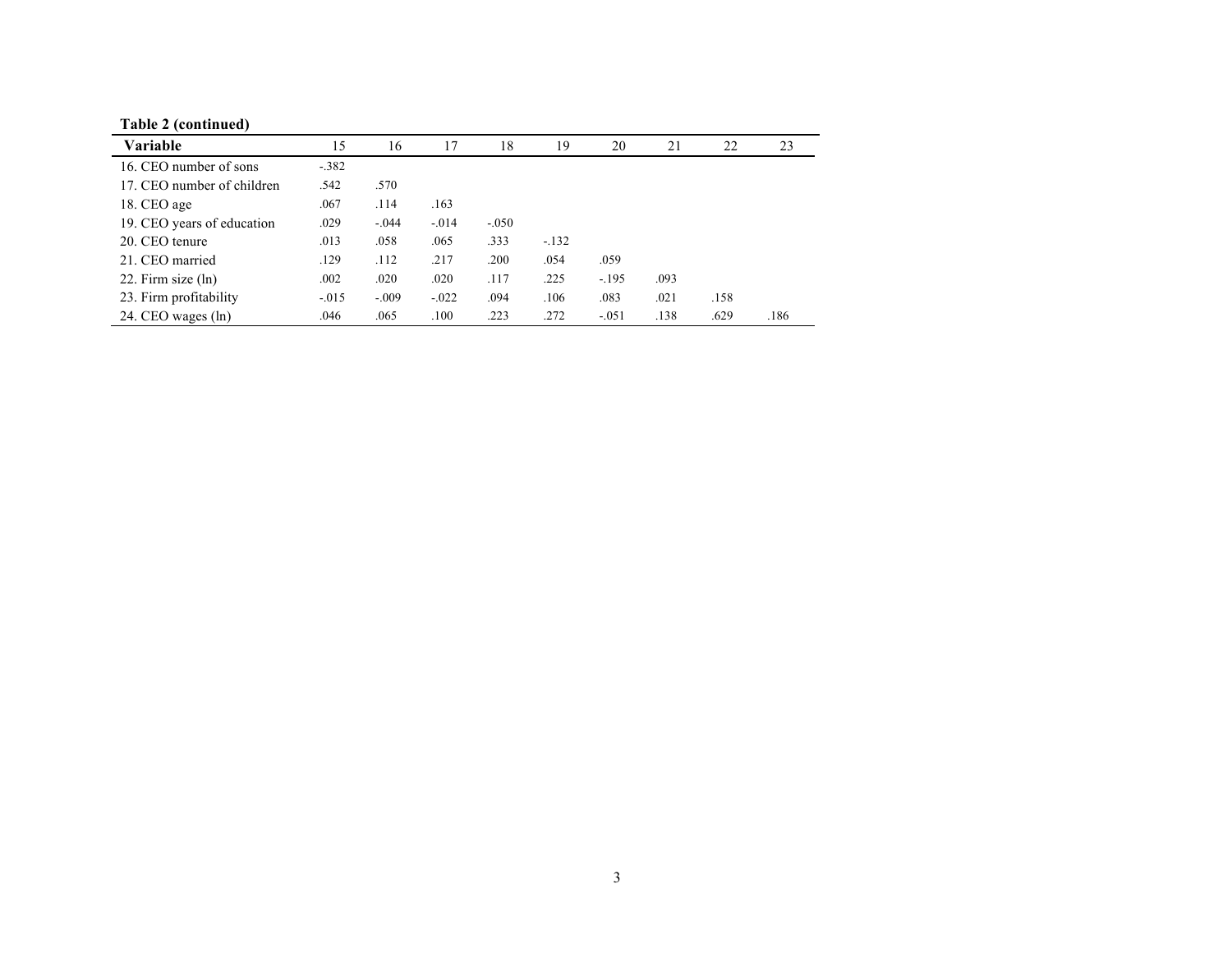| Variable                                     | (1)<br><b>Full Sample</b> | (2)<br><b>Full Sample</b> | (3)<br><b>Full Sample</b> | (4)<br>Fem. Employees            | (5)<br><b>Male Employees</b> | (6)<br><b>Fem. Employees</b> | (7)<br><b>Male Employees</b>      |
|----------------------------------------------|---------------------------|---------------------------|---------------------------|----------------------------------|------------------------------|------------------------------|-----------------------------------|
| CEO number of children                       |                           | $-0.002$<br>(0.000)       |                           |                                  |                              |                              |                                   |
| CEO number of sons                           |                           |                           | $-0.004$<br>(0.000)       | $-0.002$ <sup>*</sup><br>(0.001) | $-0.005$ ***<br>(0.001)      |                              |                                   |
| CEO number of daughters                      |                           |                           | $-0.000$<br>(0.001)       | 0.001<br>(0.001)                 | $-0.001$<br>(0.001)          |                              |                                   |
| CEO number of sons x<br>Has no children      |                           |                           |                           |                                  |                              | $0.008$ ***<br>(0.002)       | $-0.005$ ***<br>(0.002)           |
| CEO number of sons x<br>Has child            |                           |                           |                           |                                  |                              | $-0.004$ ***<br>(0.001)      | $-0.005$ ***<br>(0.001)           |
| CEO number of daughters x<br>Has no children |                           |                           |                           |                                  |                              | $0.011$ ***<br>(0.002)       | $0.006$ ***<br>(0.002)            |
| CEO number of daughters x<br>Has child       |                           |                           |                           |                                  |                              | $-0.001$<br>(0.001)          | $-0.002$ <sup>**</sup><br>(0.001) |
| <b>Employee Controls</b>                     |                           |                           |                           |                                  |                              |                              |                                   |
| Age $(ln)$                                   | $1.069$ ***               | 1.068                     | 1.068                     | $0.420$ ***                      | $1.335$ ***                  | $0.418$ ***                  | $1.334$ ***                       |
|                                              | (0.023)                   | (0.023)                   | (0.023)                   | (0.044)                          | (0.027)                      | (0.044)                      | (0.027)                           |
| Years of education (ln)                      | 0.819                     | $0.819$ ***               | 0.819                     | $0.802$ ***                      | $0.818$ ***                  | $0.802$ ***                  | $0.818$ ***                       |
|                                              | (0.009)                   | (0.009)                   | (0.009)                   | (0.021)                          | (0.010)                      | (0.021)                      | (0.010)                           |
| Years of experience (ln)                     | $0.439$ ***               | $0.439$ ***               | $0.439$ ***               | $0.600$ ***                      | $0.378$ ***                  | $0.600$ <sup>***</sup>       | 0.378                             |
|                                              | (0.003)                   | (0.003)                   | (0.003)                   | (0.006)                          | (0.004)                      | (0.006)                      | (0.004)                           |
| Tenure (ln)                                  | $0.233$ ***               | $0.233$ ***               | $0.233$ ***               | $0.220$ ***                      | $0.238$ ***                  | $0.220$ ***                  | $0.238$ ***                       |
|                                              | (0.001)                   | (0.001)                   | (0.001)                   | (0.001)                          | (0.001)                      | (0.001)                      | (0.001)                           |
| Full time                                    | $0.302$ ***               | $0.302$ ***               | $0.302$ ***               | $0.251$ ***                      | $0.304$ ***                  | $0.251$ ***                  | $0.304$ ***                       |
|                                              | (0.002)                   | (0.002)                   | (0.002)                   | (0.003)                          | (0.002)                      | (0.003)                      | (0.002)                           |
| Full time x Female                           | $-0.043$ ***              | $-0.043$ ***              | $-0.043$                  |                                  |                              |                              |                                   |
|                                              | (0.004)                   | (0.004)                   | (0.004)                   |                                  |                              |                              |                                   |
| White collar                                 | $0.035$ ***               | $0.035$ ***               | $0.035$ ***               | $0.033$ ***                      | $0.035$ ***                  | $0.033$ ***                  | $0.035$ ***                       |
|                                              | (0.001)                   | (0.001)                   | (0.001)                   | (0.002)                          | (0.002)                      | (0.002)                      | (0.002)                           |
| Management                                   | $0.053$ ***               | $0.053$ ***               | $0.053$ ***               | $0.049$ ***                      | $0.054$ ***                  | $0.049$ ***                  | $0.054$ ***                       |
|                                              | (0.002)                   | (0.002)                   | (0.002)                   | (0.005)                          | (0.003)                      | (0.005)                      | (0.003)                           |
| Top management                               | $0.074$ ***               | $0.074$ ***               | $0.074$ ***               | $0.090$ ***                      | $0.070$ ***                  | $0.090$ ***                  | $0.070$ ***                       |
|                                              | (0.002)                   | (0.002)                   | (0.002)                   | (0.005)                          | (0.003)                      | (0.005)                      | (0.003)                           |
| Married                                      | $0.022$ ***               | $0.022$ ***               | $0.022$ ***               | $-0.037$                         | $0.011$ ***                  | $-0.037$ ***                 | $0.011$ ***                       |
|                                              | (0.002)                   | (0.002)                   | (0.002)                   | (0.002)                          | (0.002)                      | (0.002)                      | (0.002)                           |
| Married x Female                             | $-0.072$                  | $-0.072$                  | $-0.072$ ***              |                                  |                              |                              |                                   |
|                                              | (0.002)                   | (0.002)                   | (0.002)                   |                                  |                              |                              |                                   |
| Children 5 years and under                   | $-0.019$ ***              | $-0.019$ ***              | $-0.019$ ***              | $-0.124$                         | $-0.011$ ***                 | $-0.124$                     | $-0.011$ ***                      |

**Table 3. Least Squares Regressions of Employees' Wages (ln) on CEOs' Children\***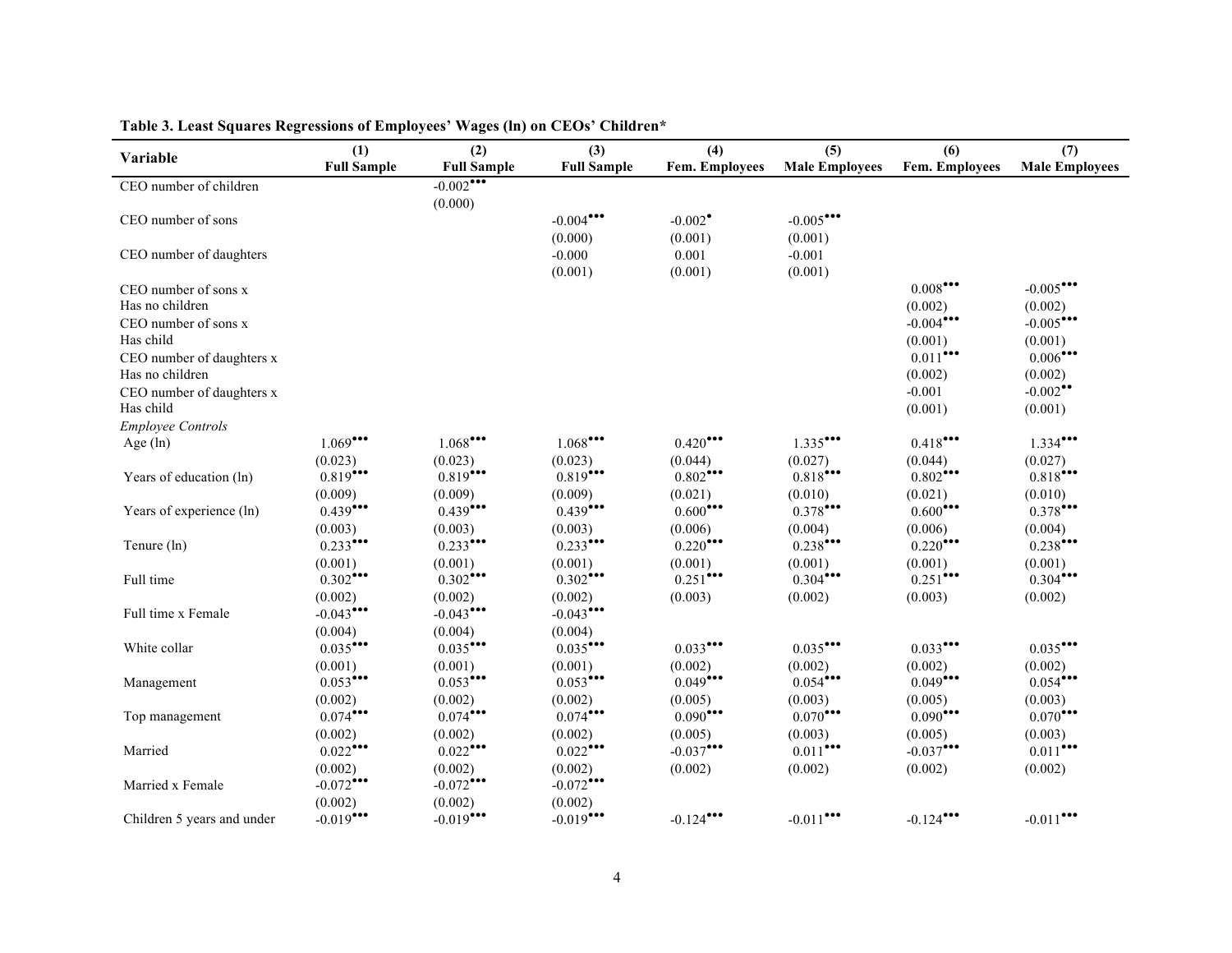|           |                                                                                                           |                                                                                                                                    | (0.001)                                                                                                                                          |                                                                           |                                                                                                     | (0.001)                                                                                     |
|-----------|-----------------------------------------------------------------------------------------------------------|------------------------------------------------------------------------------------------------------------------------------------|--------------------------------------------------------------------------------------------------------------------------------------------------|---------------------------------------------------------------------------|-----------------------------------------------------------------------------------------------------|---------------------------------------------------------------------------------------------|
| (0.001)   | (0.001)                                                                                                   | (0.001)                                                                                                                            |                                                                                                                                                  |                                                                           |                                                                                                     |                                                                                             |
|           |                                                                                                           |                                                                                                                                    |                                                                                                                                                  |                                                                           |                                                                                                     | $-0.008$ ***                                                                                |
| (0.001)   | (0.001)                                                                                                   | (0.001)                                                                                                                            | (0.001)                                                                                                                                          | (0.001)                                                                   | (0.001)                                                                                             | (0.001)                                                                                     |
|           |                                                                                                           |                                                                                                                                    |                                                                                                                                                  |                                                                           |                                                                                                     |                                                                                             |
|           |                                                                                                           |                                                                                                                                    | $0.026$ ***                                                                                                                                      | $0.012$ ***                                                               | $0.026$ ***                                                                                         | $0.012$ ***                                                                                 |
| (0.002)   | (0.002)                                                                                                   | (0.002)                                                                                                                            | (0.004)                                                                                                                                          | (0.003)                                                                   | (0.004)                                                                                             | (0.003)                                                                                     |
|           |                                                                                                           |                                                                                                                                    |                                                                                                                                                  |                                                                           |                                                                                                     | $0.008$ ***                                                                                 |
| (0.002)   | (0.002)                                                                                                   | (0.002)                                                                                                                            | (0.004)                                                                                                                                          | (0.003)                                                                   | (0.004)                                                                                             | (0.003)                                                                                     |
|           |                                                                                                           |                                                                                                                                    |                                                                                                                                                  |                                                                           |                                                                                                     | $-0.017$                                                                                    |
| (0.000)   | (0.000)                                                                                                   | (0.000)                                                                                                                            | (0.001)                                                                                                                                          | (0.000)                                                                   | (0.001)                                                                                             | (0.000)                                                                                     |
|           |                                                                                                           |                                                                                                                                    | $-0.001$                                                                                                                                         |                                                                           | $-0.001$                                                                                            | $0.009$ <sup>***</sup>                                                                      |
| (0.001)   | (0.001)                                                                                                   | (0.001)                                                                                                                            | (0.002)                                                                                                                                          | (0.001)                                                                   | (0.002)                                                                                             | (0.001)                                                                                     |
|           |                                                                                                           |                                                                                                                                    |                                                                                                                                                  |                                                                           |                                                                                                     |                                                                                             |
|           |                                                                                                           | $0.059$ ***                                                                                                                        |                                                                                                                                                  |                                                                           |                                                                                                     | $0.078$ ***                                                                                 |
| (0.004)   | (0.004)                                                                                                   | (0.004)                                                                                                                            | (0.007)                                                                                                                                          | (0.005)                                                                   | (0.007)                                                                                             | (0.005)                                                                                     |
|           |                                                                                                           |                                                                                                                                    |                                                                                                                                                  |                                                                           |                                                                                                     | $0.021$ ***                                                                                 |
| (0.000)   | (0.000)                                                                                                   | (0.000)                                                                                                                            | (0.001)                                                                                                                                          | (0.001)                                                                   | (0.001)                                                                                             | (0.001)                                                                                     |
| 4,976,233 | 4,976,233                                                                                                 | 4,976,233                                                                                                                          | 1,560,859                                                                                                                                        | 3,415,374                                                                 | 1,560,859                                                                                           | 3,415,374                                                                                   |
| 0.19      | 0.19                                                                                                      | 0.19                                                                                                                               | 0.2                                                                                                                                              | 0.19                                                                      | 0.2                                                                                                 | 0.19                                                                                        |
|           | $-0.088$<br>$-0.019$<br>$0.015$ ***<br>$0.010$ ***<br>$-0.016$ ***<br>0.005<br>$0.060$ ***<br>$0.021$ *** | $-0.088$ ***<br>$-0.019$ ***<br>$0.016$ ***<br>$0.010$ ***<br>$-0.016$ ***<br>$0.006$ ***<br>$0.059$ <sup>***</sup><br>$0.021$ *** | (0.001)<br>(0.001)<br>(0.001)<br>$-0.088$<br>$-0.019$ ***<br>$0.017$ ***<br>$0.010$ <sup>***</sup><br>$-0.016$ ***<br>$0.006$ ***<br>$0.021$ *** | $-0.046$ ***<br>$0.016$ ***<br>$-0.014$ ***<br>$0.028$ ***<br>$0.019$ *** | $-0.008$ ***<br>$0.008$ ***<br>$-0.017$ ***<br>$0.009$ <sup>***</sup><br>$0.078$ ***<br>$0.021$ *** | (0.001)<br>(0.001)<br>$-0.046$ ***<br>$0.017$ ***<br>$-0.014$<br>$0.027$ ***<br>$0.019$ *** |

\* Standard errors are in parentheses and are robust to heteroskedasticity and arbitrary within- and across-panel correlation. All models include fixed effects for the CEO-employee match and year.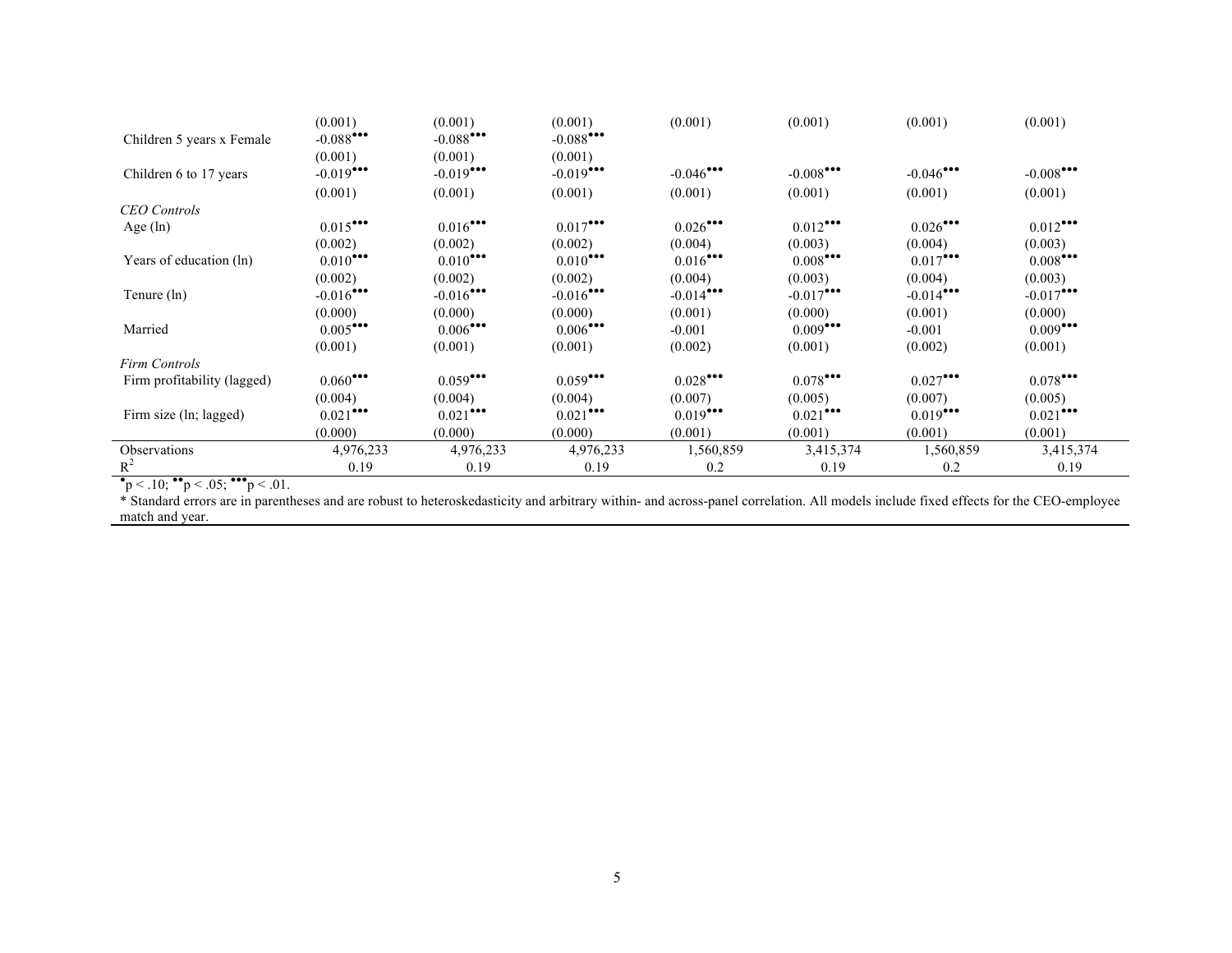| Variable                                                                 | (1)<br>Fem. Employees | (2)<br><b>Male Employees</b>    | (3)<br><b>Fem. Employees</b> | (4)<br><b>Male Employees</b> | (5)<br>Fem. Employees | (6)<br><b>Male Employees</b> |
|--------------------------------------------------------------------------|-----------------------|---------------------------------|------------------------------|------------------------------|-----------------------|------------------------------|
| CEO number of sons x                                                     | 0.008                 | $-0.005$                        |                              |                              |                       |                              |
| Has no children                                                          | (0.002)               | (0.002)                         |                              |                              |                       |                              |
| CEO number of sons x                                                     | $-0.004$              | $-0.005$ ***                    |                              |                              |                       |                              |
| Has child                                                                | (0.001)               | (0.001)                         |                              |                              |                       |                              |
| CEO number of daughters x                                                | $0.011$ ***           | $0.006^{\bullet\bullet\bullet}$ |                              |                              |                       |                              |
| Has no children                                                          | (0.002)               | (0.002)                         |                              |                              |                       |                              |
| CEO number of daughters x                                                | $-0.001$              | $-0.002$ <sup>**</sup>          |                              |                              |                       |                              |
| Has child                                                                |                       |                                 |                              |                              |                       |                              |
|                                                                          | (0.001)               | (0.001)                         | $-0.002$                     |                              |                       |                              |
| CEO number of sons x                                                     |                       |                                 |                              | $-0.006$                     |                       |                              |
| Has no daughters                                                         |                       |                                 | (0.001)                      | (0.001)                      |                       |                              |
| CEO number of sons x                                                     |                       |                                 | $-0.001$                     | $-0.004$                     |                       |                              |
| Has daughter                                                             |                       |                                 | (0.001)                      | (0.001)                      |                       |                              |
| CEO number of daughters x                                                |                       |                                 | $0.006$ ***                  | $0.005$ ***                  |                       |                              |
| Has no daughters                                                         |                       |                                 | (0.001)                      | (0.001)                      |                       |                              |
| CEO number of daughters x                                                |                       |                                 | $-0.002$ <sup>**</sup>       | $-0.004$ <sup>**</sup>       |                       |                              |
| Has daughter                                                             |                       |                                 | (0.001)                      | (0.001)                      |                       |                              |
| CEO number of sons x                                                     |                       |                                 |                              |                              | $0.006$ ***           | $-0.004$ ***                 |
| Has no sons                                                              |                       |                                 |                              |                              | (0.001)               | (0.001)                      |
| CEO number of sons x                                                     |                       |                                 |                              |                              | $-0.005$              | $-0.006$ ***                 |
| Has son                                                                  |                       |                                 |                              |                              | (0.001)               | (0.001)                      |
| CEO number of daughters x                                                |                       |                                 |                              |                              | 0.001                 | 0.000                        |
| Has no sons                                                              |                       |                                 |                              |                              | (0.001)               | (0.001)                      |
| CEO number of daughters x                                                |                       |                                 |                              |                              | $-0.001$              | $-0.001$ <sup>*</sup>        |
| Has son                                                                  |                       |                                 |                              |                              | (0.001)               | (0.001)                      |
| $\bullet$ p < .10; $\bullet \bullet$ p < .05; $\bullet \bullet$ p < .01. |                       |                                 |                              |                              |                       |                              |

**Table 4. Effects on Employees' Wages (ln) of the Rank Order at Birth of CEOs' Children\***

\* Standard errors are in parentheses and are robust to heteroskedasticity and arbitrary within- and across-panel correlation. All models include fixed effects for the CEO-employee match and year. Columns (1) and (2) replicate columns (6) and (7) from table 3 for comparison.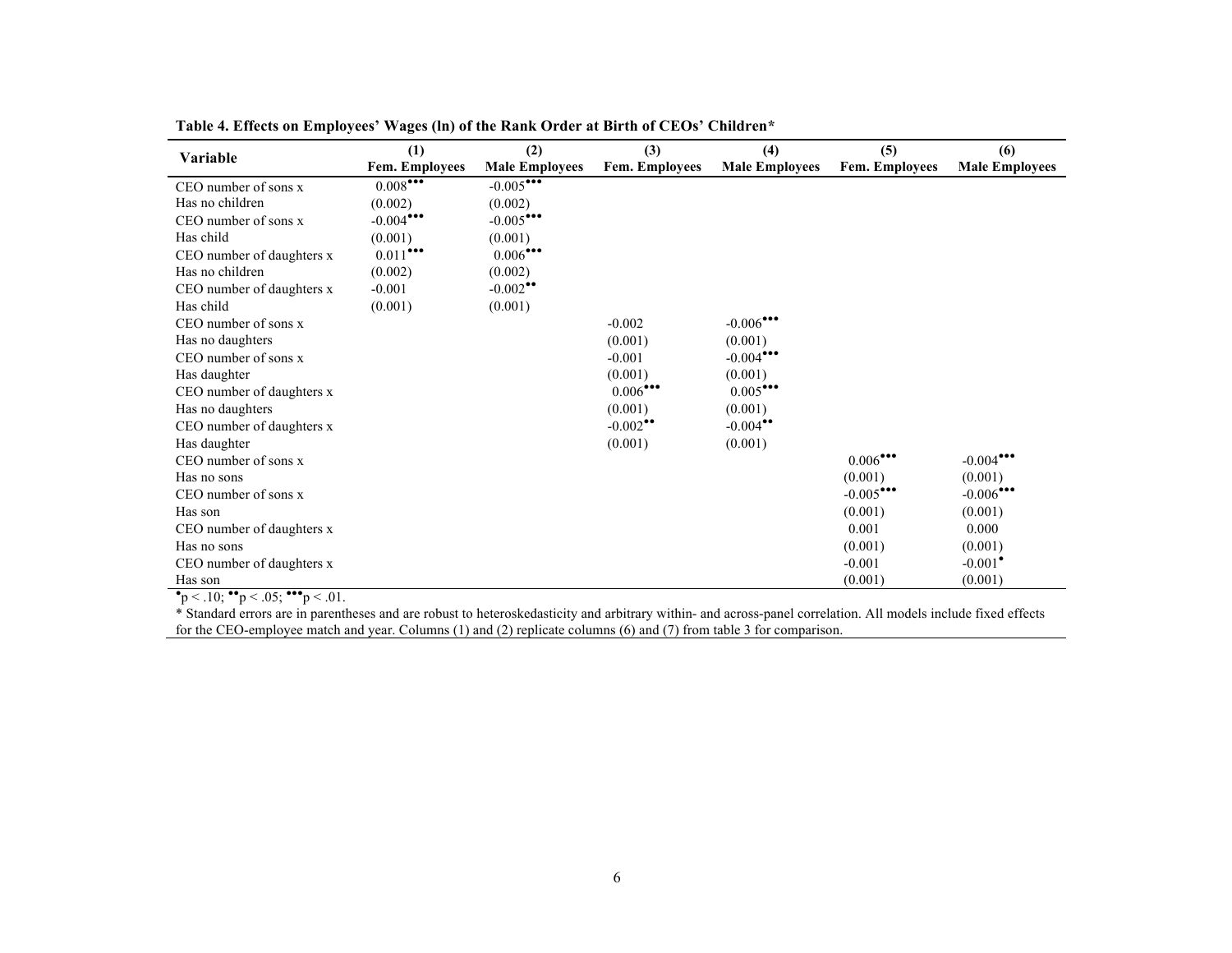| Variable                                      | (1)                        | (2)                    | (3)                    | (4)                             | (5)                              | (6)                             |
|-----------------------------------------------|----------------------------|------------------------|------------------------|---------------------------------|----------------------------------|---------------------------------|
| CEO number of children                        |                            | 0.049<br>(0.010)       |                        |                                 |                                  |                                 |
| CEO number of sons                            |                            |                        | $0.064$ ***<br>(0.017) |                                 |                                  |                                 |
| CEO number of daughters                       |                            |                        | $0.035$ ***<br>(0.012) |                                 |                                  |                                 |
| CEO number of sons x<br>Has no children       |                            |                        |                        | $0.037$ <sup>*</sup><br>(0.021) |                                  |                                 |
| CEO number of sons x<br>Has child             |                            |                        |                        | $0.071$ ***<br>(0.020)          |                                  |                                 |
| CEO number of daughters x<br>Has no children  |                            |                        |                        | $0.052$ ***<br>(0.020)          |                                  |                                 |
| CEO number of daughters x<br>Has child        |                            |                        |                        | $0.031$ **<br>(0.015)           |                                  |                                 |
| CEO number of sons x<br>Has no daughters      |                            |                        |                        |                                 | $0.044$ <sup>**</sup><br>(0.017) |                                 |
| CEO number of sons x<br>Has daughter          |                            |                        |                        |                                 | $0.078$ ***<br>(0.026)           |                                 |
| CEO number of daughters x<br>Has no daughters |                            |                        |                        |                                 | $0.052$ ***<br>(0.015)           |                                 |
| CEO number of daughters x<br>Has daughter     |                            |                        |                        |                                 | 0.020<br>(0.019)                 |                                 |
| CEO number of sons x<br>Has no sons           |                            |                        |                        |                                 |                                  | $0.054$ ***<br>(0.018)          |
| CEO number of sons x<br>Has son               |                            |                        |                        |                                 |                                  | $0.075$ ***<br>(0.027)          |
| CEO number of daughters x<br>Has no sons      |                            |                        |                        |                                 |                                  | 0.025<br>(0.017)<br>$0.050$ *** |
| CEO number of daughters x<br>Has son          |                            |                        |                        |                                 |                                  | (0.019)                         |
| <b>CEO</b> Controls<br>Age $(ln)$             | $0.698$ ***                | $0.598$ ***            | 0.602                  | 0.602                           | $0.620$ ***                      | $0.598$ ***                     |
|                                               | (0.148)                    | (0.152)                | (0.149)                | (0.149)                         | (0.146)                          | (0.152)                         |
| Years of education (ln)                       | $0.325^{\circ}$<br>(0.167) | $0.323$ **<br>(0.163)  | $0.324$ **<br>(0.162)  | $0.323$ **<br>(0.161)           | $0.313$ <sup>*</sup><br>(0.161)  | $0.327$ **<br>(0.161)           |
| Tenure (ln)                                   | $0.025$ ***<br>(0.008)     | $0.025$ ***<br>(0.008) | $0.025$ ***<br>(0.008) | $0.025$ ***<br>(0.008)          | $0.025$ ***<br>(0.008)           | $0.025$ ***<br>(0.008)          |
| Married                                       | 0.007                      | $-0.003$               | $-0.003$               | $-0.003$                        | $-0.003$                         | $-0.003$                        |

# **Table 5. Least Squares Regressions of CEOs' Wages (ln) on CEOs' Children (N=58,332)\***